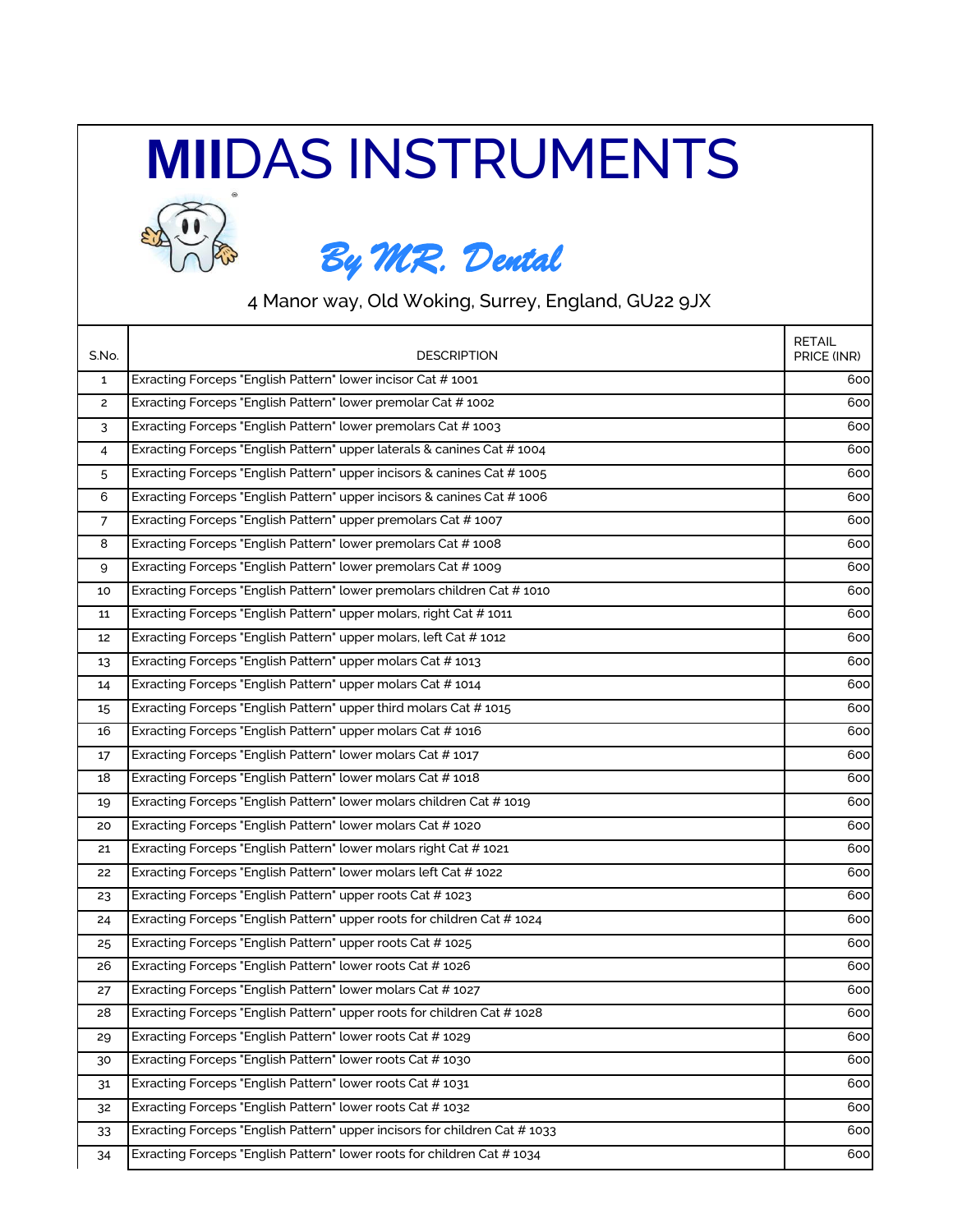| 35 | Exracting Forceps "English Pattern" lower incisors & canines for children<br>Cat#<br>1035 | 600 |
|----|-------------------------------------------------------------------------------------------|-----|
| 36 | Exracting Forceps "English Pattern" upper molars for children Cat #1036                   | 600 |
| 37 | Exracting Forceps "English Pattern" upper molars right for children Cat #1037             | 600 |
| 38 | Exracting Forceps "English Pattern" upper molars for children Cat #1038                   | 600 |
| 39 | Exracting Forceps "English Pattern" lower molars for children Cat # 1039                  | 600 |
| 40 | Exracting Forceps "English Pattern" upper molars left for children Cat #1040              | 600 |
| 41 | Exracting Forceps "English Pattern" upper roots Cat # 1041                                | 600 |
| 42 | Exracting Forceps "English Pattern" upper roots Cat #1042                                 | 600 |
| 43 | Exracting Forceps "English Pattern" lower roots Cat # 1043                                | 600 |
| 44 | Exracting Forceps "English Pattern" lower roots Cat #1044                                 | 600 |
| 45 | Exracting Forceps "English Pattern" upper roots Cat # 1045                                | 600 |
| 46 | Exracting Forceps "English Pattern" upper roots Cat #1046                                 | 600 |
| 47 | Exracting Forceps "English Pattern" upper roots Cat #1047                                 | 600 |
| 48 | Exracting Forceps "English Pattern" upper roots Cat #1048                                 | 600 |
| 49 | Exracting Forceps "English Pattern" upper roots Cat #1049                                 | 600 |
| 50 | Exracting Forceps "English Pattern" upper roots Cat #1050                                 | 600 |
| 51 | Exracting Forceps "English Pattern" upper teeth and resection Cat #1051                   | 600 |
| 52 | Exracting Forceps "English Pattern" upper roots for children Cat # 1052                   | 600 |
| 53 | Exracting Forceps "English Pattern" for separating upper molars Cat #1053                 | 600 |
| 54 | Exracting Forceps "English Pattern" for separating upper molars Cat # 1054                | 600 |
| 55 | Exracting Forceps "English Pattern" for separating lower molars Cat # 1055                | 600 |
| 56 | Exracting Forceps "English Pattern" upper molars right Cat #1056                          | 600 |
| 57 | Exracting Forceps "English Pattern" upper molars left Cat # 1057                          | 600 |
| 58 | Exracting Forceps "English Pattern" upper third molars Cat #1058                          | 600 |
| 59 | Exracting Forceps "English Pattern" upper third molars Cat #1059                          | 600 |
| 60 | Exracting Forceps "English Pattern" upper third molars right Cat #1060                    | 600 |
| 61 | Exracting Forceps "English Pattern" upper third molars left Cat # 1061                    | 600 |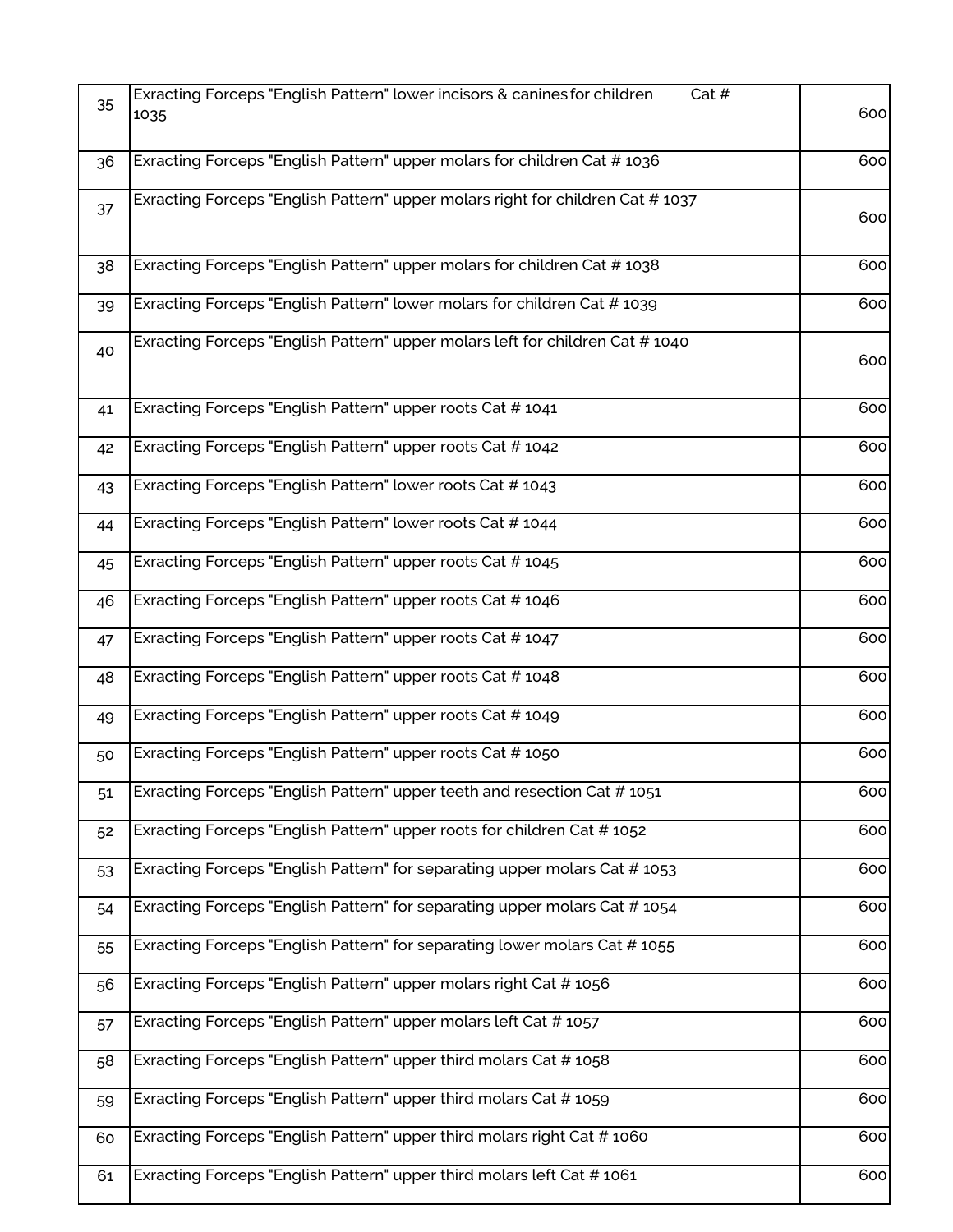| 62 | Exracting Forceps "English Pattern" lower roots Cat #1062                          | 600 |
|----|------------------------------------------------------------------------------------|-----|
| 63 | Exracting Forceps "English Pattern" lower roots Cat #1063                          | 600 |
| 64 | Exracting Forceps "English Pattern" lower molars Cat #1064                         | 600 |
| 65 | Exracting Forceps "English Pattern" lower molars right Cat #1065                   | 600 |
| 66 | Exracting Forceps "English Pattern" lower molars left Cat #1066                    | 600 |
| 67 | Exracting Forceps "English Pattern" lower molars Cat #1067                         | 600 |
| 68 | Exracting Forceps "English Pattern" lower molars Cat #1068                         | 600 |
| 69 | Exracting Forceps "English Pattern" lower molars for children Cat #1069            | 600 |
| 70 | Exracting Forceps "English Pattern" lower roots Cat # 1070                         | 600 |
| 71 | Exracting Forceps "English Pattern" lower roots Cat # 1071                         | 600 |
| 72 | Exracting Forceps "English Pattern" lower molars for children Cat # 1072           | 600 |
| 73 | Exracting Forceps "English Pattern" lower roots Cat # 1073                         | 600 |
| 74 | Exracting Forceps "English Pattern" lower roots Cat #1074                          | 600 |
| 75 | Exracting Forceps "English Pattern" lower roots and crowded incisors Cat #<br>1075 | 600 |
| 76 | Exracting Forceps "English Pattern" lower premolars Cat #1076                      | 600 |
| 77 | Exracting Forceps "English Pattern" upper roots Cat # 1077                         | 600 |
| 78 | Exracting Forceps "English Pattern" upper roots Cat #1078                          | 600 |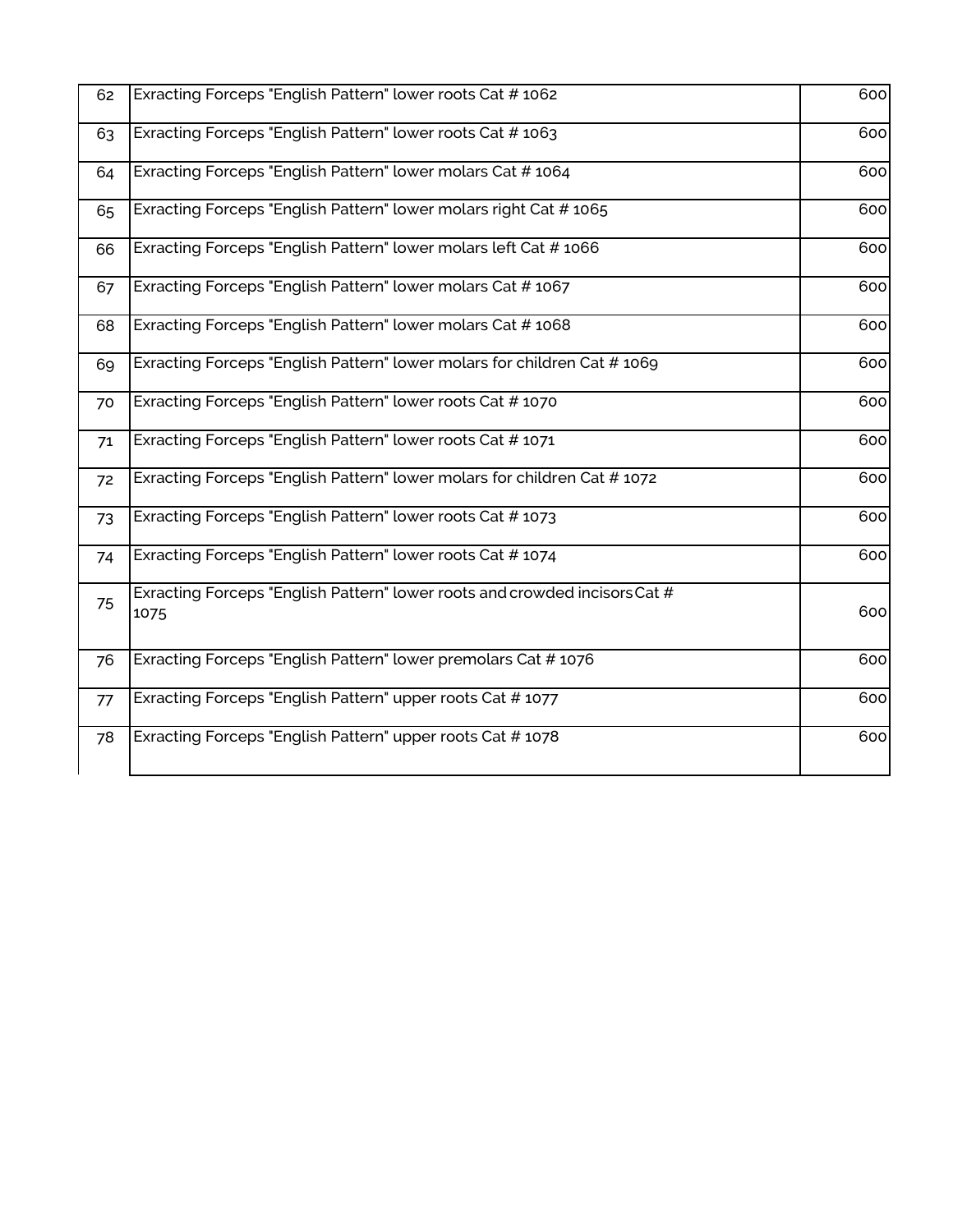| 79  | Exracting Forceps "English Pattern" upper roots Cat # 1079                                 | 600        |
|-----|--------------------------------------------------------------------------------------------|------------|
| 80  | Exracting Forceps "English Pattern" lower third molars Cat #1080                           | 600        |
| 81  | Exracting Forceps "English Pattern" lower third molars Cat #1081                           | 600        |
| 82  | Exracting Forceps "English Pattern" lower premolars and roots Cat #1082                    | 600        |
| 83  | Exracting Forceps "English Pattern" lower molars Cat #1083                                 | 600        |
| 84  | Exracting Forceps "English Pattern" lower molars Cat # 1084                                | 600        |
| 85  | Exracting Forceps "English Pattern" lower molars Cat # 1085                                | 600        |
| 86  | Exracting Forceps "English Pattern" lower molars Cat #1086                                 | 600        |
| 87  | Exracting Forceps "English Pattern" for separating lower molars Cat #1087                  | 600        |
| 88  | Exracting Forceps "English Pattern" lower molars Cat # 1088                                | 600        |
| 89  | Exracting Forceps "English Pattern" upper premolars anf roots Cat # 1089                   | 600        |
| 90  | Exracting Forceps "English Pattern" upper roots Cat # 1090                                 | 600        |
| 91  | Exracting Forceps "English Pattern" lower molars Cat # 1091                                | 600        |
| 92  | Exracting Forceps "English Pattern" lower molars Cat # 1092                                | 600        |
| 93  | Exracting Forceps "English Pattern" upper molars Cat # 1093                                | 600        |
| 94  | Exracting Forceps "English Pattern" upper molars left Cat # 1094                           | 600        |
| 95  | Exracting Forceps "English Pattern" lower incisors Cat # 1095                              | 600        |
|     | Exracting Forceps "English Pattern" lower incisors Cat # 1096                              | 600        |
| 96  | Exracting Forceps "English Pattern" upper canines Cat # 1097                               | 600        |
| 97  | Exracting Forceps "English Pattern" upper roots Cat # 1098                                 | 600        |
| 98  | Exracting Forceps "English Pattern" upper roots Cat # 1099                                 | 600        |
| 99  | Exracting Forceps "English Pattern" upper roots Cat # 1100                                 | 600        |
| 100 | Exracting Forceps "English Pattern" upper premolars and roots Cat # 1101                   |            |
| 101 | Exracting Forceps "English Pattern" lower incisors and roots Cat # 1102                    | 600<br>600 |
| 102 | Exracting Forceps "English Pattern" lower roots Cat #1103                                  | 600        |
| 103 | Exracting Forceps "English Pattern" MEAD(MD1) upper                                        | 600        |
| 104 | Exracting Forceps "English Pattern" MEAD(MD2) upper                                        |            |
| 105 | anteriors, roots, incisors, canines Cat #1105                                              | 600        |
|     | Exracting Forceps "English Pattern" MEAD(MD3) upper                                        |            |
| 106 | anteriors, roots, incisors, canines Cat #1106                                              | 600        |
| 107 | Exracting Forceps "English Pattern" MEAD(MD4) upper                                        |            |
|     | anteriors, roots, incisors, canines Cat #1107                                              | 600        |
| 108 | Exracting Forceps "English Pattern" FELSCH upper third molars Cat # 1108                   | 600        |
| 109 | Exracting Forceps "English Pattern" HERTZ lower incisors Cat # 1109                        | 600        |
| 110 | Exracting Forceps "English Pattern" ROUTURIER lower molars and wisdom left Cat #           |            |
|     | 1110<br>Exracting Forceps "English Pattern" ROUTURIER lower molars and wisdom right Cat #  | 1412.5     |
| 111 | 1111                                                                                       | 1412.5     |
| 112 | Exracting Forceps "English Pattern" ROUTURIER lower molars and wisdom left Cat #           |            |
|     | 1112                                                                                       | 1412.5     |
| 113 | Exracting Forceps "English Pattern" ROUTURIER lower molars and wisdom right Cat #<br>1113  | 1412.5     |
| 114 | Exracting Forceps "English Pattern" RESECTION(216/Witzel) FORCEPS upper roots Cat<br>#1114 | 706.25     |
| 115 | Extracting Forceps "With Fitting Handle" upper laterals and canines Cat #<br>1145          | 706.25     |
| 116 | Extracting Forceps "With Fitting Handle" upper laterals and canines Cat #                  |            |
|     | 1146                                                                                       | 706.25     |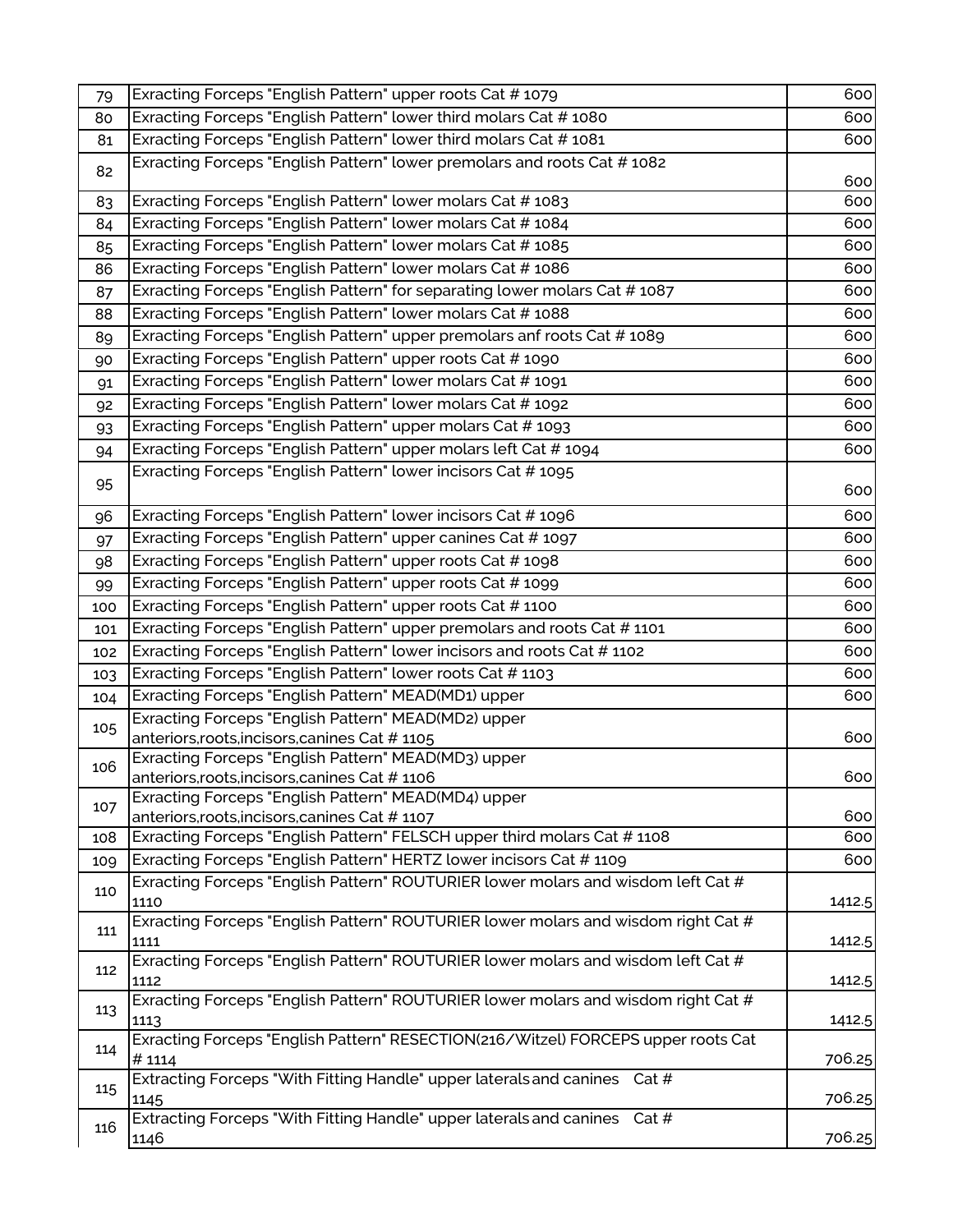| 117 | Extracting Forceps "With Fitting Handle" upper incisors and canines Cat #                 | 706.25 |
|-----|-------------------------------------------------------------------------------------------|--------|
| 118 | Extracting Forceps "With Fitting Handle" lower incisors and canines Cat #1148             |        |
|     |                                                                                           | 706.25 |
| 119 | Extracting Forceps "With Fitting Handle" upper premolars Cat # 1149                       | 706.25 |
| 120 | Extracting Forceps "With Fitting Handle" lower premolars Cat # 1150                       | 706.25 |
| 121 | Extracting Forceps "With Fitting Handle" lower premolars for children<br>Cat #            | 706.25 |
| 122 | Extracting Forceps "With Fitting Handle" upper molars right Cat # 1152                    | 706.25 |
| 123 | Extracting Forceps "With Fitting Handle" upper molars left Cat # 1153                     | 706.25 |
| 124 | Extracting Forceps "With Fitting Handle" upper molars Cat #1154                           | 706.25 |
| 125 | Extracting Forceps "With Fitting Handle" upper molars Cat # 1155                          | 706.25 |
| 126 | Extracting Forceps "With Fitting Handle" upper third molars Cat # 1156                    | 706.25 |
| 127 | Extracting Forceps "With Fitting Handle" lower molars Cat # 1157                          | 706.25 |
| 128 | Extracting Forceps "With Fitting Handle" lower molars for children Cat #1158              | 706.25 |
| 129 | Extracting Forceps "With Fitting Handle" upper roots Cat # 1159                           | 706.25 |
| 130 | Extracting Forceps "With Fitting Handle" upper roots for children Cat #1160               | 706.25 |
| 131 | Extracting Forceps "With Fitting Handle" upper roots Cat # 1161                           | 706.25 |
| 132 | Extracting Forceps "With Fitting Handle" upper roots for children Cat #1162               | 706.25 |
| 133 | Extracting Forceps "With Fitting Handle" lower roots Cat # 1163                           | 706.25 |
| 134 | Extracting Forceps "With Fitting Handle" lower roots Cat # 1164                           | 706.25 |
| 135 | Extracting Forceps "With Fitting Handle" lower roots Cat # 1165                           | 706.25 |
| 136 | Extracting Forceps "With Fitting Handle" lower roots Cat # 1166                           | 706.25 |
|     | Extracting Forceps "With Fitting Handle" lower roots for children Cat # 1167              |        |
| 137 |                                                                                           | 706.25 |
| 138 | Extracting Forceps "With Fitting Handle" upper incisors for children<br>Cat#<br>1168      | 706.25 |
| 139 | Extracting Forceps "With Fitting Handle" upper incisors for children<br>Cat #             |        |
|     | 1169                                                                                      | 706.25 |
| 140 | Extracting Forceps "With Fitting Handle" upper molars for children Cat #1170              | 706.25 |
| 141 | Extracting Forceps "With Fitting Handle" upper molars right for children<br>Cat #<br>1171 | 706.25 |
| 142 | Extracting Forceps "With Fitting Handle" upper molars left for children<br>Cat #<br>1172  | 706.25 |
| 143 | Extracting Forceps "With Fitting Handle" upper roots Cat # 1173                           | 706.25 |
| 144 | Extracting Forceps "With Fitting Handle" upper roots Cat # 1174                           | 706.25 |
| 145 | Extracting Forceps "With Fitting Handle" lower roots Cat # 1175                           | 706.25 |
| 146 | Extracting Forceps "With Fitting Handle" lower roots Cat # 1176                           | 706.25 |
| 147 | Extracting Forceps "With Fitting Handle" upper roots Cat # 1177                           | 706.25 |
| 148 | Extracting Forceps "With Fitting Handle" upper roots Cat # 1178                           | 706.25 |
| 149 | Extracting Forceps "With Fitting Handle" upper roots for children Cat #1179               | 706.25 |
| 150 | Extracting Forceps "With Fitting Handle" upper roots Cat #1180                            | 706.25 |
| 151 | Extracting Forceps "With Fitting Handle" upper roots Cat # 1181                           | 706.25 |
|     |                                                                                           |        |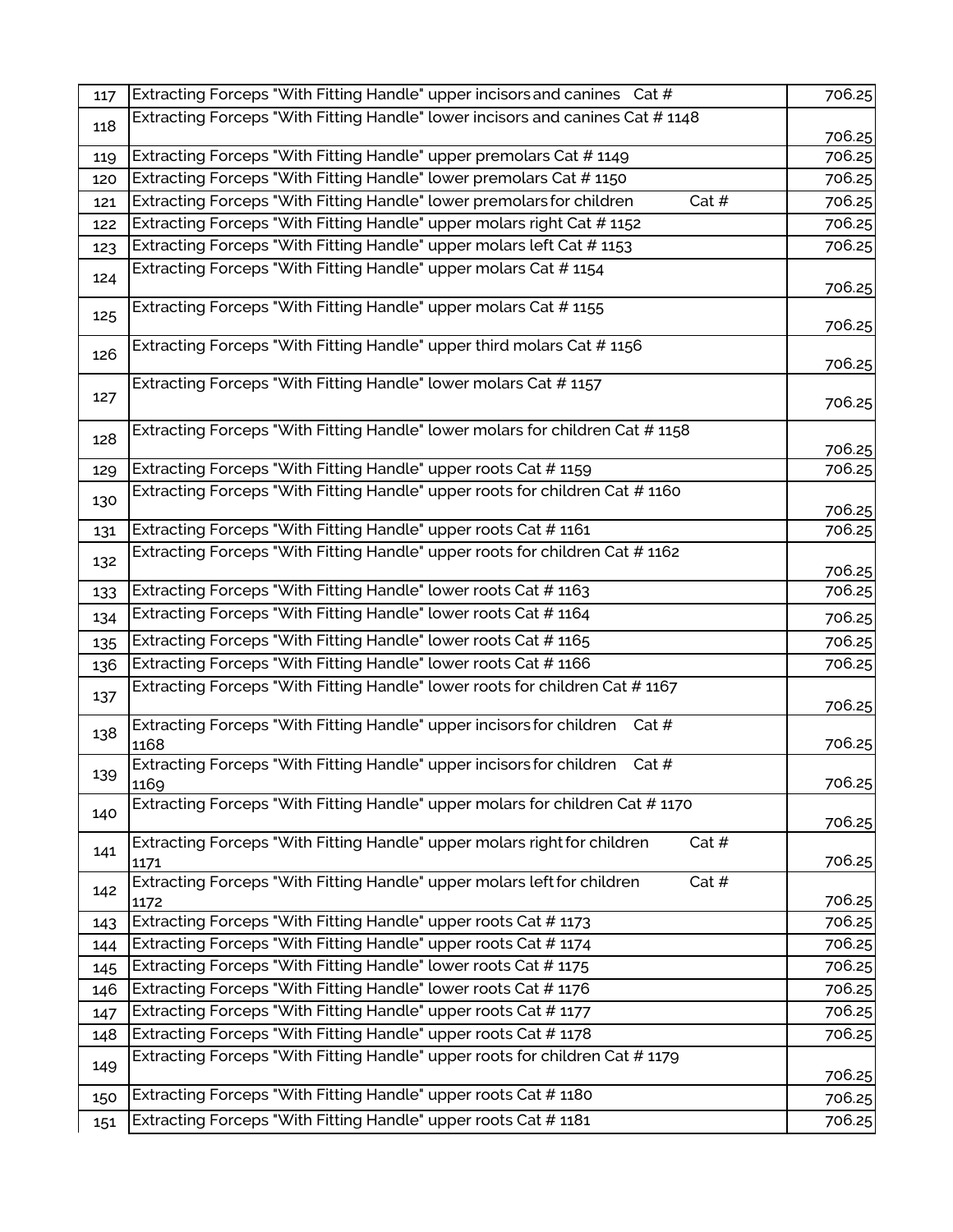| 152<br>1182<br>Extracting Forceps "With Fitting Handle" upper molars right Cat # 1183<br>153<br>Extracting Forceps "With Fitting Handle" upper molars left Cat # 1184<br>154<br>Extracting Forceps "With Fitting Handle" upper third molars Cat #1185<br>155<br>Extracting Forceps "With Fitting Handle" upper third molars Cat # 1186<br>156<br>Extracting Forceps "With Fitting Handle" upper third molars right Cat #1187<br>157 | 706.25<br>706.25<br>706.25<br>706.25<br>706.25<br>706.25<br>706.25<br>706.25<br>706.25<br>706.25<br>706.25 |
|-------------------------------------------------------------------------------------------------------------------------------------------------------------------------------------------------------------------------------------------------------------------------------------------------------------------------------------------------------------------------------------------------------------------------------------|------------------------------------------------------------------------------------------------------------|
|                                                                                                                                                                                                                                                                                                                                                                                                                                     |                                                                                                            |
|                                                                                                                                                                                                                                                                                                                                                                                                                                     |                                                                                                            |
|                                                                                                                                                                                                                                                                                                                                                                                                                                     |                                                                                                            |
|                                                                                                                                                                                                                                                                                                                                                                                                                                     |                                                                                                            |
|                                                                                                                                                                                                                                                                                                                                                                                                                                     |                                                                                                            |
|                                                                                                                                                                                                                                                                                                                                                                                                                                     |                                                                                                            |
| Extracting Forceps "With Fitting Handle" upper third molars left Cat # 1188<br>158                                                                                                                                                                                                                                                                                                                                                  |                                                                                                            |
| Extracting Forceps "With Fitting Handle" lower molars Cat # 1189<br>159                                                                                                                                                                                                                                                                                                                                                             |                                                                                                            |
| Extracting Forceps "With Fitting Handle" lower roots Cat # 1190<br>160                                                                                                                                                                                                                                                                                                                                                              |                                                                                                            |
| Extracting Forceps "With Fitting Handle" lower roots Cat # 1191<br>161                                                                                                                                                                                                                                                                                                                                                              |                                                                                                            |
| Extracting Forceps "With Fitting Handle" lower roots Cat # 1192<br>162                                                                                                                                                                                                                                                                                                                                                              |                                                                                                            |
| Extracting Forceps "With Fitting Handle" lower roots and crowded incisors Cat #<br>163<br>1193                                                                                                                                                                                                                                                                                                                                      | 706.25                                                                                                     |
| Extracting Forceps "With Fitting Handle" lower premolars Cat # 1194<br>164                                                                                                                                                                                                                                                                                                                                                          | 706.25                                                                                                     |
| Extracting Forceps "With Fitting Handle" upper roots Cat # 1195<br>165                                                                                                                                                                                                                                                                                                                                                              | 706.25                                                                                                     |
| Extracting Forceps "With Fitting Handle" upper roots Cat #1196<br>166                                                                                                                                                                                                                                                                                                                                                               | 706.25                                                                                                     |
| Extracting Forceps "With Fitting Handle" lower premolars and roots Cat #<br>167                                                                                                                                                                                                                                                                                                                                                     |                                                                                                            |
| 1197                                                                                                                                                                                                                                                                                                                                                                                                                                | 706.25                                                                                                     |
| Extracting Forceps "With Fitting Handle" lower third molars Cat # 1198<br>168                                                                                                                                                                                                                                                                                                                                                       | 706.25                                                                                                     |
| Extracting Forceps "With Fitting Handle" lower third molars Cat # 1199<br>169                                                                                                                                                                                                                                                                                                                                                       | 706.25                                                                                                     |
| Extracting Forceps "With Fitting Handle" lower molars Cat #1200<br>170                                                                                                                                                                                                                                                                                                                                                              | 706.25                                                                                                     |
| Extracting Forceps "With Fitting Handle" lower molars Cat # 1201<br>171                                                                                                                                                                                                                                                                                                                                                             | 706.25                                                                                                     |
| Extracting Forceps "With Fitting Handle" lower molars Cat # 1202<br>172                                                                                                                                                                                                                                                                                                                                                             | 706.25                                                                                                     |
| Extracting Forceps "With Fitting Handle" lower molars Cat #1203<br>173                                                                                                                                                                                                                                                                                                                                                              | 706.25                                                                                                     |
| Extracting Forceps "With Fitting Handle" lower molars Cat #1204<br>174                                                                                                                                                                                                                                                                                                                                                              | 706.25                                                                                                     |
| Extracting Forceps "With Fitting Handle" upper premolars and roots Cat #<br>175<br>1205                                                                                                                                                                                                                                                                                                                                             | 706.25                                                                                                     |
| Extracting Forceps "With Fitting Handle" lower roots Cat #1206<br>176                                                                                                                                                                                                                                                                                                                                                               | 706.25                                                                                                     |
| Extracting Forceps "For Children" KLEIN upper incisors Cat # 1207<br>177                                                                                                                                                                                                                                                                                                                                                            | 575                                                                                                        |
| Extracting Forceps "For Children" KLEIN upper premolars Cat #1208<br>178                                                                                                                                                                                                                                                                                                                                                            | 575                                                                                                        |
| Extracting Forceps "For Children" KLEIN upper roots Cat # 1209<br>179                                                                                                                                                                                                                                                                                                                                                               | 575                                                                                                        |
| Extracting Forceps "For Children" KLEIN upper molars Cat #1210<br>180                                                                                                                                                                                                                                                                                                                                                               | 575                                                                                                        |
| Extracting Forceps "For Children" KLEIN lower incisors Cat # 1211<br>181                                                                                                                                                                                                                                                                                                                                                            | 575                                                                                                        |
| Extracting Forceps "For Children" KLEIN lower molars Cat # 1212<br>182                                                                                                                                                                                                                                                                                                                                                              | 575                                                                                                        |
| Extracting Forceps "For Children" KLEIN lower roots Cat # 1213<br>183                                                                                                                                                                                                                                                                                                                                                               | 575                                                                                                        |
| Extracting Forceps "For Children" ALBRECHT Deciduous Cat # 1214<br>184                                                                                                                                                                                                                                                                                                                                                              | 575                                                                                                        |
| Extracting Forceps "For Children" ALBRECHT Deciduous Cat # 1215<br>185                                                                                                                                                                                                                                                                                                                                                              | 575                                                                                                        |
| Root Splinter Fotceps WITZEL lower roots Cat # 1216<br>186                                                                                                                                                                                                                                                                                                                                                                          | 575                                                                                                        |
| Root Splinter Fotceps WITZEL upper roots Cat # 1217<br>187                                                                                                                                                                                                                                                                                                                                                                          | 575                                                                                                        |
| Root Splinter Fotceps ARTHUR root fragments Cat #1218<br>188                                                                                                                                                                                                                                                                                                                                                                        | 500                                                                                                        |
| Root Splinter Fotceps STIEGLITZ root fragments Cat #1219<br>189                                                                                                                                                                                                                                                                                                                                                                     | 500                                                                                                        |
| Root Splinter Fotceps STIEGLITZ root fragments Cat #1220<br>190                                                                                                                                                                                                                                                                                                                                                                     | 500                                                                                                        |
| Root Splinter Fotceps RALK root fragments Cat #1221<br>191                                                                                                                                                                                                                                                                                                                                                                          | 500                                                                                                        |
| Extracting Forceps "American Pattern" W1-WINTER upper centrals and canines Cat #<br>192<br>1222                                                                                                                                                                                                                                                                                                                                     | 737.5                                                                                                      |
| Extracting Forceps "American Pattern" upper incisors and roots Cat #1223<br>193                                                                                                                                                                                                                                                                                                                                                     | 737.5                                                                                                      |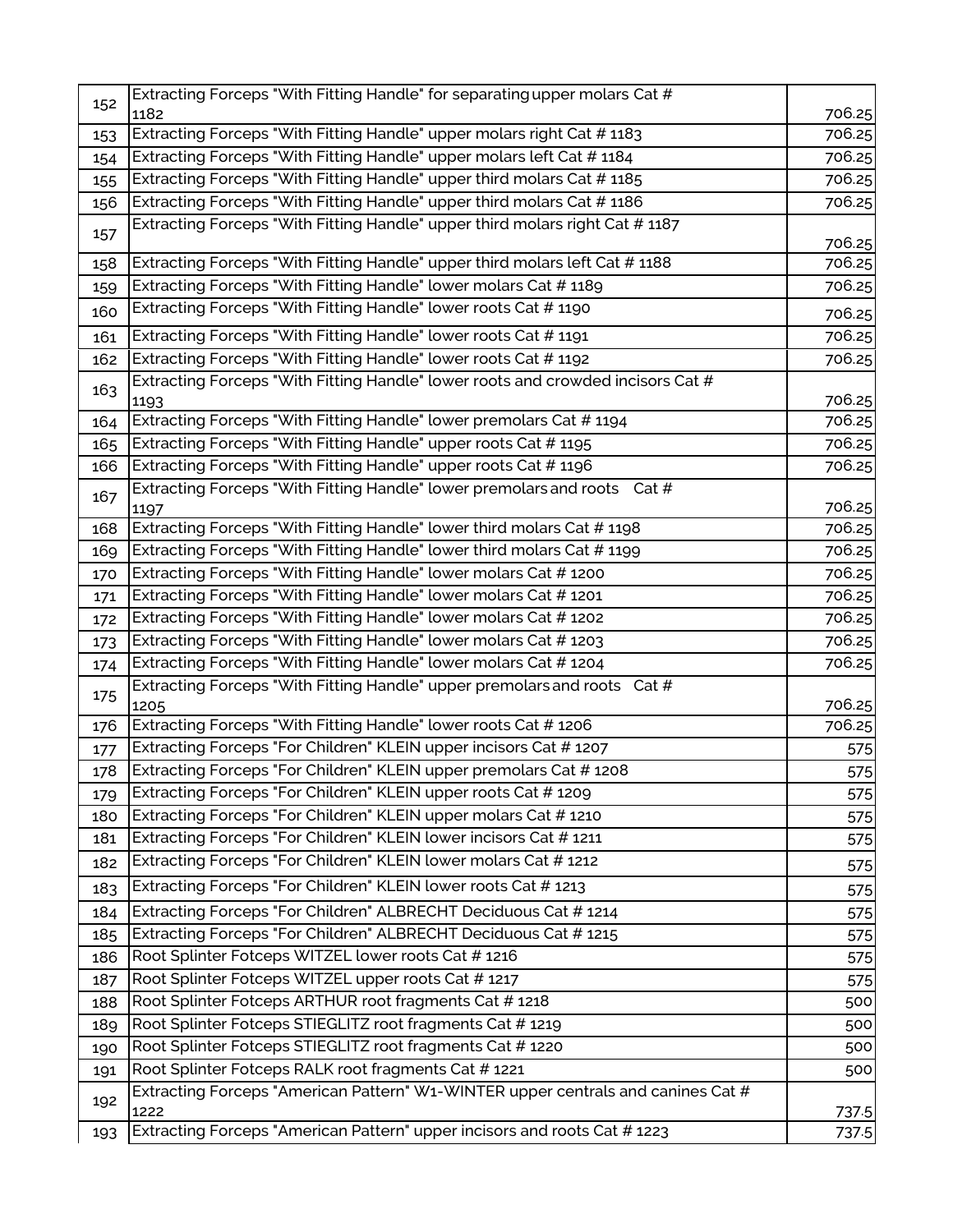| 194 | Extracting Forceps "American Pattern" upper and lower roots Cat # 1224                   | 737.5          |
|-----|------------------------------------------------------------------------------------------|----------------|
| 195 | Extracting Forceps "American Pattern" upper and lower premolars Cat # 1225               | 737.5          |
| 196 | Extracting Forceps "American Pattern" PHYSICK lower third molars Cat # 1226              | 737.5          |
| 197 | Extracting Forceps "American Pattern" separating porceps Cat # 1227                      | 737.5          |
| 198 | Extracting Forceps "American Pattern" upper roots Cat # 1228                             | 737.5          |
| 199 | Extracting Forceps "American Pattern" upper and lower third molars<br>Cat # 1229         | 737.5          |
| 200 | Extracting Forceps "American Pattern" upper molars Cat # 1230                            | 737.5          |
| 201 | Extracting Forceps "American Pattern" upper molars Cat # 1231                            | 737.5          |
| 202 | Extracting Forceps "American Pattern" upper incisors Cat # 1232                          | 737.5          |
| 203 | Extracting Forceps "American Pattern" lower incisors Cat # 1233                          | 737.5          |
| 204 | Extracting Forceps "American Pattern" lower molars Cat #1234                             | 737.5          |
| 205 | Extracting Forceps "American Pattern" HARRIS lower molars Cat # 1235                     | 737.5          |
| 206 | Extracting Forceps "American Pattern" lower molars for children Cat #1236                | 737.5          |
| 207 | Extracting Forceps "American Pattern" HARRIS upper molars right Cat # 1237               | 737.5          |
| 208 | Extracting Forceps "American Pattern" HARRIS upper molars left Cat # 1238                | 737.5          |
| 209 | Extracting Forceps "American Pattern" lower molars Cat # 1239                            | 737.5          |
| 210 | Extracting Forceps "American Pattern" upper molars right Cat # 1240                      | 737.5          |
| 211 | Extracting Forceps "American Pattern" upper molars left Cat # 1241                       | 737.5          |
| 212 | Extracting Forceps "American Pattern" lower molars Cat # 1242                            | 737.5          |
| 213 | Extracting Forceps "American Pattern" upper molars Cat # 1243                            | 737.5          |
| 214 | Extracting Forceps "American Pattern" lower molars Cat # 1244                            | 737.5          |
| 215 | Extracting Forceps "American Pattern" lowr teeth for children Cat # 1245                 | 737.5          |
| 216 | Extracting Forceps "American Pattern" upper teeth for children Cat # 1246                | 737.5          |
| 217 | Extracting Forceps "American Pattern" PARMLY upper premolars and molars Cat #<br>1247    | 737.5          |
| 218 | Extracting Forceps "American Pattern" PARMLY upper premolars and roots Cat #<br>1248     | 737.5          |
| 219 | Extracting Forceps "American Pattern" lower anteriors and roots Cat #1249                | 737.5          |
| 220 | Extracting Forceps "American Pattern" upper roots Cat # 1250                             | 737.5          |
| 221 | Extracting Forceps "American Pattern" lower anteriors and roots Cat #1251                | 737.5          |
| 222 | Extracting Forceps "American Pattern" lower anteriors and roots Cat #1252                | 737.5          |
| 223 | Extracting Forceps "American Pattern" upper anteriors and roots Cat #1253                | 737.5          |
| 224 | Extracting Forceps "American Pattern" upper molars right Cat # 1254                      | 737.5          |
| 225 | Extracting Forceps "American Pattern" upper molars left Cat # 1255                       | 737.5          |
| 226 | Extracting Forceps "American Pattern" incisors, premolars, deciduous teeth Cat #<br>1256 | 737.5          |
| 227 | Extracting Forceps "American Pattern" upper incisors and roots Cat #1257                 | 737.5          |
| 228 | Extracting Forceps "American Pattern" TOMES upper and lower roots Cat #<br>1258          |                |
| 229 | Extracting Forceps "American Pattern" TOMES lower canines, premolars and molars          | 737.5          |
| 230 | Cat # 1259<br>Extracting Forceps "American Pattern" NEVIUS upper molars right Cat # 1260 | 737.5<br>737.5 |
|     | Extracting Forceps "American Pattern" TOMES lower canines, premolars and molars          |                |
| 231 | Cat # 1261                                                                               | 737.5          |
| 232 | Extracting Forceps "American Pattern" NEVIUS upper molars left Cat # 1262                | 737.5          |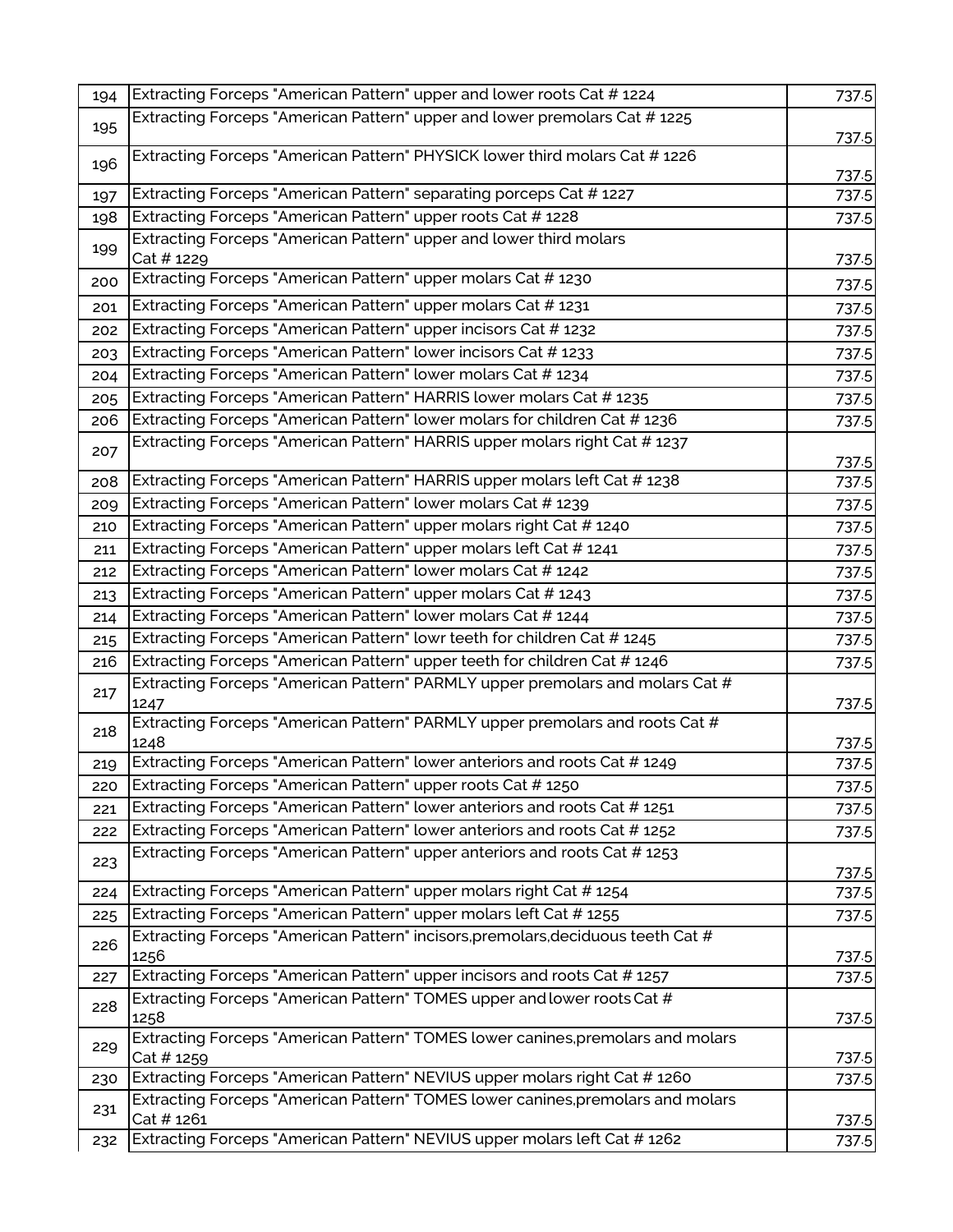| 233 | Extracting Forceps "American Pattern" KELLS upper incisors, canines, premolars Cat #                                                          |                |
|-----|-----------------------------------------------------------------------------------------------------------------------------------------------|----------------|
|     | 1263                                                                                                                                          | 737.5          |
| 234 | Extracting Forceps "American Pattern" upper third molars Cat #1264                                                                            | 737.5          |
| 235 | Extracting Forceps "American Pattern" KELLS upper incisors,canines,premolars Cat #<br>1265                                                    | 737.5          |
| 236 | Extracting Forceps "American Pattern" HULL deciduous teeth Cat # 1266                                                                         | 737.5          |
| 237 | Extracting Forceps "American Pattern" lower incisors, premolars Cat #1267                                                                     | 737.5          |
| 238 | Extracting Forceps "American Pattern" lower incisors, premolars, roots Cat                                                                    | 737.5          |
| 239 | Extracting Forceps "American Pattern" CRYER upper incisors, premolars, roots Cat #<br>1269                                                    | 737.5          |
| 240 | Extracting Forceps "American Pattern" CRYER upper teeth for children<br>Cat $#$<br>1270                                                       | 737.5          |
| 241 | Extracting Forceps "American Pattern" CRYER lower incisors, premolars, roots Cat #                                                            |                |
|     | 1271                                                                                                                                          | 737.5          |
| 242 | Extracting Forceps "American Pattern" CRYER lower incisors, premolars, roots Cat #<br>1272                                                    | 737.5          |
| 243 | Extracting Forceps "American Pattern" CRYER lower teeth for children<br>Cat $#$                                                               |                |
| 244 | 1273<br>Extracting Forceps "American Pattern" lower incisors and roots Cat #1274                                                              | 737.5<br>737.5 |
| 245 | Extracting Forceps "American Pattern" upper third molars Cat #1275                                                                            | 737.5          |
| 246 | Cat $#$<br>Extracting Forceps "American Pattern" upper incisors, canines, premolars                                                           | 737.5          |
| 247 | Extracting Forceps "American Pattern" upper third molars Cat # 1277                                                                           | 737.5          |
| 248 | Extracting Forceps "American Pattern" upper centrals and canines Cat #1278                                                                    | 737.5          |
| 249 | Extracting Forceps "American Pattern" lower molars Cat # 1279                                                                                 | 737.5          |
| 250 | Extracting Forceps "American Pattern" lower third molars Cat #1280                                                                            | 737.5          |
| 251 | Extracting Forceps "American Pattern" upper incisors and roots Cat #1281                                                                      | 737.5          |
| 252 | Extracting Forceps "American Pattern" Swing lower molars Cat # 1282                                                                           | 737.5          |
| 253 | Extracting Forceps "American Pattern" lower canines and premolars Cat #                                                                       |                |
|     | 1283<br>Extracting Forceps "American Pattern" COHEN universal forceps Cat #1284                                                               | 737.5          |
| 254 | Extracting Forceps "American Pattern" NEVIUS upper canines Cat # 1285                                                                         | 737.5          |
| 255 | Extracting Forceps "American Pattern" HENAHAN upper incisors Cat #1286                                                                        | 737.5          |
| 256 | Extracting Forceps "American Pattern" NEVIUS upper canines Cat # 1287                                                                         | 737.5<br>737.5 |
| 257 | Extracting Forceps "American Pattern" STANDARD upper third molars Cat                                                                         |                |
| 258 | #1288                                                                                                                                         | 737.5          |
| 259 | Extracting Forceps "American Pattern" WOODWARD lower molars Cat #1289                                                                         |                |
|     |                                                                                                                                               | 762.5          |
| 260 | Extracting Forceps "American Pattern" upper molars right Cat # 1290<br>Extracting Forceps "American Pattern" WOODWARD lower molars Cat # 1291 | 762.5          |
| 261 |                                                                                                                                               | 762.5          |
| 262 | Extracting Forceps "American Pattern" upper molars left Cat # 1292                                                                            | 762.5          |
| 263 | Extracting Forceps "American Pattern" lower molars Cat # 1293                                                                                 | 737.5          |
| 264 | Extracting Forceps "American Pattern" lower molars Cat #1294                                                                                  | 737.5          |
| 265 | Extracting Forceps "American Pattern" forcep Cat # 1295,1295-A                                                                                | 737.5          |
| 266 | Extracting Forceps "American Pattern" forcep Cat # 1296                                                                                       | 737.5          |
| 267 | Extracting Forceps "American Pattern" upper anteriors and roots Cat # 1297                                                                    | 737.5          |
| 268 | Extracting Forceps "American Pattern" lower anteriors and roots Cat #1298                                                                     | 737.5          |
| 269 | Peristeel Elevators Molt 9 Hollow Handle Cat # 1299                                                                                           | 220            |
| 270 | Peristeel Elevators Allen 9A Hollow Handle Cat # 1300                                                                                         | 220            |
|     |                                                                                                                                               |                |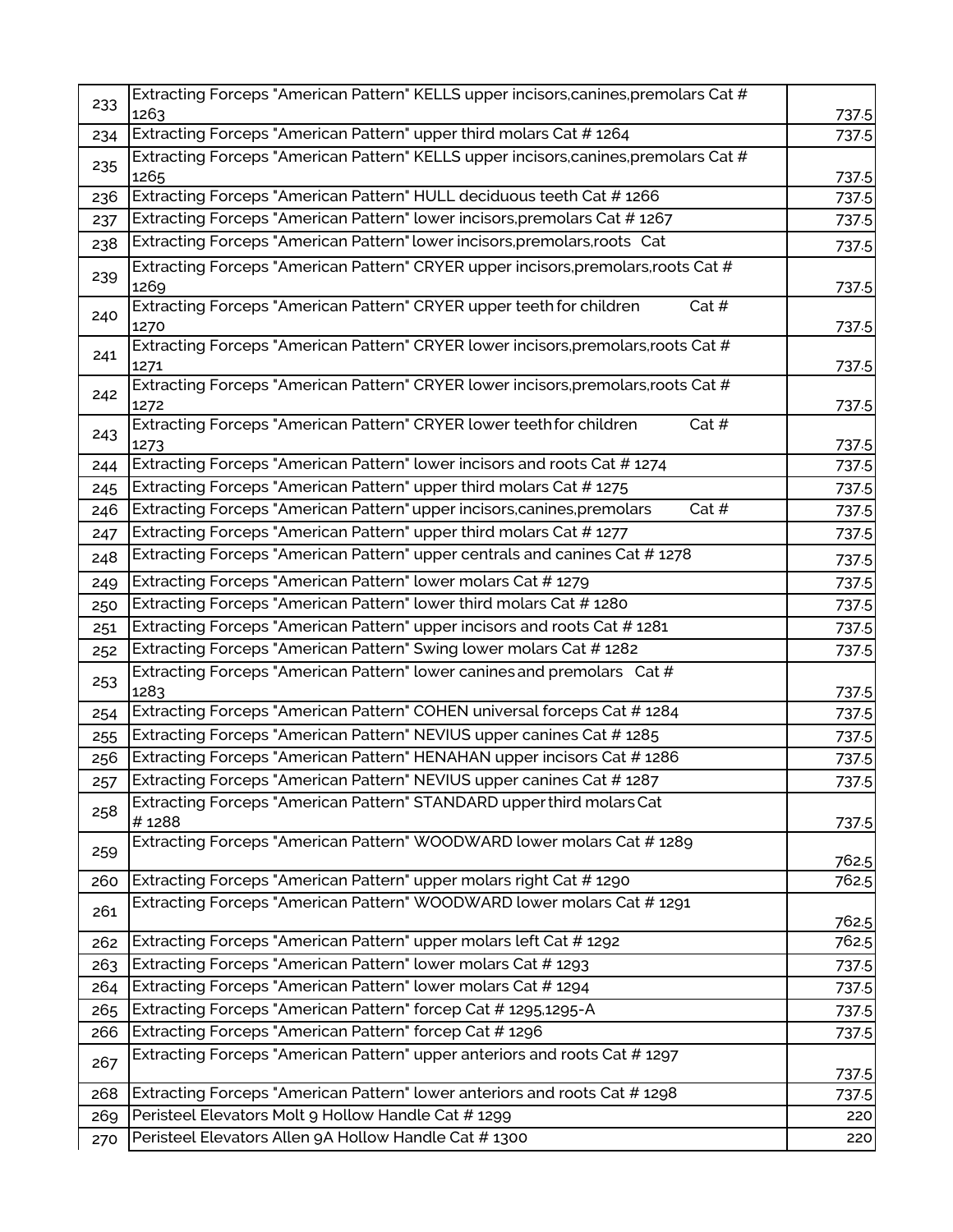| 271     | Peristeel Elevators Prichard Hollow Handle Cat #1301        | 220 |
|---------|-------------------------------------------------------------|-----|
| 272     | Peristeel Elevators Seldin Cat # 1302                       | 220 |
| 273     | Peristeel Elevators Goldman-Fox 14 Hollow Handle Cat # 1303 | 220 |
| 274     | Peristeel Elevators West Dell W2 Cat Hollow Handle # 1304   | 220 |
| 275     | Elevators Root Tip DEL 78 Cat # 1305                        |     |
|         |                                                             | 450 |
| 276     | Elevators Root Tip DEL 79 Cat #1306                         | 450 |
| 277     | Elevators Root Tip DEL 80 Cat # 1307                        | 450 |
| 278     | Elevators Heidbrink Root - Tip Picks DEL H1 Cat # 1308      | 450 |
| 279     | Elevators Heidbrink Root - Tip Picks DEL H2 Cat # 1309      | 450 |
| 280     | Elevators Heidbrink Root - Tip Picks DEL H3 Cat # 1310      | 450 |
| 281     | Elevators Heidbrink Root - Tip Picks DEL H2-3 Cat # 1311    | 450 |
| 282     | Elevators Heidbrink Root - Tip Picks OOTT 6x Cat # 1312     | 450 |
| 283     | Elevators Heidbrink Root - Tip Picks POTT 7x Cat # 1313     | 450 |
| 284     | Periosteal Elevators BUSER Hollow Handle 8mm Cat #1314      | 220 |
| 285     | Periosteal Elevators OHI 10 Cat # 1315                      | 220 |
| 286     | Periosteal Elevators HOWARD 9H Hollow Handle Cat #1316      | 220 |
| 287     | Periosteal Elevators FREER Cat # 1317                       | 220 |
| 288     | Periosteal Elevators FREER 15 Hollow Handle Cat # 1318      | 220 |
| 289     | Periosteal Elevators FREER 16 Hollow Handle Cat # 1319      | 220 |
| 290     | Root Elevators BEIN Cat #1320                               | 450 |
| 291     | Root Elevators BEIN Cat # 1321                              | 450 |
| 292     | Root Elevators BEIN Cat # 1322                              | 450 |
| 293     | Root Elevators BEIN Cat # 1323                              | 450 |
| 294     | Root Elevators BEIN Cat #1324                               | 450 |
| 295     | Root Elevators BEIN Cat #1325                               | 450 |
| 296     | Root Elevators BEIN Cat #1326                               | 450 |
| 297     | Root Elevators BEIN Cat # 1327                              | 450 |
| 298     | Root Elevators BEIN Cat #1328                               | 450 |
| 299     | Root Elevators BEIN Cat # 1329                              | 450 |
| 30      | Root Elevators BEIN Cat # 1330                              | 450 |
| o       |                                                             |     |
| 301     | Root Elevators BEIN Cat # 1331                              | 450 |
| 302     | Root Elevators BEIN Cat # 1332                              | 450 |
| 303     | Root Elevators BEIN Cat # 1333                              | 450 |
| 304     | Root Elevators BEIN Cat #1334                               | 450 |
| 305     | Root Elevators BEIN Cat # 1335                              | 450 |
| 30      | Root Elevators BEIN Cat #1336                               | 450 |
| 6       |                                                             |     |
| 307     | Root Elevators BEIN Cat #1337                               | 450 |
| 30<br>8 | Root Elevators BEIN Cat #1338                               | 450 |
| 309     | Root Elevators BEIN Cat # 1339                              | 450 |
| 310     | Root Elevators BEIN Cat #1340                               | 450 |
| 311     | Root Elevators CRYER Cat #1341                              | 450 |
| 312     | Root Elevators CRYER Cat #1342                              | 450 |
| 313     | Root Elevators CRYER Cat #1343                              | 450 |
| 314     | Root Elevators CRYER Cat #1344                              | 450 |
| 315     | Root Elevators CRYER Cat #1345                              | 450 |
| 316     | Root Elevators CRYER Cat #1346                              | 450 |
|         |                                                             |     |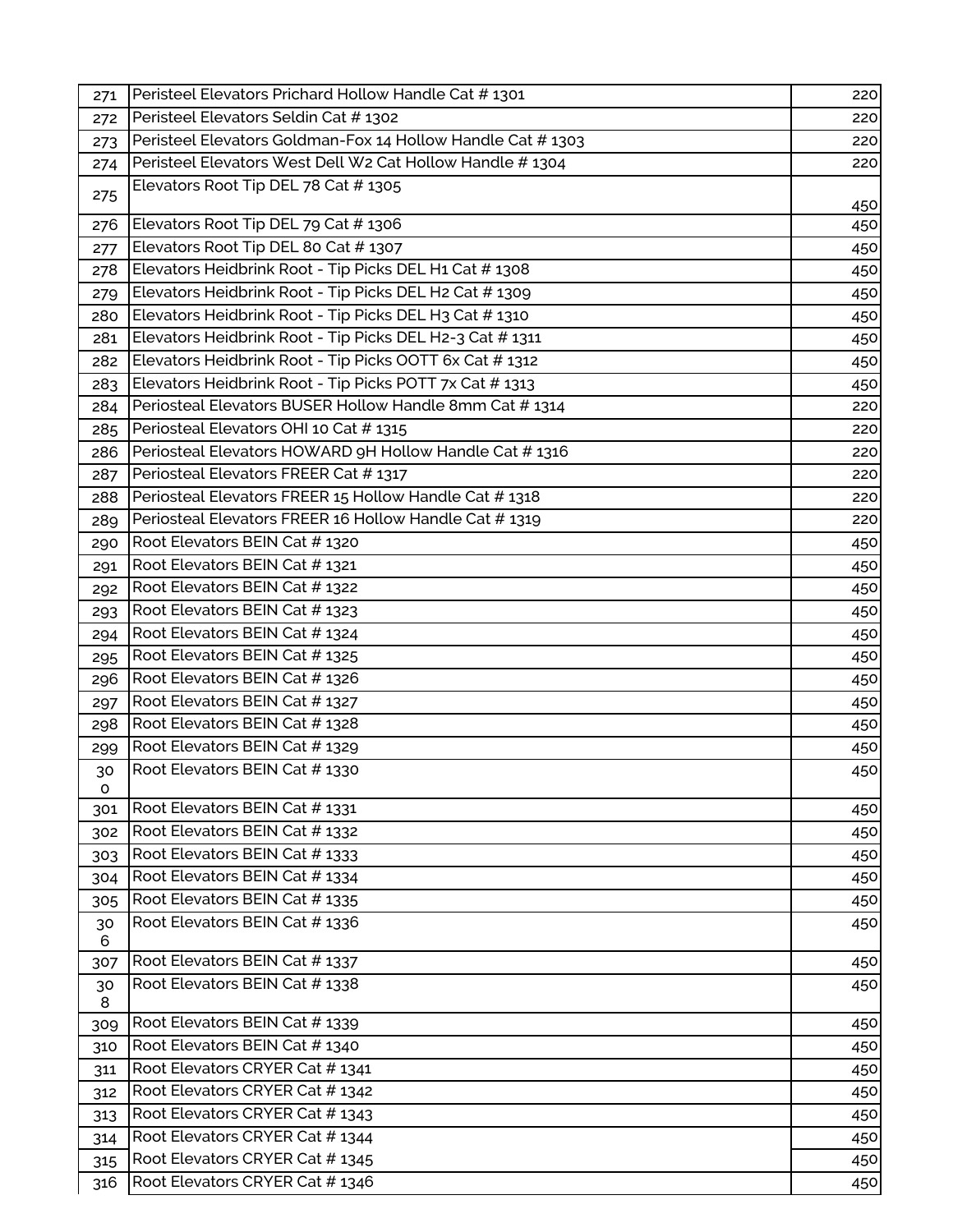| 317 | Root Elevators CRYER Cat #1347                   | 450 |
|-----|--------------------------------------------------|-----|
| 318 | Root Elevators SELDIN Cat #1348                  | 450 |
| 319 | Root Elevators SELDIN Cat #1349                  | 450 |
| 320 | Root Elevators SELDIN Cat #1350                  | 450 |
| 321 | Root Elevators SELDIN Cat # 1351                 | 450 |
| 322 | Root Elevators SELDIN Cat # 1352                 | 450 |
| 323 | Root Elevators SELDIN Cat # 1353                 | 450 |
| 324 | Swa Elevators Cat #1354                          | 450 |
| 325 | Swa Elevators Cat #1355                          | 450 |
| 326 | Swa Elevators Cat #1356                          | 450 |
| 327 | Swa Elevators Cat #1357                          | 450 |
| 328 | Swa Elevators Cat #1358                          | 450 |
| 329 | Swa Elevators Cat #1359                          | 450 |
| 330 | Swa Elevators Cat #1360                          | 450 |
| 331 | Root Screws Morrison 3.5mm with Handle Cat #1361 | 600 |
| 332 | Root Screws Morrison 2.0mm with Handle Cat #1362 | 600 |
| 333 | Root Screws Morrison 2.5mm with Handle Cat #1363 | 600 |
| 334 | Root Screws Morrison 3.0mm with Handle Cat #1364 | 600 |
| 335 | Root Elevators IS-APICAL Cat #1365               | 450 |
| 336 | Root Elevators APICAL Cat #1366                  | 450 |
| 337 | Root Elevators APICAL Cat #1367                  | 450 |
| 338 | Root Elevators APICAL Cat #1368                  | 450 |
| 339 | Root Elevators APICAL Cat #1369                  | 450 |
| 340 | Root Elevators APICAL Cat #1370                  | 450 |
| 341 | Root Elevators APICAL Cat #1371                  | 450 |
| 342 | Root Elevators APICAL Cat #1372                  | 450 |
| 343 | Root Elevators APICAL Cat # 1373                 | 450 |
| 344 | Root Elevators APICAL Cat #1374                  | 450 |
| 345 | Root Elevators WINTER Cat # 1375                 | 450 |
| 346 | Root Elevators WINTER Cat # 1376                 | 450 |
| 347 | Root Elevators HEIDBRINK Cat #1377               | 450 |
| 348 | Root Elevators HEIDBRINK Cat #1378               | 450 |
| 349 | Root Elevators FLOHR Cat #1379                   | 450 |
| 350 | Root Elevators FLOHR Cat #1380                   | 450 |
| 351 | Root Elevators APICAL Cat #1381                  | 450 |
| 352 | Root Elevators APICAL Cat #1382                  | 450 |
| 353 | Root Elevators IS-CRYER Cat #1383                | 450 |
| 354 | Root Elevators CRYER Cat #1384                   | 450 |
| 355 | Root Elevators CRYER Cat #1385                   | 450 |
| 356 | Root Elevators IS-COUPLAND Cat #1386             | 450 |
| 357 | Root Elevators COUPLAND Cat #1387                | 450 |
| 358 | Root Elevators COUPLAND Cat #1388                | 450 |
| 359 | Root Elevators COUPLAND Cat #1389                | 450 |
| 360 | Root Elevators Cat #1390                         | 450 |
| 361 | Root Elevators Cat #1391                         | 450 |
| 362 | Root Elevators Cat #1392                         | 450 |
| 363 | Root Elevators FLOHR Cat # 1393                  | 450 |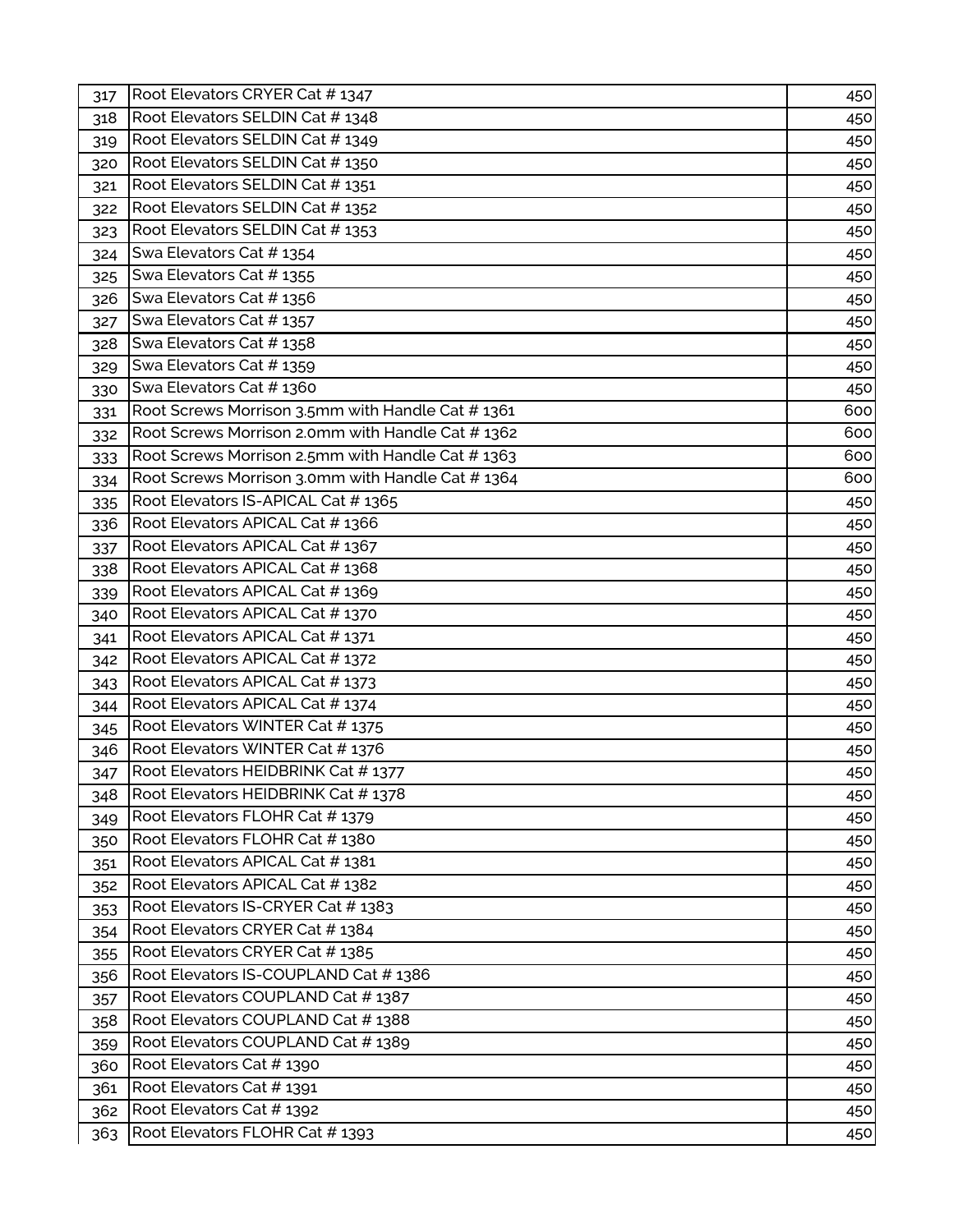| 364 | Root Elevators FLOHR Cat #1394            | 450 |
|-----|-------------------------------------------|-----|
| 365 | Root Elevators FLOHR Cat # 1395           | 450 |
| 366 | Root Elevators KOPP Cat #1396             | 450 |
| 367 | Root Elevators KOPP Cat #1397             | 450 |
| 368 | Root Elevators KOPP Cat #1398             | 450 |
| 369 | Root Elevators KOPP Cat #1399             | 450 |
| 370 | Root Elevators KOPP Cat #1400             | 450 |
| 371 | Root Elevators KOPP Cat #1401             | 450 |
| 372 | Root Elevators KOPP Cat #1402             | 450 |
| 373 | Root Elevators KOPP Cat #1403             | 450 |
| 374 | Root Elevators KOPP Cat #1404             | 450 |
| 375 | Root Elevators KOPP Cat #1405             | 450 |
| 376 | Root Elevators KOPP Cat #1406             | 450 |
| 377 | Root Elevators HYLIN Cat #1407            | 450 |
| 378 | Root Elevators HYLIN Cat #1408            | 450 |
| 379 | Root Elevators BEIN Cat # 1409            | 450 |
| 380 | Root Elevators BEIN Cat # 1410            | 450 |
| 381 | Root Elevators BEIN Cat # 1411            | 450 |
| 382 | Root Elevators BEIN Cat # 1412            | 450 |
| 383 | Root Elevators WARWICK-JAMES Cat #1413    | 450 |
| 384 | Root Elevators WARWICK-JAMES Cat #1414    | 450 |
| 385 | Root Elevators London-Hospital Cat # 1415 | 450 |
| 386 | Root Elevators London-Hospital Cat # 1416 | 450 |
| 387 | Root Elevators OTT Cat # 1417             | 450 |
| 388 | Root Elevators CHOMPRET Cat # 1418        | 450 |
| 389 | Root Elevators CHOMPRET Cat #1419         | 450 |
| 390 | Root Elevators CHOMPRET Cat # 1420        | 450 |
| 391 | Root Elevators CHOMPRET Cat #1421         | 450 |
| 392 | Root Elevators Cat # 1422                 | 450 |
| 393 | Root Elevators Cat # 1423                 | 450 |
| 394 | Root Elevators Cat # 1424                 | 450 |
| 395 | Root Elevators Cat #1425                  | 450 |
| 396 | Root Elevators APICAL Cat #1426           | 450 |
| 397 | Root Tip Elevators Cat #1427              | 450 |
| 398 | Root Tip Elevators Cat #1428              | 450 |
| 399 | Root Tip Elevators Cat # 1429             | 450 |
| 400 | Root Tip Elevators HEIDBRINK Cat #1430    | 450 |
| 401 | Root Tip Elevators HEIDBRINK Cat # 1431   | 450 |
| 402 | Root Tip Elevators HEIDBRINK Cat #1432    | 450 |
| 403 | Root Tip Elevators LECLUSE Cat # 1433     | 450 |
| 404 | Root Tip Elevators MEAD MD-5A Cat # 1434  | 450 |
| 405 | Root Tip Elevators MEAD MD-6A Cat #1435   | 450 |
| 406 | Root Tip Elevators MEAD MD-7A Cat # 1436  | 450 |
| 407 | Root Tip Elevators MEAD MD-8A Cat #1437   | 450 |
| 408 | Root Tip Elevators MEAD MD1 Cat #1438     | 450 |
| 409 | Root Elevators WINTER Cat # 1439          | 430 |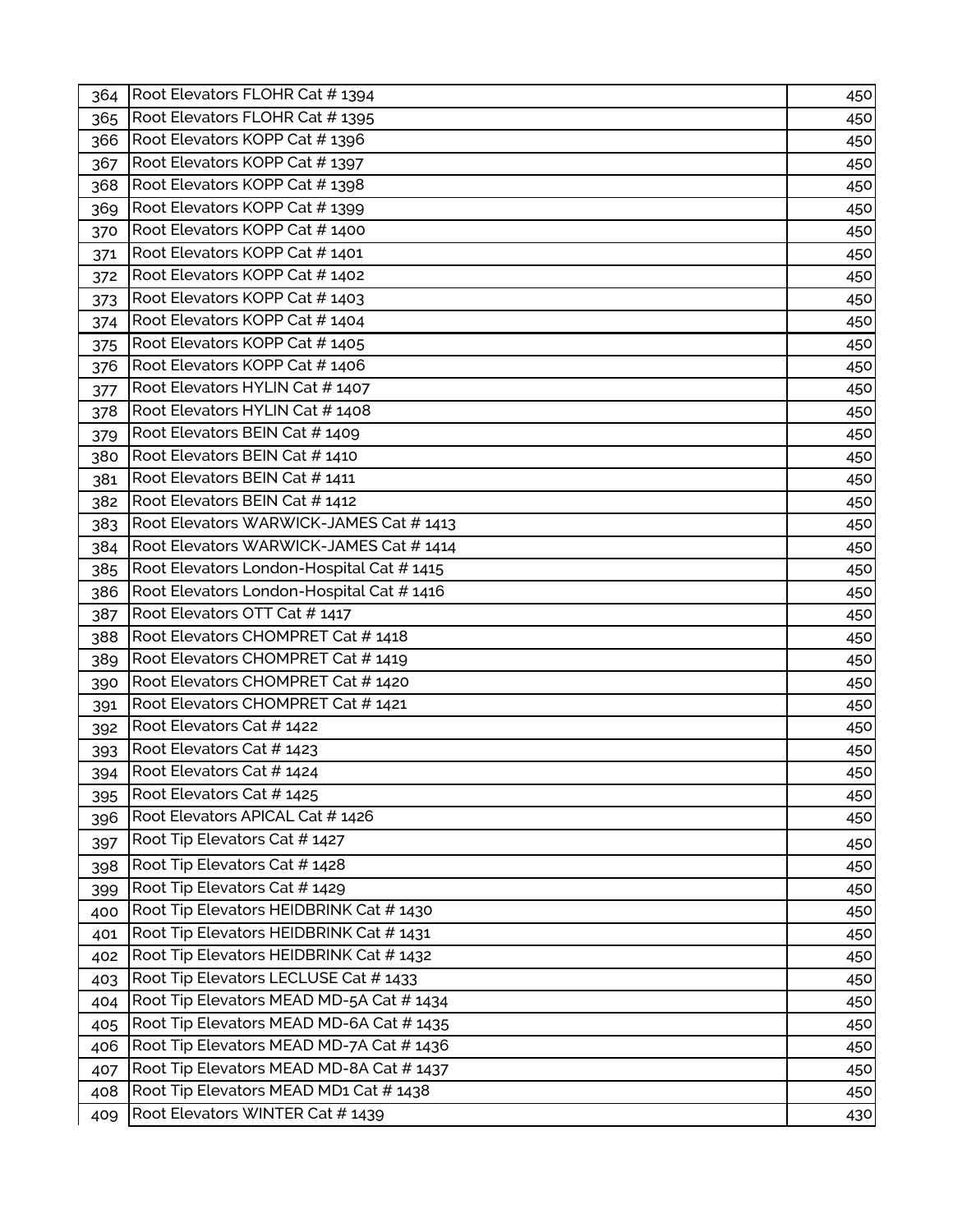| 410 | Root Elevators WINTER Cat #1440                          | 430  |
|-----|----------------------------------------------------------|------|
| 411 | Root Elevators WINTER Cat # 1441                         | 430  |
| 412 | Root Elevators WINTER Cat # 1442                         | 430  |
| 413 | Root Elevators WINTER Cat # 1443                         | 430  |
| 414 | Root Elevators WINTER Cat # 1444                         | 430  |
| 415 | Root Elevators WINTER Cat # 1445                         | 430  |
| 416 | Root Elevators WINTER Cat # 1446                         | 430  |
| 417 | Root Elevators WINTER Cat # 1447                         | 430  |
| 418 | Root Elevators WINTER Cat #1448                          | 430  |
| 419 | Root Elevators BARRY Cat #1449                           | 430  |
| 420 | Root Elevators BARRY Cat #1450                           | 430  |
| 421 | Root Elevators BARRY Cat # 1451                          | 430  |
| 422 | Root Elevators BARRY Cat #1452                           | 430  |
| 423 | Root Elevators BARRY Cat #1453                           | 430  |
| 424 | Root Elevators BARRY Cat # 1454                          | 430  |
| 425 | Root Elevators BARRY Cat #1455                           | 430  |
| 426 | Root Elevators BARRY Cat #1456                           | 430  |
| 427 | Root Elevators Cat # 1457                                | 500  |
| 428 | Root Elevators CRYER Cat #1458                           | 500  |
| 429 | Root Elevators SELDIN Cat # 1459                         | 500  |
| 430 | Root Elevators CRYER Cat #1460                           | 500  |
| 431 | Root Elevators CRYER Cat #1461                           | 500  |
| 432 | Root Elevators HEIDBRINK Cat #1462                       | 500  |
| 433 | Root Elevators HEIDBRINK Cat #1463                       | 500  |
| 434 | Root Elevators Cat #1464                                 | 500  |
| 435 | Root Elevators KOPP Cat #1465                            | 500  |
| 436 | Root Elevators KOPP Cat #1466                            | 500  |
| 437 | Root Elevators KOPP Cat #1467                            | 500  |
| 438 | Root Elevators KOPP Cat #1468                            | 500  |
| 439 | Root Elevators KOPP Cat #1469                            | 500  |
| 440 | Root Elevators KOPP Cat #1470                            | 500  |
| 441 | Root Elevators Cat # 1471                                | 500  |
| 442 | Root Elevators HEIDBRINK Cat #1472                       | 500  |
| 443 | Root Elevators WINTER Cat # 1473                         | 500  |
| 444 | Root Elevators WINTER Cat #1474                          | 500  |
| 445 | Root Elevators BARRY Cat #1475                           | 500  |
| 446 | Root Elevators BARRY Cat #1476                           | 500  |
| 447 | Root Elevators BARRY Cat #1477                           | 500  |
| 448 | Root Elevators Cat # 1478                                | 500  |
| 449 | Root Elevators Cat #1479                                 | 500  |
| 450 | Root Elevators Cat #1480                                 | 500  |
| 451 | Root Elevators Plastic Handle Set of 10 pieces Cat #1481 | 4400 |
| 452 | Root Elevators Plastic Handle Set of 5 pieces Cat # 1481 | 2200 |
| 453 | Scalpel Handle Cat #1483                                 | 300  |
| 454 | Scalpel Hollow Handle Cat #1484                          | 300  |
| 455 | Scalpel Hollow Handle Cat # 1485                         | 300  |
| 456 | Scalpel Handle Cat #1486                                 | 380  |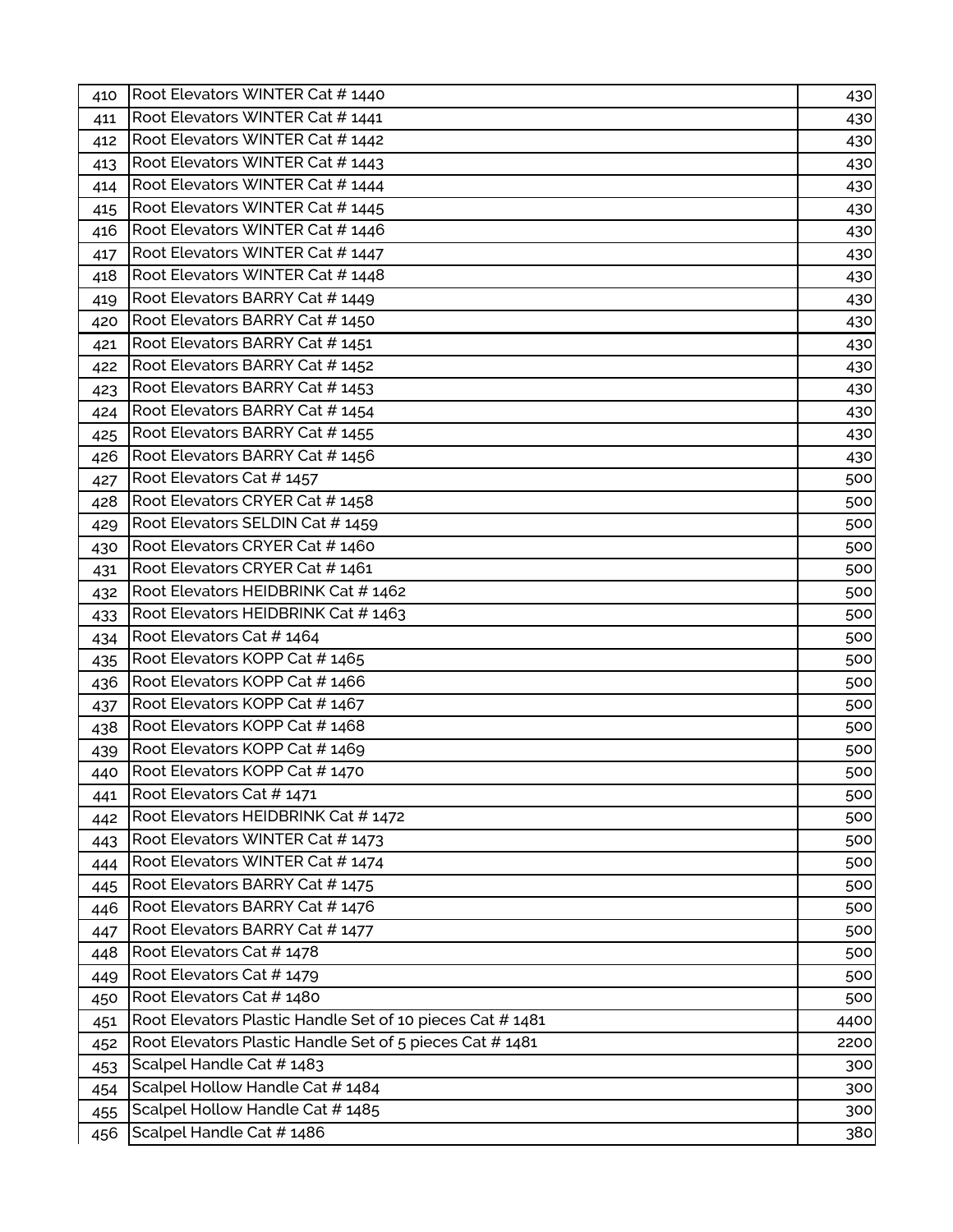| 457 | Scalpel Handle Cat #1487                                                       | 380     |
|-----|--------------------------------------------------------------------------------|---------|
| 458 | Scalpel Handle Cat #1488                                                       | 333.75  |
| 459 | Scalpel Handle Cat # 1489                                                      | 157.175 |
| 460 | Scalpel Handle Cat #1490                                                       | 250     |
| 461 | Scalpel Handle Cat # 1491                                                      | 267.5   |
| 462 | Scalpel Handle Cat # 1492                                                      | 333.75  |
| 463 | Scalpel Handle Cat #1493                                                       | 312.5   |
| 464 | Scalpel Handles Mess Holders Cat # 1494                                        | 366.25  |
| 465 | Scalpel Handles Gouge Blade Handle Cat #1495                                   | 366.25  |
| 466 | Handles For Mouth Mirror, Probes Explorers, Excavator, Carvers,<br>Curettes &  |         |
|     | <b>Scalers</b>                                                                 | o       |
| 467 | Handle No.1 Standard Single Ended Cat # 1496                                   | 250     |
| 468 | Handle No.2 Single Ended Cat # 1497                                            | 250     |
| 469 | Handle No.3 Single Ended Cat # 1498                                            | 250     |
| 470 | Handle No.4 Single Ended Cat # 1499                                            | 250     |
| 471 | Handle No.5 Octagonal Double Ended Cat #1500                                   | 300     |
| 472 | Handle No.6 Octagonal Double Ended Cat #1501                                   | 300     |
| 473 | Handle No.7 Octagonal Double Ended Cat # 1502                                  | 300     |
| 474 | Handle No.8 Standard Double Ended Cat #1503                                    | 300     |
| 475 | Handle No.9 Octagonal Double Ended Cat #1504                                   | 300     |
| 476 | Handle No.10 Tactile Tone Double Ended Hollow 8mm Cat # 1505                   | 360     |
| 477 | Handle No.11 Tactile Tone Double Ended Hollow 6.5mm Cat #1506                  | 360     |
| 478 | Handle No.12 Tactile Tone Double Ended Hollow 10mm Cat # 1507                  | 417.5   |
| 479 | Handle No.13 Double Ended Hollow 9.5mm Cat #1508                               | 417.5   |
| 480 | Handle No.14 Double Ended Hollow 9.5mm Cat # 1509                              | 417.5   |
| 481 | Handle No.15 Double Ended Hollow 8mm Cat #1510                                 | 285     |
| 482 | Handle No.16 Double Ended Hollow 8mm Cat #1511                                 | 285     |
| 483 | Handle & Mouth Mirrors                                                         | O       |
| 484 | Mirror Handle Hollow Cat # 1512                                                | 500     |
| 485 | Mouth Mirror Plain Cat # 1512B                                                 | 20.95   |
| 486 | Mirror Handle Cat # 1513                                                       | 366.25  |
| 487 | Mouth Mirror Magnifying Cat #1513-A                                            | 50      |
| 488 | Mouth Mirror Plain Cat # 1514,1515,1516<br>(per each)                          | 75      |
| 489 | Mouth Mirror Magnifying Cat #1517,1518,1519<br>(per each)                      | 75      |
| 490 | Mouth Mirror Front Surface Cat # 1520,1521,1522<br>(per each)                  | 100     |
| 491 | Mouth Mirror Plain with cone-socket Cat # 1523,1524,1525<br>(per each)         | 100     |
| 492 | Mouth Mirror Magnifying with cone-socket Cat # 1526,1527,1528<br>(per<br>each) | 80      |
| 493 | Mirror Handle Cat # 1529                                                       | 167.5   |
| 494 | Mirror Handle Cat #1530                                                        | 167.5   |
| 495 | Mirror Handle Cat #1531                                                        | 167.5   |
| 496 | Mirror Handle Cat # 1532                                                       | 167.5   |
| 497 | Mirror Handle Cat # 1533                                                       | 167.5   |
| 498 | Mirror Handle Cat #1534                                                        | 167.5   |
| 499 | Parallelometer Mouth Mirror Cat # 1535                                         | 50      |
| 500 | Parallelometer Mouth Mirror + Handle Cat #1536                                 | 182.5   |
| 501 | Tactile Tone Mirror Handle Single Ended Cat # 1537                             | 187.5   |
|     |                                                                                |         |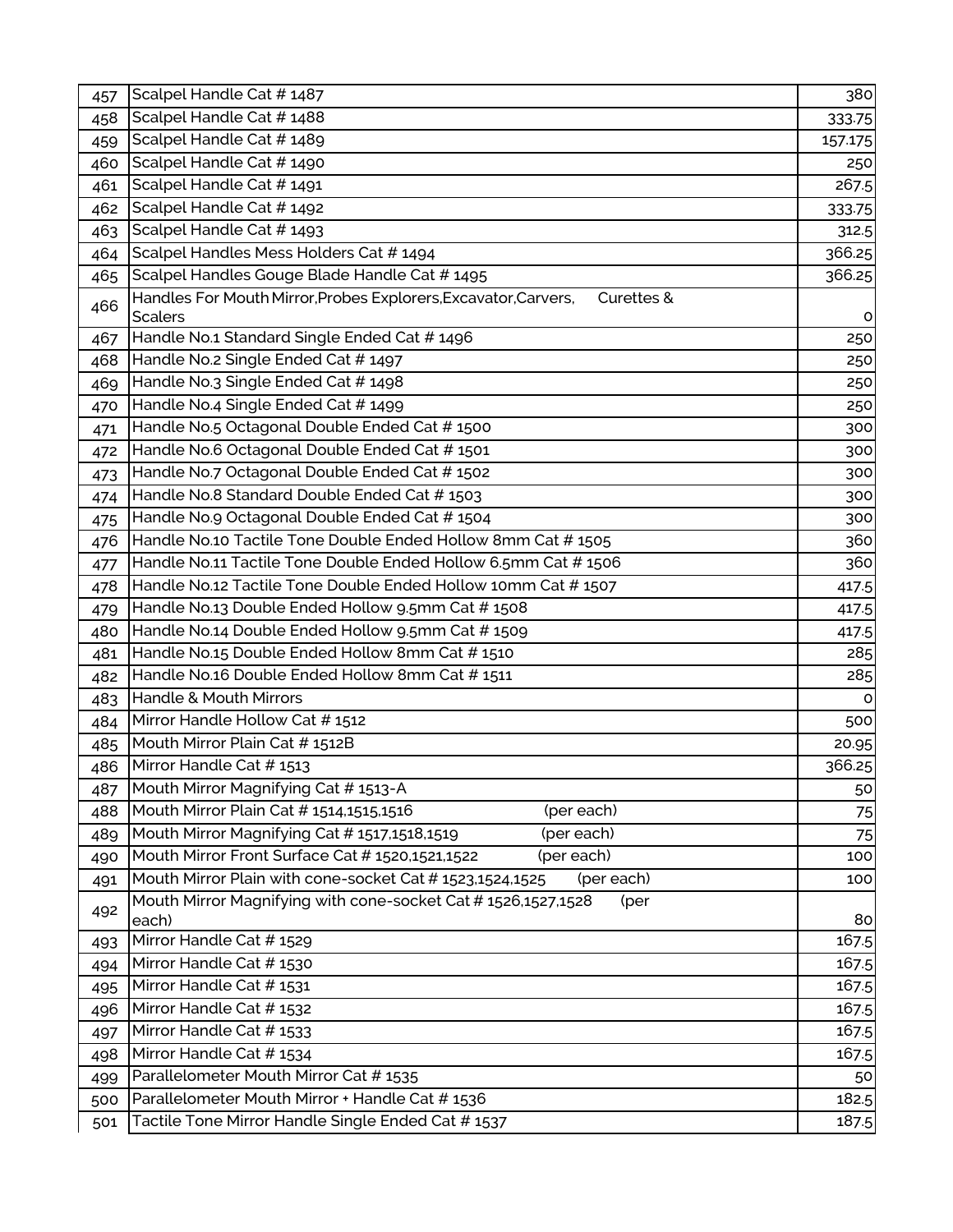| 502        | Mirror Handle Thompson Single Ended Cat #1538                                                                                                           | 177.5           |
|------------|---------------------------------------------------------------------------------------------------------------------------------------------------------|-----------------|
| 503        | Mirror Handle Hollow Cat #1539                                                                                                                          | 208.75          |
| 504        | Mirror Handle Hollow Cat #1540                                                                                                                          | 208.75          |
| 505        | Cone-socket Mirror Handle Hollow Cat #1541                                                                                                              | 208.75          |
| 506        | Mirror Handle Hollow Cat # 1542                                                                                                                         | 261.25          |
| 507        | Mirror Handle Hollow Cat #1543                                                                                                                          | 261.25          |
| 508        | SCALERS - JAQUETTE Cat # 1544,1545,1546,1547,1548,1549,1550 (per each)                                                                                  | 200             |
| 509        | SCALERS - OCTAGONAL Cat # 1551,1552,1553,1554,1555,1556 (per each)                                                                                      | 200             |
| 510        | SCALERS Cat # 1557,1558,1559,1560,1561<br>(per each)                                                                                                    | 200             |
|            | SCALERS Hollow Handle 8mm Round Cat #                                                                                                                   |                 |
| 511        | 1562,1563,1564,1565,1566,1567,1568,1569,1570,1571,1572,1573,1574,                                                                                       |                 |
|            | 1575, 1576, 1577, 1578, 1579<br>(per each)                                                                                                              | 292.5           |
|            | SCALERS Hollow Handle 8mm RoundCat #                                                                                                                    |                 |
| 512        | 1580,1581,1582,1583,1584,1585,1586,1587,1588,1589,1590,1591,1592,                                                                                       |                 |
|            | 1593,15941595,1596,1597,1598,199,1600<br>(per each)                                                                                                     | 292.5           |
| 513        | Explorers Double Ended - Octagonal Cat # 1601,1602,1603,1604,1605,1606 (per<br>each)                                                                    | 200             |
|            | Explorers Double Ended - Standars Cat #                                                                                                                 |                 |
| 514        | 1607,1608,1609,1610,1611,1612,1613,1614,1615,1617,1618 (per each)                                                                                       | 200             |
|            | Explorers Double Ended Tactile Tone Cat #                                                                                                               |                 |
| 515        | 1619,1620,1621,1622,1623,1624,1625,1626,1627,1628,1629,1630,1631 (per each)                                                                             |                 |
|            |                                                                                                                                                         | 200             |
| 516        | Explorers Single Ended - Octagonal Cat # 1632,1633,16341635,1636<br>(per each)                                                                          |                 |
|            |                                                                                                                                                         | 200             |
| 517        | Explorers Single Ended - Standard Cat # 1637,1638,1639,1340,1641<br>(per<br>each)                                                                       |                 |
| 518        | Probe/Explorer - Octagonal Cat # 1642                                                                                                                   | 200<br>200      |
| 519        | Probe Double Ended - Octagonal Cat # 1643                                                                                                               | 200             |
|            | Probes Double Ended - Standard Cat # 1644,1645,1646,1647,1648,1649<br>(per                                                                              |                 |
| 520        | each)                                                                                                                                                   | 200             |
| 521        | Probes Double Ended - Tactile Cat # 1650,1651,1652,1653,1654 (per each)                                                                                 | 200             |
|            | Single Probes Cat #                                                                                                                                     |                 |
| 522        | 1655,1656,1657,1658,1659,1660,1661,1662,1663,1664,1665,1666,1667,1668,1669,1                                                                            |                 |
|            | (per each)<br>670,1671                                                                                                                                  | 150             |
| 523        | Probe Double Ended - Standard Cat # 1672,1673,1674,1674,1675,1676,1677 (per                                                                             |                 |
|            | each)                                                                                                                                                   | 150             |
| 524        | Probe Double Ended - Tactile Cat # 1678,1679,1680,1681,1682,1683                                                                                        |                 |
|            | (per each)<br>Endodontic Condensers Cat #                                                                                                               | 150             |
| 525        | 1684,1685,1686,1687,1688,1689,1690,1691,1692,1693,1694,1695,1696,                                                                                       |                 |
|            | 1697,1698,1699,1700,1701<br>(per each)                                                                                                                  | 200             |
|            | Endodontic Condensers/Spreaders Cat #                                                                                                                   |                 |
| 526        | 1702,1703,1704,1705,1706,1707,1708,1709,1710,1711,1712,1713,1714,1715,1716,1                                                                            |                 |
|            | (per each)<br>717,1718,1719,1720,1721                                                                                                                   | 261.25          |
|            | Obturation Instruments Cat #                                                                                                                            |                 |
| 527        | 1722,1723,1724,1725,1726,1727,1728,1729,1730,1731,1732,1733,1734,                                                                                       | 261.25          |
|            | 1735,1736,1737,1738,1739,1740,1741,1742,1743<br>(per each)                                                                                              |                 |
| 528        | Excavators Cat # 1744.1745.1746.1747.1748.1749.1750.1751.1752.1753.1754.1755.1756.<br>1757,1758,1759,1760,1761,1762,1763,1764,1765,1766,1767 (per each) |                 |
|            |                                                                                                                                                         | 150             |
|            |                                                                                                                                                         |                 |
|            | Excavator Hollow Handle 8mm Cat # 1768,1769,1770,1771<br>(per each)                                                                                     |                 |
| 529<br>530 | Explorers / Probes Cat # 1772,1773,1774,1775,1776,1777,1778 (per each)                                                                                  | 292.5<br>261.25 |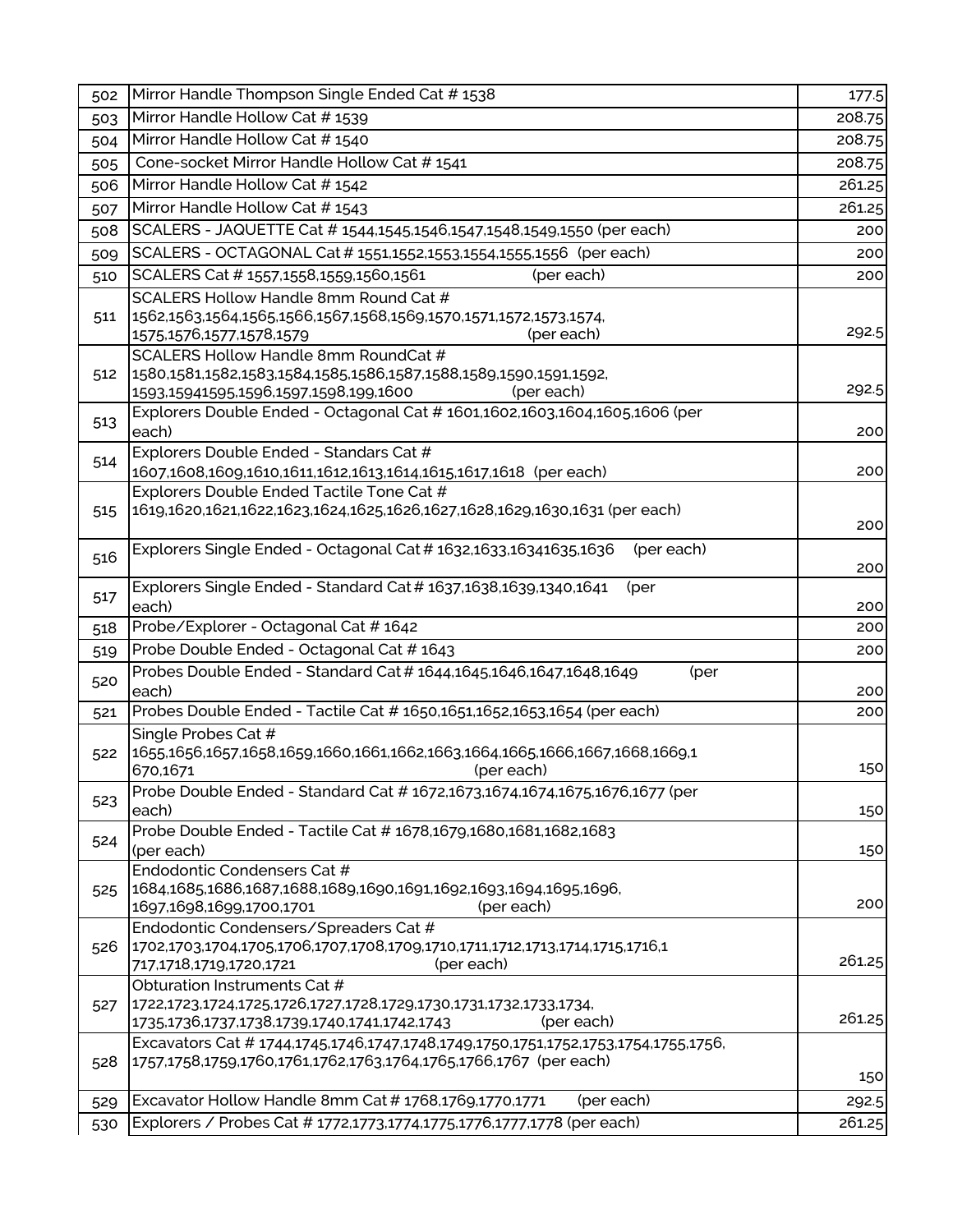| 531 | Explorers Cat # 1779,1780,1781,1782,1783,1784,1785,1786,1787,1788,1789 (per                                                                                      |        |
|-----|------------------------------------------------------------------------------------------------------------------------------------------------------------------|--------|
|     | each)                                                                                                                                                            | 261.25 |
| 532 | Explorers Cat # 1790,1791,1792,1793,1794,1795,1796,1797,1798<br>(per<br>each)                                                                                    | 261.25 |
| 533 | Explorer / Probe Combination Cat #                                                                                                                               |        |
|     | 1799,1800,1801,1802,1803,1804,1805,1806,1807,18081809,1810,1811                                                                                                  | 261.25 |
| 534 | CORD PACKERS Cat #1812,1813,1814,1815,1816,1817 (per each)                                                                                                       | 261.25 |
| 535 | HATCHETS Cat #1818,1819,1820<br>(per each)                                                                                                                       | 261.25 |
| 536 | HOES Cat #1821,1822,1823,1824<br>(per each)                                                                                                                      | 261.25 |
| 537 | P.K. Thomas 1 Cat # 1825                                                                                                                                         | 320    |
| 538 | P.K. Thomas 2 Cat # 1826                                                                                                                                         | 320    |
| 539 | P.K. Thomas 3 Cat # 1827                                                                                                                                         | 320    |
| 540 | P.K. Thomas 4 Cat # 1828                                                                                                                                         | 320    |
| 541 | P.K. Thomas 5 Cat # 1829                                                                                                                                         | 320    |
| 542 | Gracey Curettes Set of 7pieces, Silicon Handle - Reuseable Cat # 7001                                                                                            | 1600   |
|     | Amalgam Plggers / Condensers / Applicators Cat #                                                                                                                 |        |
| 543 | 1830,1831,1832,1833,1834,1835,1836,1837,1838,1839,1840,1841,1842,                                                                                                |        |
|     | 1843,1845,1846,1847,1848,1849,1850,1851<br>(per each)                                                                                                            | 150    |
| 544 | Placement Instruments Cat #1852,1853<br>(per each)                                                                                                               | 237.5  |
| 545 | (per each)<br>Stopping Stoppers Cat #1854,1855,1856,1857                                                                                                         | 237.5  |
| 546 | (per each)<br>Pluggers Cat #1858,1859,1860,1861,1862,1863                                                                                                        | 150    |
| 547 | Burnishers Cat #1864,1865,1866,1867,1868,1869,1870,1871,1872,1873,1874,1875,1876,<br>1877,1878,1879,1880,1881,1882,1883,1884,1885,1886,1887,1888,1889 (per each) |        |
|     |                                                                                                                                                                  | 150    |
| 548 | Wax Carvers Cat # 1890,1891,1892,1893,1894,1895,1896,1897 (per each)                                                                                             | 150    |
|     | Carvers Cat #1898,1899,1900,1901,1902,1903,1904,1905,1906,1907,1908,1909,1910,                                                                                   |        |
| 549 | (per each)<br>1911,1912,1913,1914                                                                                                                                |        |
|     |                                                                                                                                                                  | 150    |
| 550 | Carvers Cat # 1915,1916,1917,1918,1919,1920,1921,1922,1923 (per each)                                                                                            | 150    |
| 551 | Contour Carbide Carvers - Finishing Cat # 1924,1925,1926<br>(per each)                                                                                           | 150    |
| 552 | Chisels Cat # 1927,1928,1929,1930,1931<br>(per each)                                                                                                             | 261.25 |
| 553 | Composite Placement Cat # 1932,1933,1934,1935,1936,1937,1938,1939,1940,1941                                                                                      |        |
|     | (per each)                                                                                                                                                       | 237.5  |
| 554 | HEIDBRINK Set Cat # 1942,1943,1944<br>(per each)                                                                                                                 | 292.5  |
|     | Composite Placement Cat #<br>1945,1946,1947,1948,1949,1950,1951,1952,1953,1954,1955,1956,1957,                                                                   |        |
| 555 | (per each)<br>1958,1959,1960,1961                                                                                                                                | 237.5  |
| 556 | (per each)<br>K - Type Cat # 1962,1963,1964,1965,1966,1967                                                                                                       | 237.5  |
|     | Plastic Filling Instruments Cat #                                                                                                                                |        |
| 557 | 1968,1969,1970,1971,1972,1973,1974,1975,1976,1977,1978,1979,1980,                                                                                                |        |
|     | 1981,1982,1983,1984,1985,1986,1987<br>(per each)                                                                                                                 | 150    |
| 558 | Gracet Curettes 8mm Hollow Round Cat # 1988,1989,1990,1991,1992,1993,1994                                                                                        |        |
|     | (per each)                                                                                                                                                       | 198.75 |
| 559 | Gracet Curettes Cat # 1995,1996,1997,1998,1999,2000,2001<br>(per each)                                                                                           | 163.75 |
| 560 | Cuettes 8mm Hollow Round Cat #                                                                                                                                   |        |
|     | 2002,2003,2004,2005,2006,2007,2008,2009,2010,2011<br>(per each)                                                                                                  | 198.75 |
| 561 | COLUMBIA CURETTES Cat # 2012,2013,2014                                                                                                                           | 261.25 |
| 562 | MCCALLS CURETTES Cat # 2015,2016,2017,2018<br>(per each)                                                                                                         | 150    |
| 563 | <b>GOLDMAN FOX CURETTES Cat #</b>                                                                                                                                |        |
|     | 2019,2020,2021,2022,2023,2024,2025,2026,2027,2028,2029<br>(per each)                                                                                             | 292.5  |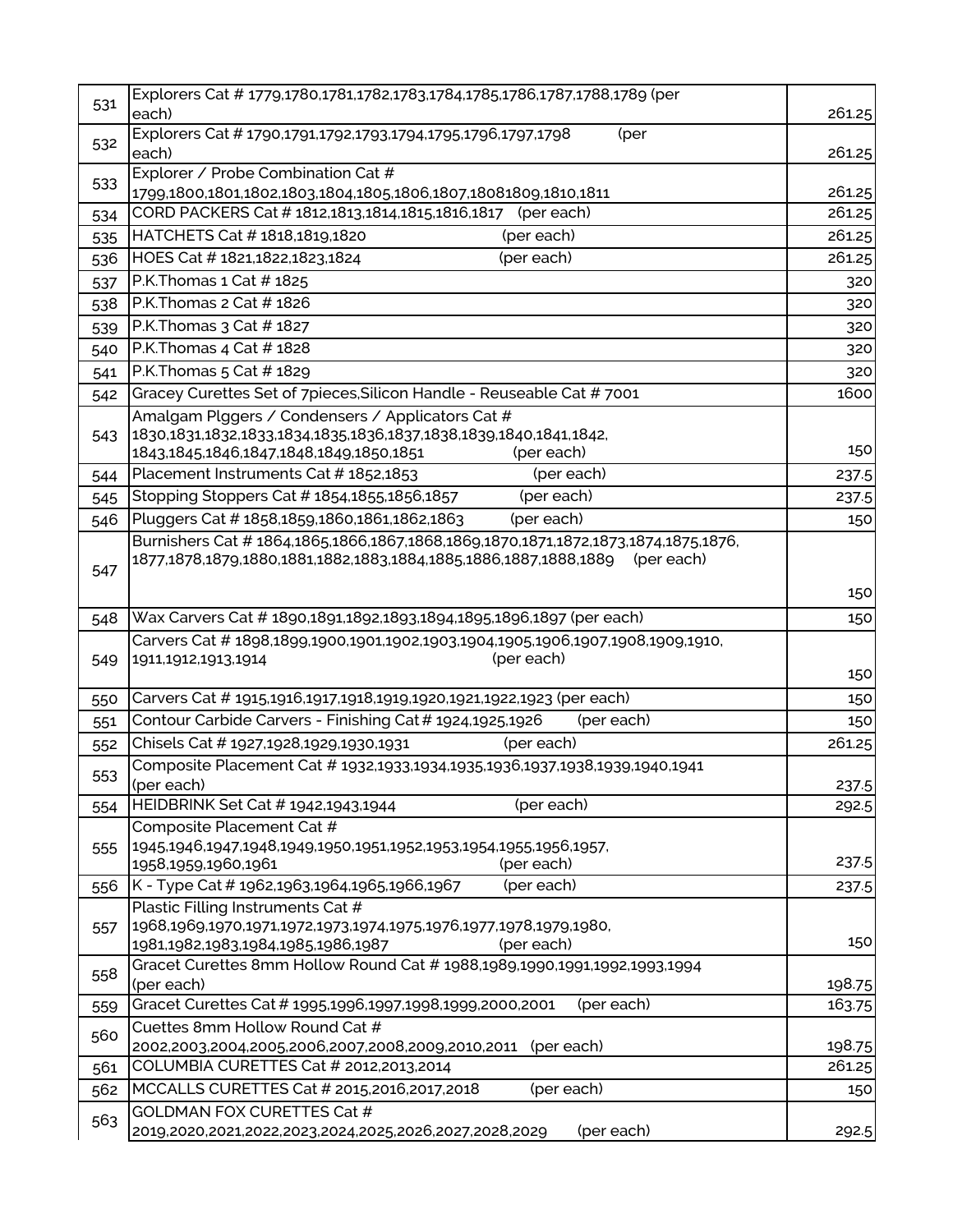| 564        | Knives Cat # 2030,2031,2032,2034,2035,2036,2037,2038 (per each)                                                | 261.25           |
|------------|----------------------------------------------------------------------------------------------------------------|------------------|
| 565        | Interproximal Files Cat # 2039,2040,2041,2042<br>(per each)                                                    | 261.25           |
| 566        | Curettes 8mm Hollow Cat # 2043,2044,2045<br>(per each)                                                         | 261.25           |
| 567        | Root Planning Curettes Cat # 2046,2047,2048,2049,2050,2051,2052,2053,2054                                      |                  |
|            | (per each)                                                                                                     | 261.25           |
| 568        | Curettes 8mm Hollow Cat #<br>2055,2056,2057,2058,2059,2060,2061,2062,2063,2064,2065,2066,2067,                 |                  |
|            | (per each)<br>2068,2069,2070,2071,2072,2073,2074                                                               | 292.5            |
| 569        | Silicon Handles-Reusable Double Cat # 2075,2076,2077<br>(per each)                                             | 292.5            |
| 570        | Silicon Handles-Reusable Single Cat # 2078,2079,2080<br>(per each)                                             | 208.75           |
| 571        | Silicon Handles-Reusable Double Cat # 2081,2082 (per each)                                                     | 208.75           |
| 572        | Silicon Mirror Handle-Reusable Cat # 2083                                                                      | 208.75           |
| 573        | Amalgam Gun Pastic Handle-Reusable Cat # 2084 (per each)                                                       | 167.5            |
| 574        | Silicon Handles-Reusable Cat # 2085,2086,2087,2088,2089,2090 (per each)                                        |                  |
|            |                                                                                                                | 167.5            |
| 575        | Wax, Porcelain & Cement Instruments Cat #                                                                      |                  |
| 576        | 2091,2092,2093,2094,2095,2096,2097,2098,2099,2100 (per each)<br>P.K.THOMAS 1 Cat # 2101                        | 261.25<br>261.25 |
|            | P.K.THOMAS 2 Cat # 2102                                                                                        | 261.25           |
| 577<br>578 | P.K.THOMAS 3 Cat # 2103                                                                                        | 261.25           |
| 579        | P.K.THOMAS 4 Cat # 2104                                                                                        | 261.25           |
| 580        | P.K.THOMAS 5 Cat # 2105                                                                                        | 261.25           |
| 581        | WEX CARVERS Cat # 2106,2107,2108,2109,2110,2111<br>(per each)                                                  | 261.25           |
|            | Wax & Modeling Carvers Cat # 2112,2113,2114,2115,2116,2117,2118,2119,2120,2121,2122,2123                       |                  |
| 582        | (per each)                                                                                                     |                  |
|            |                                                                                                                | 261.25           |
|            | Cement Spatulas Cat # 2124,2125,2126,2127,2128,2129,2130,2131,2132,2133,2134,2135                              |                  |
| 583        | (per each)                                                                                                     | 150              |
| 584        | WAX & PORCELAINE CARVERS Cat # 2136,2137,2138,2139<br>(per each)                                               | 150              |
| 585        | WAX SPATULAS Cat # 2140,2141,2142,2143,2144<br>(per each)                                                      | 150              |
| 586        | Cement Spatulas Cat # 2145                                                                                     | 150              |
| 587        | Cement Spatulas Cat # 2146,2147,2148,2149,2150,2151 (per each)                                                 | 150              |
| 588        | Cement Spatulas Cat # 2152,2152,2153,2154,2155,2156,2157<br>(per each)                                         | 150              |
| 589        | Spatulas Rigid Cat # 2158,2159<br>(per each)                                                                   | 150              |
| 590        | Spatulas Flexible Cat # 2160,2161,2162,2163,2164<br>(per each)                                                 |                  |
|            |                                                                                                                | 150              |
| 591        | Spatulas Rigid Cat # 2165,2166<br>(per each)                                                                   | 150              |
| 592        | FILES Cat # 2167,2168,2169,2170<br>(per each)                                                                  | 150              |
| 593        | (per each)<br>HOES Cat # 2171,2172,2173,2174,2175,2176                                                         | 150              |
| 594        | (per each)<br>KNIVES Cat # 2177,2178,2179,2180,2181                                                            | 150              |
| 595        | Wax Knives Cat # 2182,2183,2184,2185,2186,2187,2188,2189 (per each)                                            | 150              |
| 596        | Wax Knives & Plaster Knives Cat #<br>(per each)                                                                | 250              |
| 597        | 2190,2191,2192,2193,2194,2195,2196,2197,2198,2199<br>CRANE-KAPLAN Cat # 2200,2201,2202,2203,2204<br>(per each) | 261.25           |
| 598        | CHISELS OCHSENBEIN Cat # 2205,2206<br>(per each)                                                               | 312.5            |
| 599        | CHISELS OCHSENBEIN Cat # 2207                                                                                  | 261.25           |
| 600        | Split Chisels Cat # 2208,2209,2210,2211<br>(per each)                                                          | 375              |
|            |                                                                                                                |                  |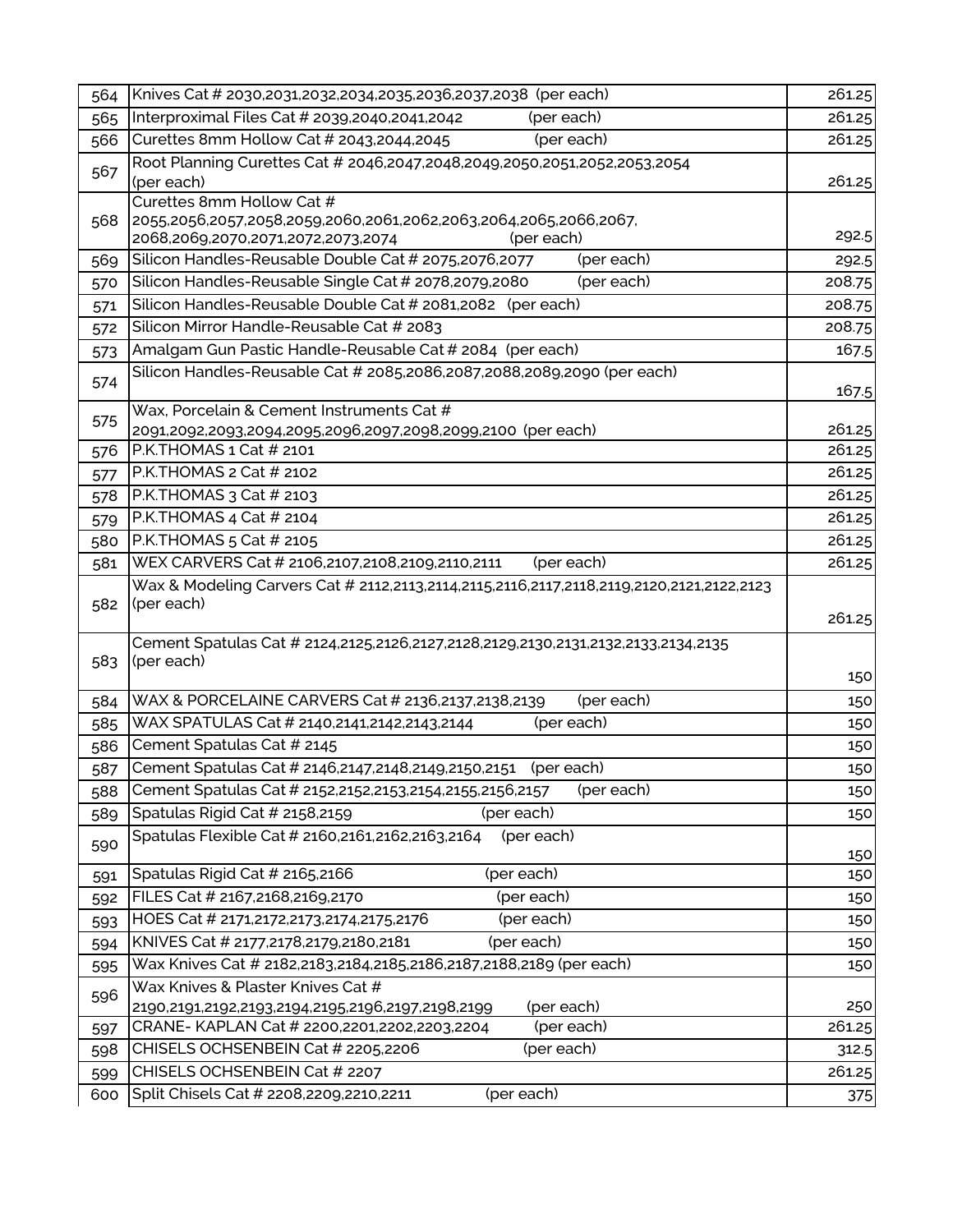|     | Bone Curettes Cat # 2212,2213,2214,2215,2216,2217,2218,2219,2219A,2219B,2219C,2219D, |         |
|-----|--------------------------------------------------------------------------------------|---------|
| 601 | 2219E, 2219F<br>(per each)                                                           | 261.25  |
| 602 | Bone Files Cat # 2220,2221,2222,2223,2224,2225,2226,2227<br>(per each)               | 366.25  |
| 603 | Bone Chisels Gardner Cat # 2228,2229,2230,2231<br>(per each)                         | 366.25  |
| 604 | Bone Chisels Wakefild Cat # 2232,2233<br>(per each)                                  | 366.25  |
|     | Bone Chisels and Gouges Cat #                                                        |         |
| 605 | 2234,2235,2236,2237,2238,2239,2240,2241,2242,2243,2245,2246,2247, 2248,2249          |         |
|     | (per each)                                                                           | 340     |
| 606 | Bone Winlliger Cat # 2250,2251,2252,2253<br>(per each)                               | 437.5   |
| 607 | Bone Mallets Partsch Cat # 2254                                                      | 1041.25 |
| 608 | Bone Mallets Non autoclavable Plastic tips Cat # 2255                                | 1041.25 |
| 609 | Bone Mallets Mead Non autoclavable Plastic tips Cat # 2256                           | 1041.25 |
| 610 | Bone Mallets Autoclavable Plastic tips Cat # 2257                                    | 837.5   |
| 611 | Bone Mallets with interchangeable Ferrozel faces Cat # 2258                          | 1047.5  |
| 612 | Crown Removers set Cat # 2259                                                        | 627.5   |
| 613 | Crown Spreader Cat # 2263                                                            | 1125    |
| 614 | Traymann Crown Removers Cat # 2264                                                   | 625     |
| 615 | RTraymann Crown Removers Cat # 2265                                                  | 627.5   |
| 616 | Crown Removers Cat # 2266                                                            | 0       |
| 617 | Crown Removers Cat # 2267                                                            | 0       |
| 618 | Crown Removers Cat # 2269                                                            | 2875    |
| 619 | Crown Removers Cat # 2270                                                            | 3437.5  |
| 620 | Crown & Bridge Holding Forceps with Support Ring Cat # 2274                          | 800     |
| 621 | Crown Gripper, Carb-N-Sert Cat # 2275                                                | 1047.5  |
| 622 | Crown opener Cat # 2276                                                              | 1047.5  |
| 623 | Mershon Cat # 2277                                                                   | 312.5   |
| 624 | Universal Hollow Handle Cat # 2278                                                   | 375     |
| 625 | Universal Hollow Handle Cat # 2279,2280,2281<br>(per each)                           | 262.5   |
| 626 | Crown Instruments Plaster Shear Cat # 2282<br>210 mm                                 | 750     |
| 627 | Crown Removing Plier Cat # 2283<br>14 cm                                             | 750     |
| 628 | Crown Instruments Montfort Cat # 2284<br>18 cm                                       | 1875    |
| 629 | Crown Instruments Bohm Cat # 2285<br>16 cm                                           | 1875    |
| 630 | Telescope Crown Plier, Diamond coated Cat # 2286<br>13 cm                            | 2500    |
| 631 | Telescope Crown Plier, Diamond coated Cat # 227<br>13 cm                             | 2500    |
| 632 | Telescope Crown Plier Cat # 2288<br>15 cm                                            | 1750    |
| 633 | Telescope Crown Plier, Fine Cat # 2289<br>15 cm                                      | 1750    |
| 634 | Implants Instruments Cat # 2290,2291<br>(per each)<br>150 mm                         | 725     |
| 635 | Implants Instruments Cat # 2292,2293<br>(per each)<br>155 mm                         | 725     |
|     | Implants Instruments Endo guns for retrograds Cat # 2294,2295<br>130                 |         |
| 636 | mm (per each)                                                                        | 725     |
|     | Implants Instruments Bone Injectors                                                  |         |
| 637 | Cat # 2296,2297,2298,2299,2300<br>(per each)<br>150 mm                               | 725     |
| 638 | Implants Instruments Bone well Cat # 2301                                            | 725     |
| 639 | Implants Instruments Grinders for autogenous Cat # 2302                              | 2500    |
| 640 | Implants Instruments Bone Mill Forcep Cat # 2303                                     | 2250    |
| 641 | Suction Tubes Cat # 2304,2305,2306<br>(per each)                                     | 368.75  |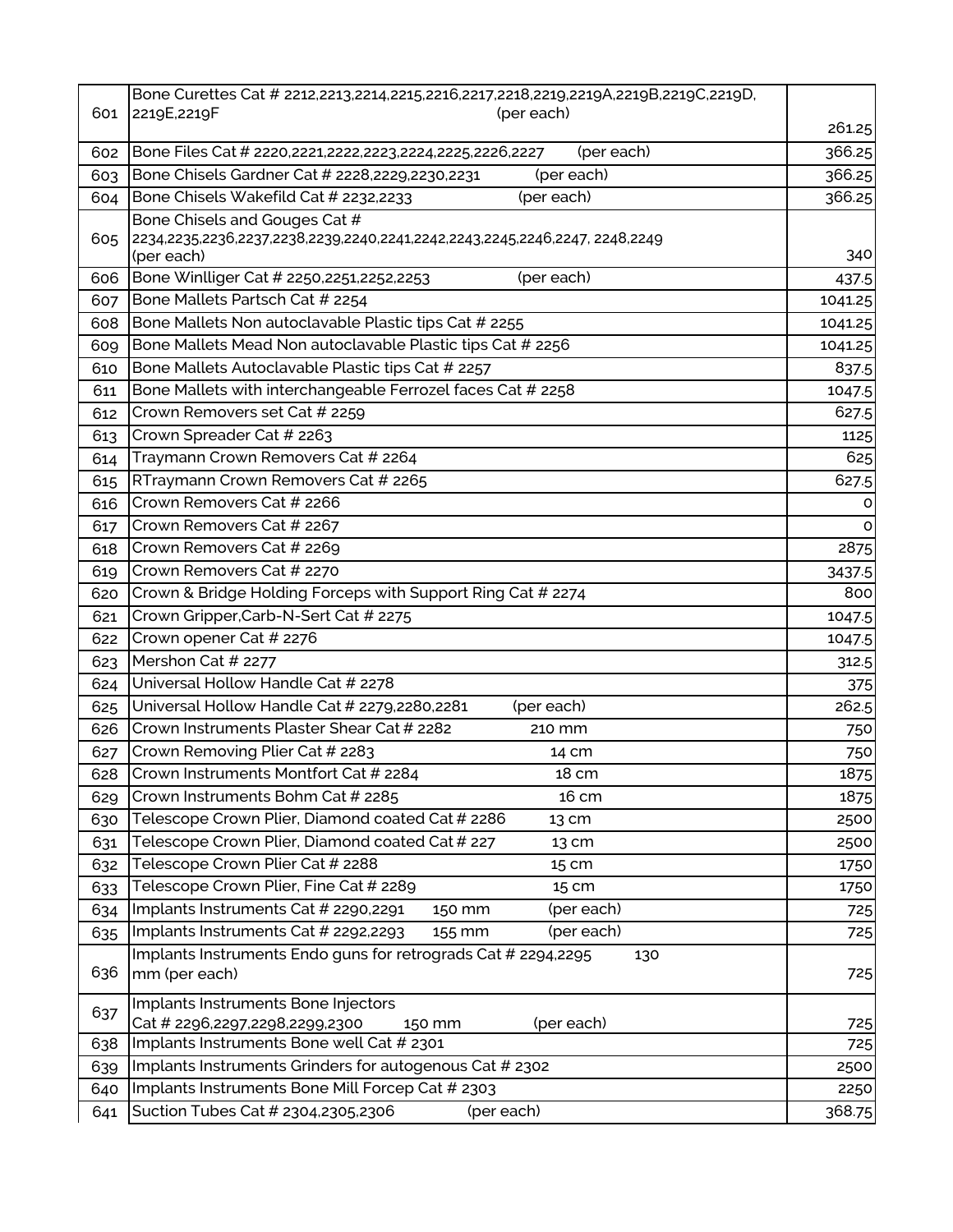| 642 | Bone Pluggers Hollow Handle 8mm Round Cat # 2307,2308,2309,2310<br>(per<br>each)                  | 368.75  |
|-----|---------------------------------------------------------------------------------------------------|---------|
| 643 | Kerrison Rongeurs Cat # 2311,2312,2313,2314,2315,2316,2317,2318<br>16.5<br>(per each)<br>cm       | 2618.75 |
| 644 | Implants Instruments Cat # 2319,2310,2321,2322<br>(per each)                                      | 368.75  |
| 645 | Implants Instruments Bone Compactors Cat # 2323,2324<br>(per each)                                | 368.75  |
| 646 | Implants Instruments Terphine Burs with Depth Marking Cat # 2325,2326,2327,2328<br>(per each)     | 500     |
|     | Sinus Lift Instruments Hollow Handle 8mm Round Cat #                                              |         |
| 647 | 2329,2330,2331,2332,2333,2334, 2335,2336,2337<br>(per<br>each)                                    | 500     |
| 648 | Suction Tubes Canula Cat # 2338,2339,2340,2341,2342, 2343,2344,2345,2346<br>(per each)            | 376.25  |
| 649 | Suction Tubes Canula Curve Cat # 2347                                                             | 600     |
| 650 | Measuring Instruments Bolet Gauge Cat # 2348                                                      | 600     |
| 651 | Measuring Instruments Zuricher Cat # 2349                                                         | 600     |
| 652 | Measuring Instruments Vernier Cat # 2350                                                          | 600     |
| 653 | Measuring Instruments Vernier Cat # 2351                                                          | 600     |
| 654 | Measuring Instruments Vernier Gauge Cat # 2352                                                    | 600     |
| 655 | Measuring Instruments Vernier Gauge Cat # 2353                                                    | 600     |
| 656 | Measuring Instruments Finger Ruler Cat # 2354                                                     | 261.25  |
| 657 | Measuring Instruments Lwanson Crown Gauge Cat # 2355                                              | 437.5   |
| 658 | Measuring Instruments Lwanson Crown Gauge Cat # 2356                                              | 437.5   |
| 659 | Measuring Instruments Slidig Gauge Cat # 2357                                                     | 837.5   |
| 660 | Measuring Instruments Spring Bow Divider Cat # 2358                                               | 627.5   |
| 661 | Measuring Instruments Vernier Gauge Cat # 2359                                                    | 2095    |
| 662 | Measuring Instruments Albee Cat # 2360                                                            | 627.5   |
| 663 | Measuring Instruments Height Gauge Wick Type Cat # 2361                                           | 437.5   |
| 664 | Bone Gauge Cat # 2362                                                                             | 942.5   |
| 665 | Bone Caliper Cat # 2363                                                                           | 785     |
| 666 | Measuring Instruments Castroviejo Cat # 2364                                                      | 625     |
| 667 | Measuring Instruments Castroviejo Straight, curved Cat # 2365A, 2365B, 2365C, 2365D<br>(per each) | 627.5   |
| 668 | Measuring Instruments Gauge Cat # 2367                                                            | 576.25  |
| 669 | Castroviejo Straight, curved Cat # 2368, 2369, 2370, 2370A, 2371 (per each)                       | 785     |
| 670 | Castroviejo Straight, curved Cat # 2370, 2374, 2375<br>(per each)                                 | 576.25  |
| 671 | Bone - Gauge Cat # 2373                                                                           | 600     |
| 672 | Bracket Gauge, Ant/Post Cat # 2376                                                                | 625     |
| 673 | Amalgan Carriers Cat # 2377,2378,2379,2380<br>(per each)                                          | 437.5   |
| 674 | Amalgan Carriers Silico Grip Cat # 2381                                                           | 437.5   |
| 675 | Amalgan Carriers Single Cat # 2382,2383,2384<br>(per each)                                        | 375     |
| 676 | Amalgan Guns Cat # 2385,2386<br>(per each)                                                        | 437.5   |
| 677 | Amalgan Guns Cat # 2387.2388,2389<br>(per each)                                                   | 812.5   |
| 678 | Amalgan Well Cat # 2390                                                                           | 680     |
| 679 | Retainers Cat # 2391,2392,2393<br>(per each)                                                      | 360     |
| 680 | (per each)<br>"Tofflemire" Type Retainers Cat # 2394,2395,2396                                    | 360     |
| 681 | Tofflemire Bands Cat # 2397,2398,2399,2400<br>(per each)                                          | 75      |
| 682 | X-Ray Holder Small Cat # 2401                                                                     | 150     |
| 683 | Film Hanger Set of 10 Cat # 2402                                                                  | 375     |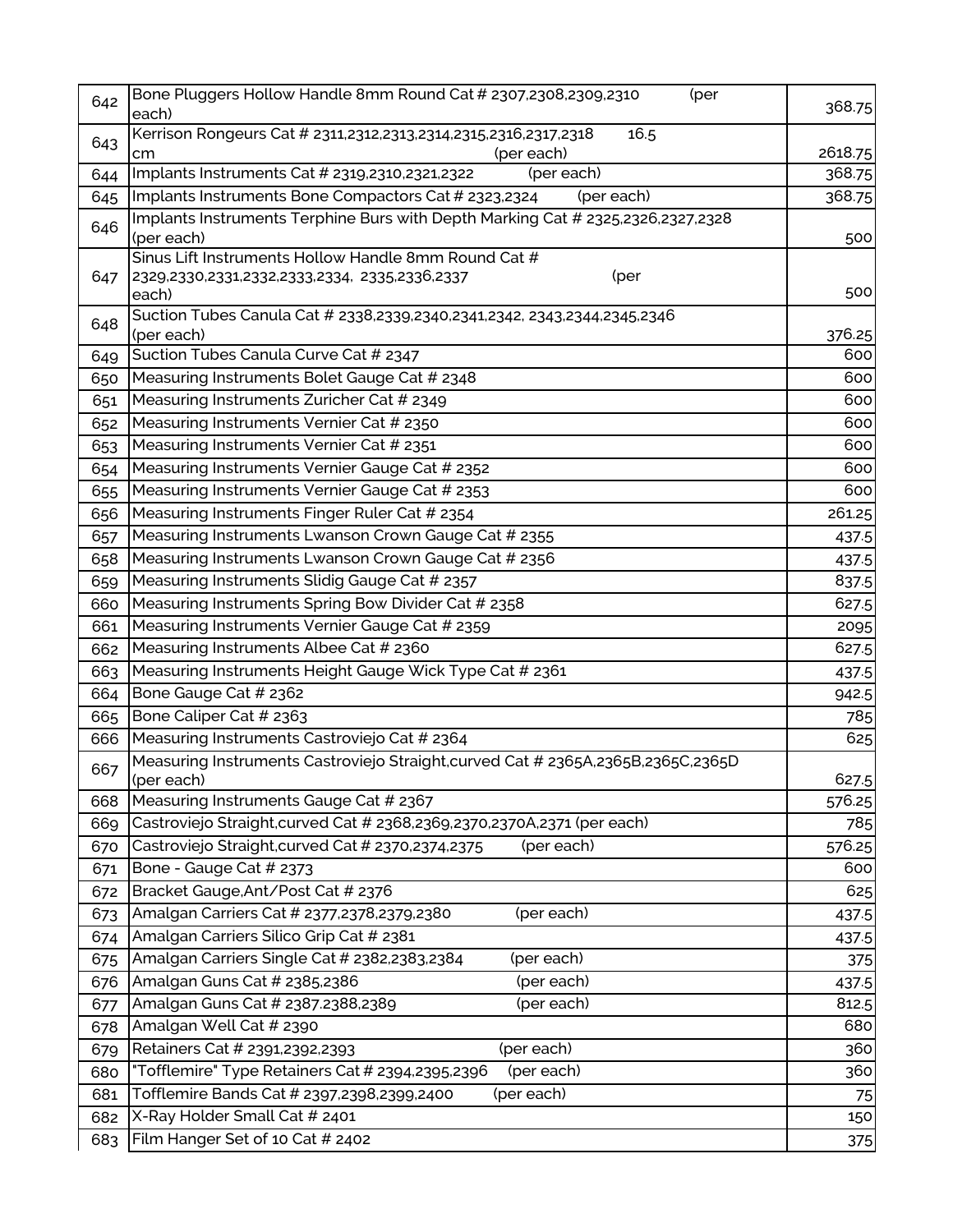| 684 | Ball Chain Cat # 2403                                                                                                                                                                                       | 137.5        |
|-----|-------------------------------------------------------------------------------------------------------------------------------------------------------------------------------------------------------------|--------------|
| 685 | Non-Chill Clear Plastic Ccat # 2404                                                                                                                                                                         | 125          |
| 686 | Finger Protector Cat # 2405,2406,2407<br>(per each)                                                                                                                                                         | 418.75       |
| 687 | Strip Holders Clip Cat # 2408,2409<br>(per each)                                                                                                                                                            | 187.5        |
| 688 | Rubber Dam Instruments Irory, Vvory Cat # 2410,2414<br>(per each)                                                                                                                                           | 387.5        |
| 689 | Rubber Dam Instruments Brewer, White Cat # 2411,2412,2413 (per each)                                                                                                                                        | 475          |
| 690 | Dubber Dam Punch Ainsworth Cat # 2415,2416,2417 (per each)                                                                                                                                                  | 687.5        |
| 691 | Dubber Dam Punch "IV" Type Cat # 2418                                                                                                                                                                       | 937.5        |
| 692 | Plastic Rubber Dam Frame Cat # 2419                                                                                                                                                                         | 125          |
| 693 | Stainless Steel Rubber Dam Frame Cat # 2420                                                                                                                                                                 | 118.75       |
| 694 | Articulating Paper Forceps Miller Cat # 2421,2422<br>(per each)                                                                                                                                             | 375          |
|     | Rubber Dam Clamps Cat #                                                                                                                                                                                     |              |
| 695 | 2423,2424,2425,2426,2427,2428,2429,2430,2431,2432,2433,2434,2435,<br>2436,2437,2438,2439,2440,2441,2442,2443,2444,2445,2446,2447,2448,<br>2449,2450,2451,2452,2453,2454,2455,2456,2457.2458,2459 (per each) | 75           |
| 696 | Aspirating Syringe 1.8ml                                                                                                                                                                                    |              |
|     | Cat # 2460,2461,2462,2463,2464,2465,2476<br>(per each)                                                                                                                                                      | 800          |
| 697 | Aspirating Syringe 1.8ml Cat # 2466,2467,2468,2469,2475,2477 (per each)                                                                                                                                     | 800          |
| 698 | Water Syringes Complete with 1 cannula (lure-lock)                                                                                                                                                          |              |
|     | Cat # 2470,2471,2472<br>(per each)                                                                                                                                                                          | 475          |
| 699 | Syringes Cat # 2478,2479<br>(per each)                                                                                                                                                                      |              |
| 700 | Syringes Cat # 2480,2481<br>(per each)<br>Water Points Cat # 2482,2483,2484<br>(per each)                                                                                                                   | 875<br>262.5 |
| 701 | Gun Syringe Cat # 2485                                                                                                                                                                                      | 1256.25      |
|     | Dental Tweezers Adson Cat # 2486,2487,2488 12 cm<br>(per each)                                                                                                                                              | 287.5        |
| 702 | Dental Tweezer Micro Adson Cat # 2489                                                                                                                                                                       |              |
| 703 | 15 cm                                                                                                                                                                                                       | 375          |
| 704 | Dental Tweezer Standerd Cat # 2490<br>18 cm                                                                                                                                                                 | 375          |
| 705 | Dental Tweezers Cushing Stright, Curved Cat # 2491, 2492<br>(per each)                                                                                                                                      | 375          |
| 706 | Dental Tweezer Select Cat # 2493,2494<br>(per each)<br>18 cm                                                                                                                                                | 375          |
| 707 | Dental Tweezer Mcindoe Cat # 2495<br>15 cm                                                                                                                                                                  | 375          |
| 708 | Dental Tweezer Gillies Cat # 2496<br>15 cm                                                                                                                                                                  | 375          |
| 709 | Dental Tweezer Waugh Cat # 2497<br>15 cm                                                                                                                                                                    | 375          |
| 710 | Dental Tweezer Perry Cat # 2498<br>13 cm                                                                                                                                                                    | 375          |
| 711 | Dental Tweezer Kopp Cat # 2499<br>13.5 cm                                                                                                                                                                   | 303.75       |
| 712 | Dental Tweezers College Cat # 2500,2501,2502,2503,2504,2505,2506,2507,2516<br>(per each)<br>15 cm                                                                                                           | 360          |
|     | Dental Tweezers Meriam Cat # 2508,2509,2510,2511,2512,2513,2514,2515,2528                                                                                                                                   |              |
| 713 | 16 cm<br>(per each)                                                                                                                                                                                         | 360          |
| 714 | Dental Tweezers Flagg Cat # 2517,2518<br>16 cm<br>(per each)                                                                                                                                                | 360          |
| 715 | Dental Tweezers Landgraf Cat # 2519<br>15 cm                                                                                                                                                                | 360          |
| 716 | Dental Tweezers Cat # 2520<br>15.5 cm                                                                                                                                                                       | 340          |
| 717 | Dental Tweezers with Luck Cat # 2521<br>15.5 cm                                                                                                                                                             | 240          |
| 718 | Dental Tweezers London-College<br>Cat # 2522,2523,2524,2525,2526,2527<br>(per each)<br>15 cm                                                                                                                | 240          |
| 719 | Dental Tweezers Allen Cat # 2529<br>18 cm                                                                                                                                                                   | 375          |
| 720 | Dental Tweezers Albrecht Cat # 2530,2531<br>16 cm                                                                                                                                                           | 375          |
|     | Dental Tweezers Soldering Cat # 2532,2533,2534,253816 cm (per each)                                                                                                                                         |              |
| 721 |                                                                                                                                                                                                             | 261.25       |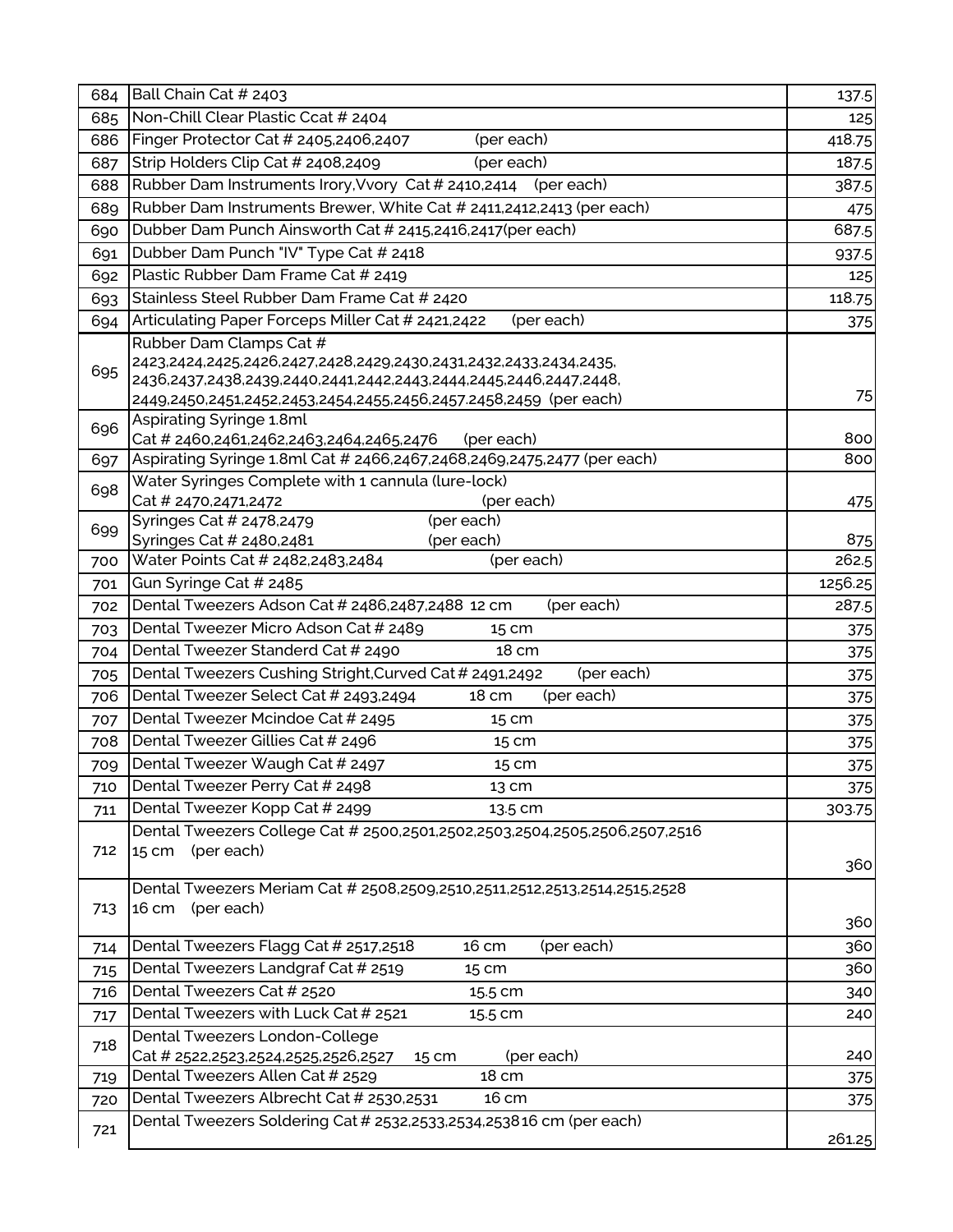| 722 | Sterilizing & Lab Instruments Davis Cat # 2535                                  | 366.25  |
|-----|---------------------------------------------------------------------------------|---------|
| 723 | Sterilizing & Lab Instruments Grasping Forceps Cat # 2536                       | 366.25  |
| 724 | Sterilizing & Lab Instruments Narrow Fine Cat # 2539                            | 275     |
| 725 | Sterilizing & Lab Instruments Super Fine Cat # 25340                            | 275     |
| 726 | Sterilizing & Lab Instruments Fine Curved Cat # 2541                            | 275     |
|     | Sterilizing & Lab Instruments Bonding Bracket Holder Cat # 2542,2543,2544,2545  |         |
| 727 | 135 mm<br>(per each)                                                            | 312.5   |
| 728 | Endodontic Forceps Cat # 2546                                                   | 375     |
| 729 | Endodontic Forceps Peets Cat # 2547                                             | 375     |
| 730 | Endodontic Forceps without Ratchet Cat # 2548,2549 145 mm<br>(per each)         | 375     |
| 731 | Endodontic Forceps Crile Cat # 2550<br>140 mm                                   | 375     |
| 732 | Endodontic Forceps Pean Slender Type Cat # 2551,2552,2553<br>130 mm (per each)  | 375     |
| 733 | Endodontic Forceps Spencer-Wells Cat # 2554,2555,2556,2557                      |         |
|     | 130 mm (per each)                                                               | 375     |
| 734 | Tissue Forceps Allis Cat # 2558,2559,2560<br>(per each)                         | 500     |
| 735 | Tissue Forceps Semkin Cat # 2561,2562<br>(per each)                             | 300     |
| 736 | Tissue Forceps Adson Cat # 2563                                                 | 300     |
| 737 | Tissue Forceps Adson-Brown Cat # 2564                                           | 300     |
| 738 | Tissue Forceps Brown Cat # 2565                                                 | 300     |
| 739 | Tissue Forceps Russian Cat # 2566                                               | 312.5   |
| 740 | Tissue Forceps Extra-Delicate Cat # 2567                                        | 300     |
| 741 | Hemostatic Forceps Halsted-Mosquito Cat # 2568,2569,2570 (per each)             | 300     |
| 742 | Hemostatic Forceps Kelly Cat # 2571                                             | 300     |
| 743 | Towel Clamps Jones Cat # 2572                                                   | 366.25  |
| 744 | (per each)<br>Towel Clamps Backhaus Cat # 2573,2574                             | 366.25  |
| 745 | Napkin Holder Lorna Cat # 2575                                                  | 366.25  |
| 746 | Retractors Denhart Cat # 2576,2577<br>(per each)<br>125 mm                      | 995     |
| 747 | Retractors Wieder Tongue Depressor Cat # 2578,2579,2580<br>140<br>mm (per each) | 261.25  |
| 748 | Retractors Tobold Tongue Depressor Cat # 2581<br>145 mm                         | 471.25  |
| 749 | Retractors Andrew Tongue Depressor Cat # 2582<br>110 mm                         | 261.25  |
| 750 | Retractors Weitlaner Cat # 2583,2584,2585<br>(per each)<br>110 mm               | 680     |
| 751 | Retractors Molt Cat # 2586,2587,2588<br>(per each)                              | 816.25  |
| 752 | Mouth Gag Fergusson-Ackland Cat # 2589,2590<br>(per each)<br>145 mm             | 1152.5  |
| 753 | Cheek Retractors Cat # 2591                                                     | 400     |
| 754 | Cheek Retractors Bruenings Cat # 2592                                           | 261.25  |
| 755 | Cheek Retractors Cat # 2593                                                     | 187.5   |
| 756 | Cheek Retractors Cat # 2594                                                     | 187.5   |
| 757 | Cheek Retractors Cat # 2595                                                     | 275     |
| 758 | Cheek Retractors Cat # 2596                                                     | 200     |
| 759 | Mouth Gag Cat # 2598                                                            | 600     |
| 760 | Mouth Gag with Tongue Depressor Cat # 2599,2600<br>(per each)<br>15 cm          | 1466.25 |
| 761 | Mouth Gag Jennings Cat # 2601<br>13 cm                                          | 1308.75 |
| 762 | Cheek Retractors Cat # 2602,2603<br>(per each)                                  | 437.5   |
| 763 | Cheek Retractor Langenbeck Cat # 2604<br>210 mm                                 | 400     |
| 764 | Cheek Retractor Kocher-Langenbeck Cat # 2605<br>215 mm                          | 400     |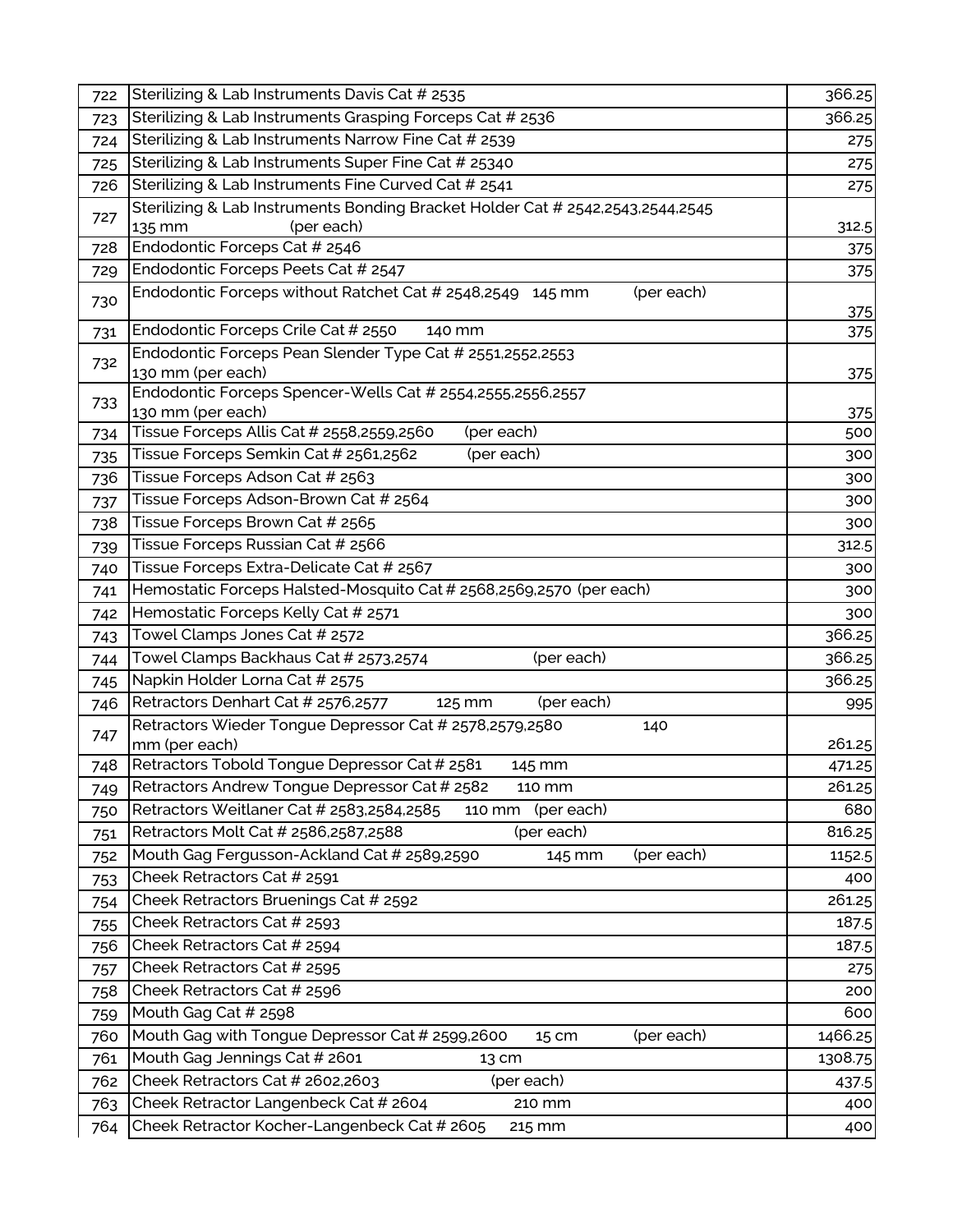| 765 | Cheek Retractor Buchs Cat # 2606<br>215 mm                                               | 400    |
|-----|------------------------------------------------------------------------------------------|--------|
| 766 | Cheek Retractor Kocher Cat # 2607,2612<br>230 mm                                         | 471.25 |
| 767 | Cheek Retractor Middeldorpf Cat # 2608,2609,2610,2611                                    |        |
|     | (per each)<br>235mm                                                                      | 471.25 |
| 768 | Cheek Retractor Collin Cat # 2613<br>150 mm                                              | 261.25 |
| 769 | Cheek Retractor Roux Cat # 2614                                                          | 261.25 |
| 770 | Sterilizing Forceps Cat # 2615,2616,2617,2619,2620<br>(per each)<br>20 cm                | 471.25 |
| 771 | Becht Tweezer Cat # 2618                                                                 | 375    |
| 772 | Hooks 3,2 Sharp Prongs Cat # 2621,2622,2623<br>(per each)                                | 375    |
| 773 | Hooks Fomon Cat # 2624                                                                   | 375    |
| 774 | Tissue Retractor & Hook Senn 3 Sharp Prongs Cat # 2626                                   | 375    |
| 775 | Toennis Dura Retractor Cat # 2627                                                        | 262.5  |
| 776 | Hooks Joseph Cat # 2628                                                                  | 262.5  |
| 777 | Gillies Cat # 2629                                                                       | 262.5  |
| 778 | Orthodontic Plier Light Wire Cutter T.C Cat # 2630                                       | 890    |
| 779 | Orthodontic Plier Wire Cutter T.C Cat # 2631                                             | 890    |
| 780 | Orthodontic Plier Posterior Band Remover Long Cat # 2632                                 | 800    |
| 781 | Orthodontic Plier Posterior Band Remover Chort Cat # 2633                                | 800    |
| 782 | Orthodontic Plier Jarabak Cat # 2634                                                     | 800    |
| 783 | Orthodontic Plier Distal End Cutter Safety T.C Cat # 2635                                | 912.5  |
| 784 | Orthodontic Plier Distal End Cutter T.C Cat # 2636                                       | 912.5  |
| 785 | Orthodontic Plier Kim's Cat # 2637                                                       | 648.75 |
| 786 | Orthodontic Plier loop Forming Cat # 2638                                                | 648.75 |
| 787 | Orthodontic Plier Tweed Arch Bending Cat # 2639                                          | 576.25 |
| 788 | Orthodontic Plier Utility Cat # 2640                                                     | 576.25 |
| 789 | Orthodontic Plier Bonding Bracket Remover Cat # 2641                                     | 576.25 |
| 790 | Orthodontic Plier Liindual Arch Cat # 2642                                               | 648.75 |
| 791 | Orthodontic Plier Light Wire Cat # 2643                                                  | 576.25 |
| 792 | Orthodontic Plier wire cutter Cat # 2644                                                 | 576.25 |
| 793 | Orthodontic Plier Wire Bending Cat # 2645                                                | 687.5  |
| 794 | Orthodontic Plier Peeso Collar Cat # 2646                                                | 687.5  |
| 795 | Orthodontic Plier Crown Shell Cat # 2647                                                 | 687.5  |
| 796 | Orthodontic Plier Steiner Liagature Cat # 2648                                           | 471.25 |
| 797 | Orthodontic Plier Separating Elastics Cat # 2649                                         | 471.25 |
| 798 | Orthodontic Plier Lab & Office Cat # 2650                                                | 687.5  |
| 799 | Orthodontic Plier How Plier Cat # 2651,2652,2653,2654,2655 (per each)                    | 576.25 |
| 800 | Orthodontic Plier Weingart Utility                                                       |        |
|     | Cat # 2656,2657,2658,2659,2660<br>(per each)                                             | 576.25 |
| 801 | Orthodontic Plier Bird Beak with Cutter Cat # 2661                                       | 687.5  |
| 802 | Orthodontic Plier Bird Beak with Cat # 2662,2663<br>(per each)                           | 750    |
| 803 | Orthodontic Plier Tweed Loop Omega                                                       |        |
|     | Cat # 2664,2665,2667,2668<br>(per each)<br>13 cm<br>Orthodontic Plier O'Brien Cat # 2666 | 687.5  |
| 804 | 14 cm<br>Orthodontic Plier Schwarz Cat # 2669,2672,2674                                  | 687.5  |
| 805 | 13.5 cm (per each)                                                                       | 687.5  |
| 806 | Orthodontic Plier Nance Cat # 2670,2675<br>(per each)<br>13 cm                           | 687.5  |
| 807 | Orthodontic Plier Young Cat # 2671<br>13 cm                                              | 687.5  |
| 808 | Orthodontic Plier Optical Cat # 2673<br>14 cm                                            | 687.5  |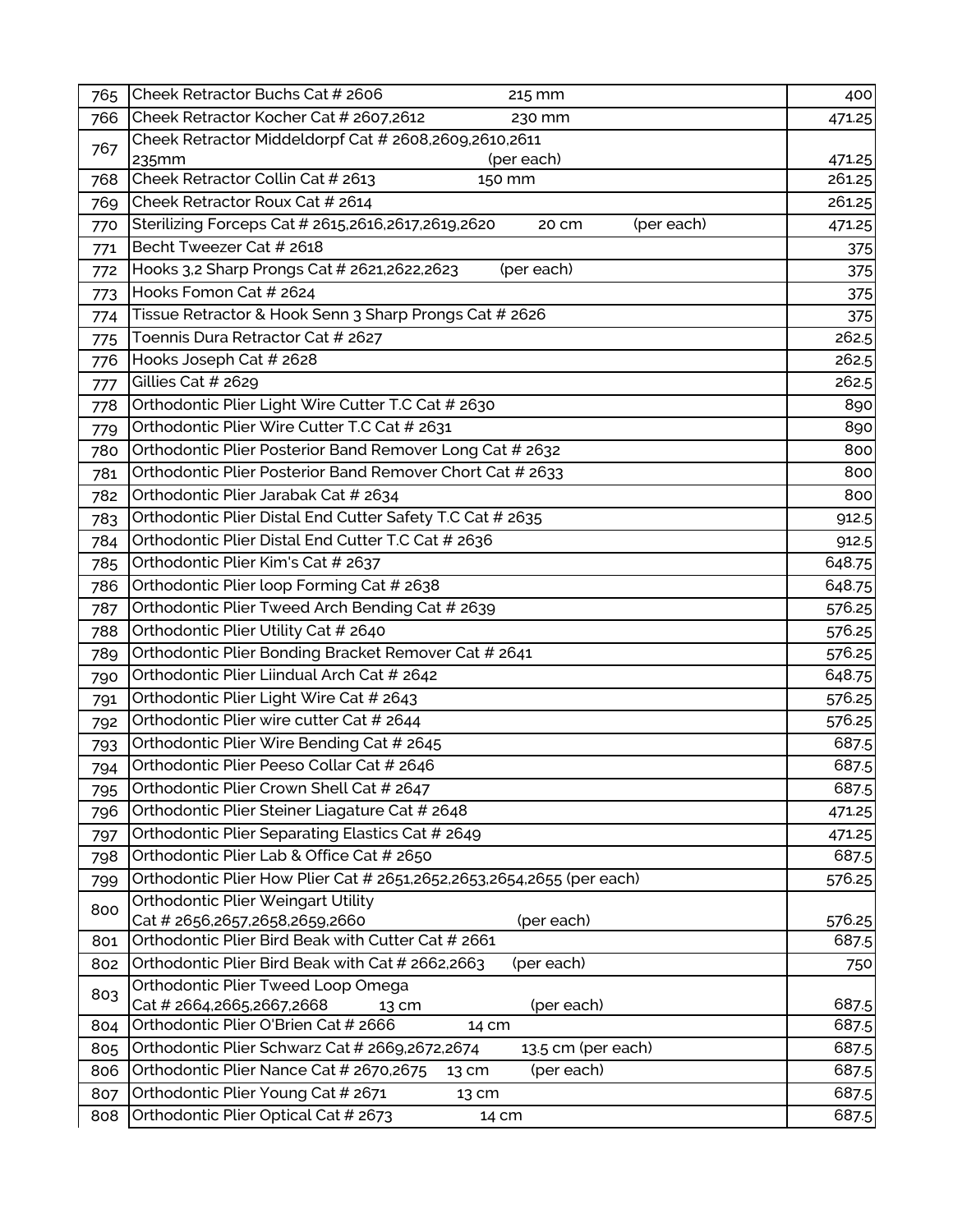| 809 | Orthodontic Plier Johnson Contouring Cat # 2676 13.5 cm                                             | 687.5          |
|-----|-----------------------------------------------------------------------------------------------------|----------------|
| 810 | Orthodontic Plier Reynolds Contouring Cat # 2677 13 cm                                              | 687.5          |
| 811 | Orthodontic Plier De La Rosa Contouring Cat # 2678,2679                                             |                |
|     | 12.5 cm (per each)                                                                                  | 687.5          |
| 812 | Orthodontic Plier Goslee Contouring Cat # 2680,2681,2682                                            |                |
|     | 14 cm (per each)                                                                                    | 687.5          |
| 813 | Orthodontic Plier Lingual Arch Bending Cat # 2683 12.5 cm                                           | 687.5          |
| 814 | Orthodontic Plier Frevert/Tweed Cat # 2684<br>12.5 cm                                               | 687.5          |
| 815 | Orthodontic Plier Cat # 2685                                                                        | 687.5          |
| 816 | Orthodontic Plier Angle Arch Forming Cat # 2686 13 cm                                               | 687.5          |
| 817 | Orthodontic Plier Wire & Clasp Bending Cat # 2687,2688,2689<br>13                                   |                |
|     | cm (per each)<br>Orthodontic Plier Band Removing TC Cat # 2690,269114 cm (per each)                 | 687.5<br>687.5 |
| 818 | <b>Orthodontic Plier Band Pinshing &amp; Ligature Locking</b>                                       |                |
| 819 | Cat # 2692,2693<br>14 cm<br>(per each)                                                              | 687.5          |
|     | Orthodontic Plier Direct Bonding Bracket Remover                                                    |                |
| 820 | Cat # 2694,2695<br>(per each)<br>13.5 cm                                                            | 687.5          |
|     | Orthodontic Plier T.C Contouring Closing Loop, Wire Bending, Cutter                                 |                |
| 821 | Cat # 2696,2697<br>(per each)<br>13.5 cm                                                            | 890            |
| 822 | Orthodontic Plier T.C Sling Clasp & Wire Bending                                                    |                |
|     | Cat # 2698,2699,2700<br>(per each)<br>14 cm                                                         | 890            |
| 823 | Orthodontic Plier T.C Adams Sling Clasp & Wire Bending                                              |                |
|     | Cat # 2701,2702,2703,2704,2705,2706<br>(per each)<br>12.5 cm                                        | 890            |
| 824 | Orthodontic Cutters with T.C Cat # 2707,2708,2709,2710,2711,2712,2713,2714,2715<br>13 cm (per each) | 890            |
|     | Orthodontic Distal & Cutter with T.C                                                                |                |
| 825 | Cat # 2716, 2717, 2718, 2719, 2720<br>(per each)<br>13 cm                                           |                |
|     |                                                                                                     | 890            |
| 826 | Pliers for Orthodontic & Prosthetics Universal Cat # 2721 150 mm                                    | 687.5          |
| 827 | Pliers for Orthodontic & Prosthetics Waldsachs Cat # 2722<br>155 mm                                 | 687.5          |
| 828 | Pliers for Orthodontic & Prosthetics Aderer Cat # 2723<br>125 mm                                    | 687.5          |
| 829 | Pliers for Orthodontic & Prosthetics Nance Cat # 2724,2733                                          |                |
|     | 125 mm<br>(per each)                                                                                | 687.5          |
| 830 | Pliers for Orthodontic & Prosthetics Retnolds Cat # 2725<br>125 mm                                  | 625            |
| 831 | Pliers for Orthodontic & Prosthetics How Cat # 2726,2727                                            |                |
|     | (per each)<br>145 mm                                                                                | 625            |
| 832 | Pliers for Orthodontic & Prosthetics Waldron Cat # 2728125 mm                                       | 625            |
| 833 | Pliers for Orthodontic & Prosthetics Adams Cat # 2729<br>125 mm                                     | 625            |
| 834 | Pliers for Orthodontic & Prosthetics Angle Cat # 2730<br>125 mm                                     | 625            |
| 835 | Pliers for Orthodontic & Prosthetics Furrer Cat # 2731<br>150 mm                                    | 687.5          |
| 836 | Pliers for Orthodontic & Prosthetics Young Cat # 2732<br>130 mm                                     | 687.5          |
| 837 | Pliers for Orthodontic & Prosthetics Langebeck                                                      |                |
|     | (per each)<br>Cat # 2734,2735,2736<br>130 mm                                                        | 687.5          |
| 838 | Pliers for Orthodontic & Prosthetics Peeso Cat # 2737<br>130 mm                                     | 687.5          |
| 839 | Pliers for Orthodontic & Prosthetics Goslee Cat # 2738 125 mm                                       | 687.5          |
| 840 | Pliers for Orthodontic & Prosthetics Fischer Cat # 2739,2740 140 mm<br>(per each)                   | 687.5          |
| 841 | Pliers for Orthodontic & Prosthetics Johnson Cat # 2741<br>130 mm                                   | 687.5          |
| 842 | Pliers for Orthodontic & Prosthetics MSY Cat # 2742<br>130 mm                                       | 625            |
|     | Pliers for Orthodontic & Prosthetics MC Kellops Cat # 2743                                          | 687.5          |
| 843 | 155 mm<br>Pliers for Orthodontic & Prosthetics Andresen Cat # 2744 130 mm                           |                |
| 844 |                                                                                                     | 687.5          |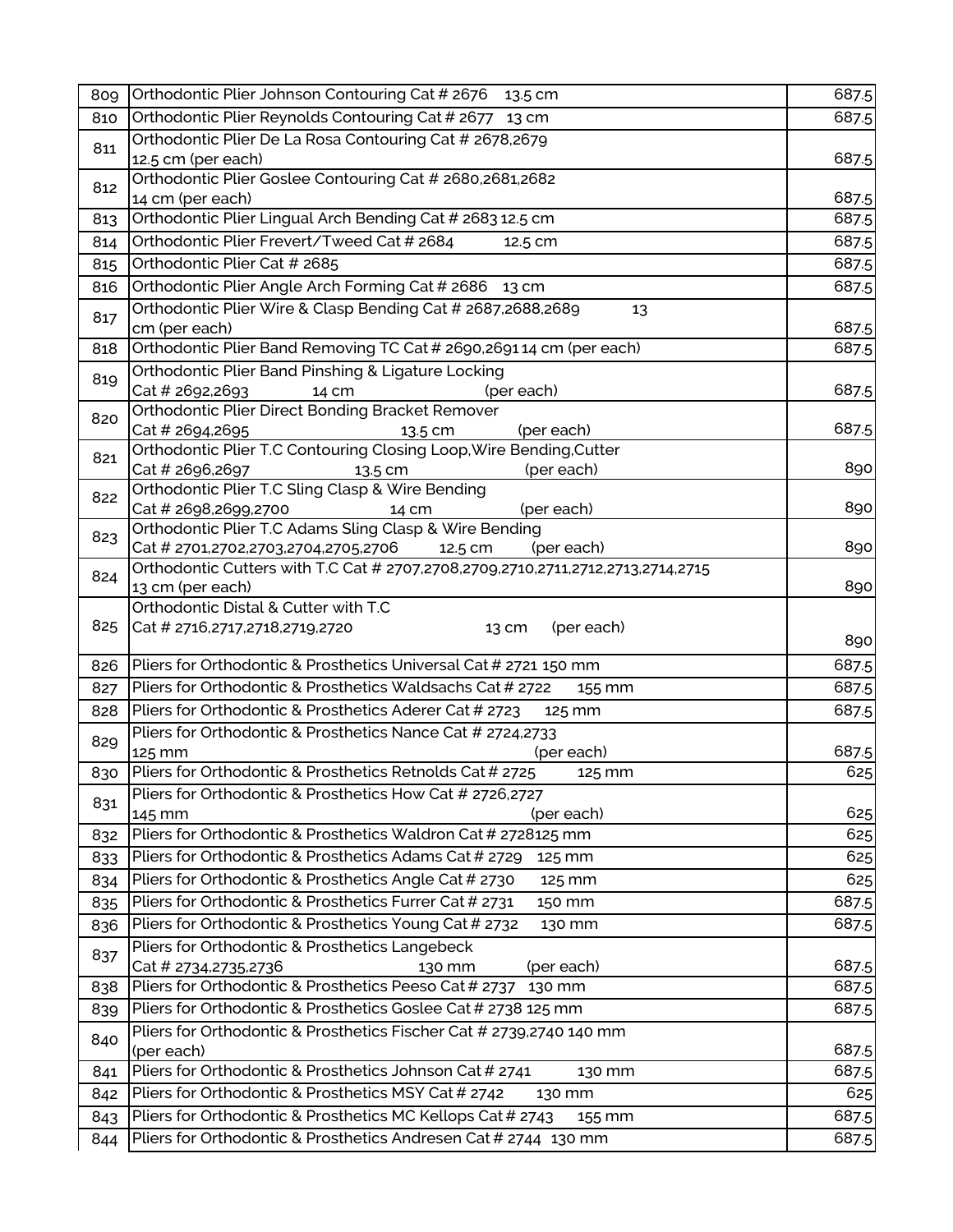| 845 | Pliers for Orthodontic & Prosthetics Schwarz Cat # 2745<br>130 mm            | 687.5       |
|-----|------------------------------------------------------------------------------|-------------|
| 846 | Rongeurs Blumenthal Standard Cat # 2746,2749<br>(per each)                   | 800         |
| 847 | Rongeurs Mini-Blumenthal Cat # 2747,2748,2750,2751 (per each)                | 800         |
| 848 | Rongeurs Cleveland Cutting Cat # 2752,2753,2754,2757<br>(per each)           | 800         |
| 849 | Rongeurs Mead Cat # 2755,2756<br>(per each)                                  | 800         |
| 850 | Rongeurs Friedman Cat # 2757                                                 | 800         |
| 851 | Rongeurs Micro-Friedman Cat # 2758,2759<br>(per each)                        | 800         |
| 852 | Rongeurs Cleveland Cat # 2760,2761<br>(per each)                             | 800         |
| 853 | Rongeurs Gardner End Cutting Cat # 2762                                      | 800         |
| 854 | Rongeurs Beyer Double Action Cat # 2763                                      | 800         |
| 855 | Rongeurs Cat # 2764                                                          | 800         |
| 856 | Rongeurs Hartman Strong Curve Cat # 2765                                     | 800         |
| 857 | Rongeur Bane Slight Curve Cat # 2766                                         | 800         |
| 858 | Needle Holder Collier Cat # 2767                                             | 800         |
| 859 | Needle Holder Derf Cat # 2768                                                | 575         |
| 860 | Needle Holder Webster Cat # 2769                                             | 575         |
| 861 | Needle Holder Neivert Cat # 2770                                             | 575         |
| 862 | Needle Holder Olsen-Hegar Cat # 2771                                         | 575         |
| 863 | Needle Holder Baumgartner Cat # 2772                                         | 575         |
| 864 | Needle Holder Crile-Wood Cat # 2773                                          | 575         |
| 865 | Needle Holder Gardner Cat # 2774                                             | 575         |
| 866 | Needle Holder Mato-Hegar Cat # 2775                                          | 362.5       |
|     | Needle Holder Castroviejo Smooth Jaws                                        |             |
| 867 | Cat # 2776,2777,2778,2779<br>14 cm                                           |             |
|     | Needle Holder Castroviejo Smooth Jaw 18 cm                                   | 787.5       |
|     | Cat # 2779A,2780,2780A<br>(per each)                                         |             |
| 868 | Needle Holder Boynton Cat # 2781                                             | 575         |
| 869 | Needle Holder Crile Cat # 2782                                               | 575         |
| 870 | Needle Holder Mathieu Cat # 2783                                             | 575         |
| 871 | Needle Holder Stevens Cat # 2784                                             | 812.5       |
| 872 | Micro Surgery Scissir Cat # 2785,2786,2787,2788<br>(per each)<br>150 mm      | 812.5       |
|     | 873 Micro Surgery Needle Holder TC Castroviejo Cat # 2789180 mm              | 1203.75     |
| 874 | Micro Surgery Retractor Cat # 2790<br>165 mm                                 | 312.5       |
| 875 | Micro Surgery Adson Cat # 2791,2794<br>120 mm (per each)                     | 312.5       |
| 876 | Micro Surgery Gerald Curved, Straight Cat # 2792, 2793                       |             |
| 877 | 180 mm<br>(per each)<br>Micro Surgery Set 10 pieces Cat # 2795               | 575<br>7500 |
|     | Iris Scissors(standard)Straight,Curved Cat # 2796,2797 11.5 cm<br>(per each) |             |
| 878 |                                                                              | 212.5       |
|     | <b>Stevens Dissecting Scissors Sharp, Blunt</b>                              |             |
| 879 | Cat # 2798,2799,2800,2801,2802<br>(per each)<br>11.5 cm                      | 312.5       |
| 880 | (per each)<br>Scissors Joseph Cat # 2804,2805,2806<br>15 cm                  | 375         |
| 881 | Scissors Kelly Cat # 2807,2808,2809<br>(per each)<br>17.5 cm                 | 400         |
| 882 | Scissors Quinby Cat # 2810<br>13 cm                                          | 375         |
| 883 | Scissors Standard-Type Cat # 2811<br>11.5 cm                                 | 300         |
| 884 | Scissors Deaver with flat lock Cat # 2812,28013,2814,2815                    |             |
|     | (per each)<br>14.5 cm                                                        | 368.75      |
| 885 | Litter Dissecting Scissors Cat # 2816<br>11.5 cm                             | 300         |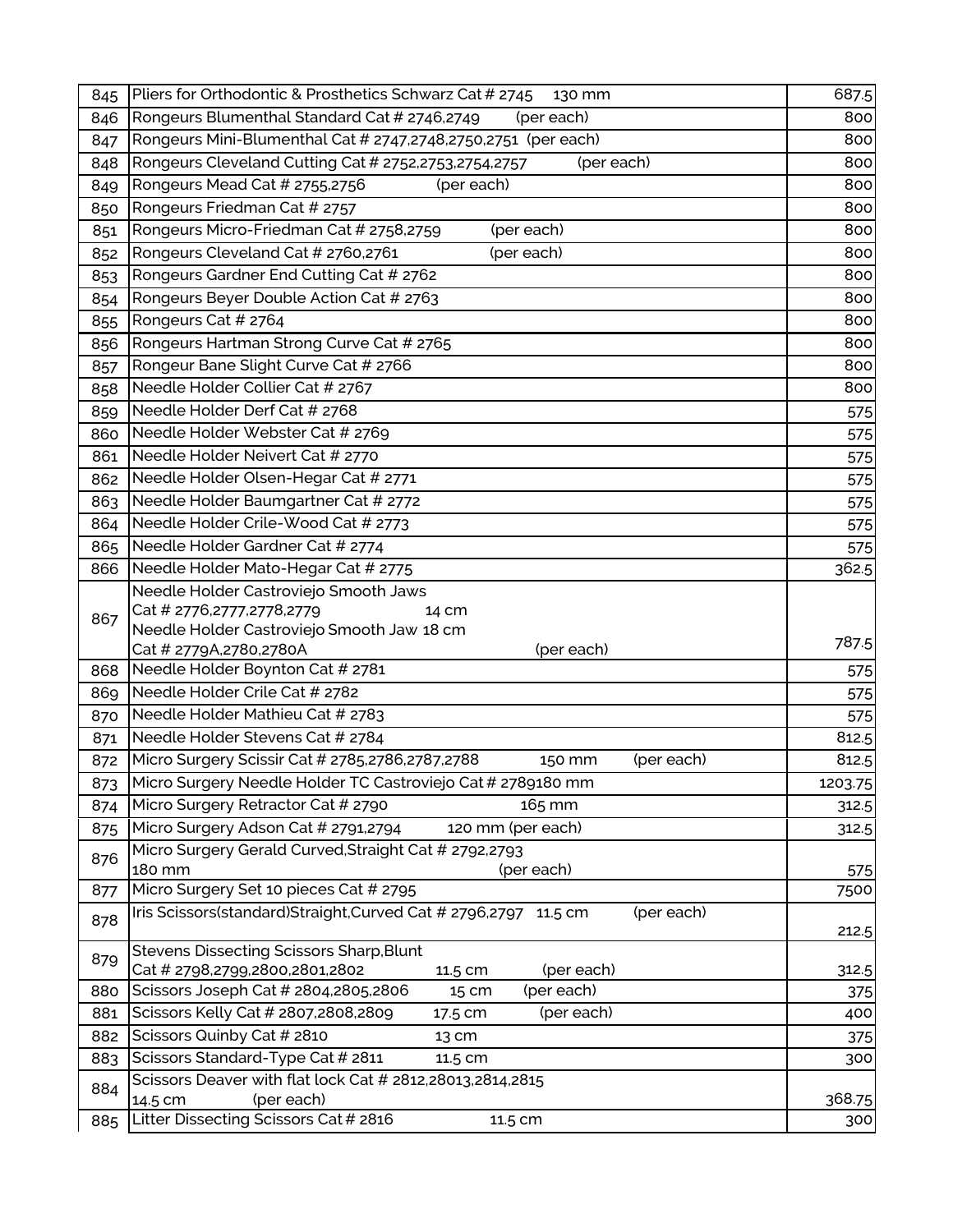| 886        | Cottle Bulldog Scissors Cat # 2817<br>11.5 cm                                                                                                                                                                                                                                                                                                                                                                              | 300         |
|------------|----------------------------------------------------------------------------------------------------------------------------------------------------------------------------------------------------------------------------------------------------------------------------------------------------------------------------------------------------------------------------------------------------------------------------|-------------|
| 887        | De Bakey Ateriotomy Scissors Cat # 2818<br>17.5 cm                                                                                                                                                                                                                                                                                                                                                                         | 368.75      |
| 888        | Toennis-Adson Dissecting Scissors Cat # 2819<br>17.5 cm                                                                                                                                                                                                                                                                                                                                                                    | 368.75      |
| 889        | Knowles Scissors Cat # 2820<br>14.5 cm                                                                                                                                                                                                                                                                                                                                                                                     | 312.5       |
| 890        | Lister Scissors Cat # 2821<br>14.5 cm                                                                                                                                                                                                                                                                                                                                                                                      | 312.5       |
| 891        | Mayo(Straight, Curved) Scissors Cat # 2822<br>14 cm                                                                                                                                                                                                                                                                                                                                                                        | 312.5       |
| 892        | Mayo-Stille(Straight, Curved) Scissors Cat # 2823<br>14 cm                                                                                                                                                                                                                                                                                                                                                                 | 312.5       |
| 893        | Stille(Straight,Curved) Scissors Cat # 2824<br>14 cm                                                                                                                                                                                                                                                                                                                                                                       | 312.5       |
| 894        | Metzenbaum(Straight,Curved) Scissors Cat # 2825<br>14.5 cm                                                                                                                                                                                                                                                                                                                                                                 | 312.5       |
| 895        | Nelson-Metzenbaum(Straight, Curved) Scissors Cat # 2826<br>23 cm                                                                                                                                                                                                                                                                                                                                                           | 575         |
| 896        | De Bakey Scissors Cat # 2827<br>15.5 cm                                                                                                                                                                                                                                                                                                                                                                                    | 400         |
| 897        | Lockin Curved Sideways Scissors Cat # 2828<br>15.5 cm                                                                                                                                                                                                                                                                                                                                                                      | 400         |
| 898        | LaGrange Double-Curved Scissors Cat # 2829<br>11.5 cm                                                                                                                                                                                                                                                                                                                                                                      | 368.75      |
| 899        | Goldman-Fox Double-Curved Scissors Cat # 2830<br>13 cm                                                                                                                                                                                                                                                                                                                                                                     | 450         |
| 900        | Spencer Scissors Cat # 2831<br>9 cm                                                                                                                                                                                                                                                                                                                                                                                        | 312.5       |
| 901        | Littauer Scissors Cat # 2832<br>13.5 cm                                                                                                                                                                                                                                                                                                                                                                                    | 368.75      |
| 902        | Beebe Scissors Cat # 2833,2834,2835,2836,2837<br>(per each)<br>110 mm                                                                                                                                                                                                                                                                                                                                                      | 250         |
| 903        | Dean Scissors Cat # 2838<br>17 cm                                                                                                                                                                                                                                                                                                                                                                                          | 575         |
| 904        | 1Blade Serrated Scissors Cat # 2839<br>12 cm                                                                                                                                                                                                                                                                                                                                                                               | 368.75      |
| 905        | Castroviejo Scissors Cat # 2840<br>90 mm                                                                                                                                                                                                                                                                                                                                                                                   | 368.75      |
| 906        | 2841,2842,2843,2844,2845,2846,2847,2848,2849,2850,2851,2852,2853,<br>2854,2855,2856,2857,2858,2859,2860,2861,2862,2863,2864,2865,2866,<br>2867,2868,2869,2870,2871,2872,2873,2874,2875,2876,2877,2878,2879,<br>2880,2881,2882,2883,2884,2885,2886,2887,2888,2889,2890,2891,2892,<br>2893,2894,2895,2896,2897,2898,2899,2900,2901,2902,2903,2904,2905,<br>2906,2907,2908,2910,2911,2912,2913,2914,2915,2916,2917,2918,2919, |             |
|            | 2920,2921,2922,2923,2924,2925,2926,2927,2928,2929,2930,2931,2932, 2933,2931-                                                                                                                                                                                                                                                                                                                                               | 180         |
| 907        | Articulator Cat # 2934                                                                                                                                                                                                                                                                                                                                                                                                     |             |
| 908        |                                                                                                                                                                                                                                                                                                                                                                                                                            | 1125        |
|            | Articulator Cat # 2935                                                                                                                                                                                                                                                                                                                                                                                                     | O           |
| 909        | Articulator Cat # 2936                                                                                                                                                                                                                                                                                                                                                                                                     | 937.5       |
| 910        | Articulator Cat # 2937                                                                                                                                                                                                                                                                                                                                                                                                     | 1187.5      |
| 911        | Articulator Cat # 2938                                                                                                                                                                                                                                                                                                                                                                                                     | O           |
| 912        | Articulator Cat # 2939                                                                                                                                                                                                                                                                                                                                                                                                     | O           |
| 913        | Articulator Cat # 2940                                                                                                                                                                                                                                                                                                                                                                                                     | 2250        |
| 914        | Articulator Cat # 2941                                                                                                                                                                                                                                                                                                                                                                                                     | 687.5       |
| 915        | Articulator Cat # 2942                                                                                                                                                                                                                                                                                                                                                                                                     | 687.5       |
| 916        | Articulator Cat # 2943                                                                                                                                                                                                                                                                                                                                                                                                     | 687.5       |
| 917        | Articulator Cat # 2944                                                                                                                                                                                                                                                                                                                                                                                                     | 687.5       |
| 918        | Articulator Cat # 2945                                                                                                                                                                                                                                                                                                                                                                                                     | 687.5       |
| 919        | Articulator Cat # 2946                                                                                                                                                                                                                                                                                                                                                                                                     | 687.5       |
| 920        | Articulator Cat # 2947                                                                                                                                                                                                                                                                                                                                                                                                     | 687.5       |
| 921        | Hollow Wares Instruments Tray of 20 Pieces Cat # 2948                                                                                                                                                                                                                                                                                                                                                                      | 1875        |
| 922        | Hollow Wares Instruments Tray of 7 Pieces Cat # 2949                                                                                                                                                                                                                                                                                                                                                                       | 800         |
| 923        | Hollow Wares Instruments Tray of 10 Pieces Cat # 2949-A                                                                                                                                                                                                                                                                                                                                                                    | 1000        |
| 924<br>925 | Hollow Wares Instruments Tray of 5 Pieces Cat # 2950<br>Hollow Wares Instruments Riddle Cat # 2951<br>10x10mm                                                                                                                                                                                                                                                                                                              | 600<br>1750 |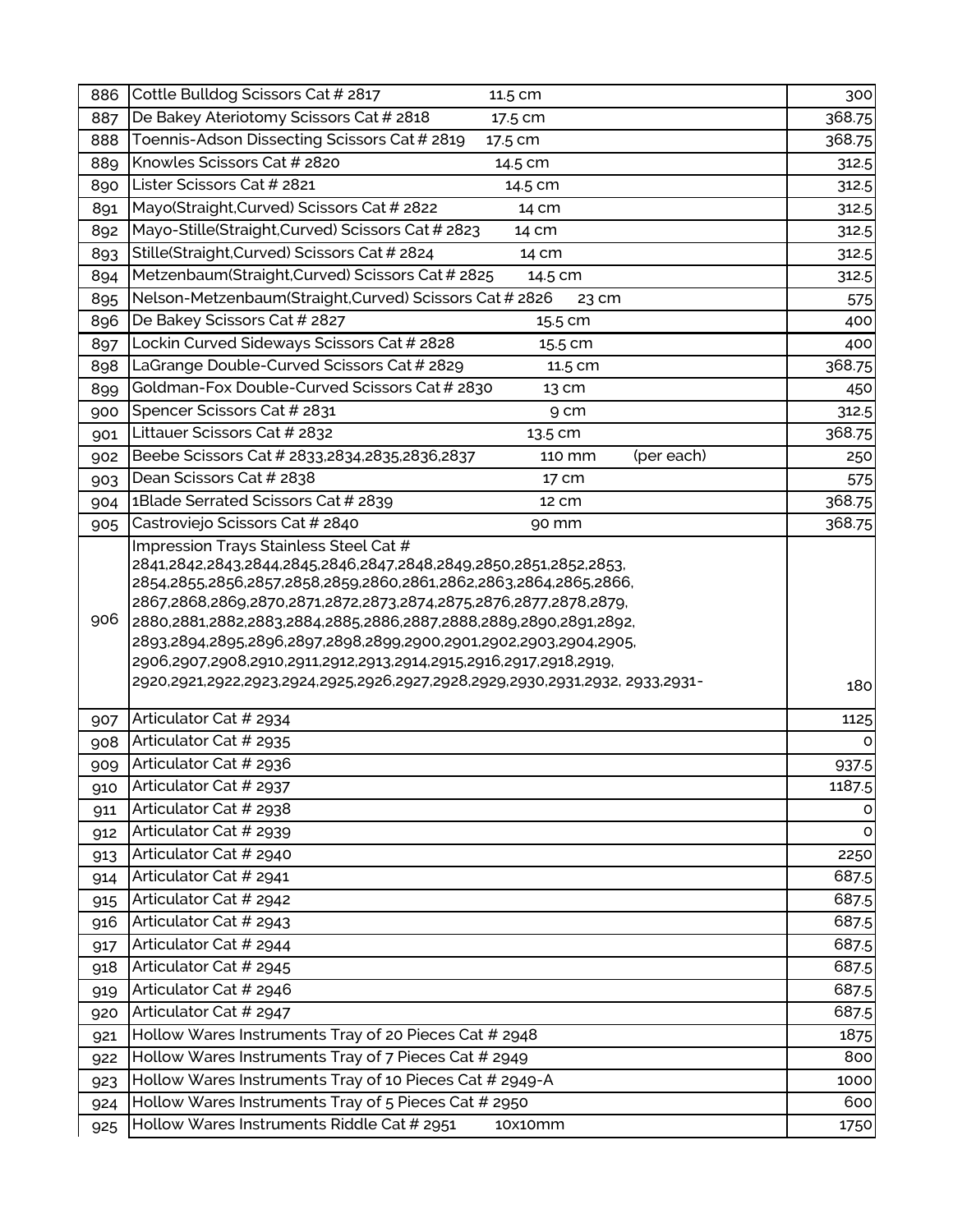| 926        | Hollow Wares Instruments Tray of 5 Pieces Cat # 2952                                 | 625            |
|------------|--------------------------------------------------------------------------------------|----------------|
| 927        | Hollow Wares Instruments Tray Cat # 2953                                             | 937.5          |
| 928        | Hollow Wares Instruments Tray Perforated Cat # 2954                                  | 1125           |
| 929        | Hollow Wares Instruments Tray Perforated Base Cat # 2955                             | 1125           |
| 930        | Hollow Wares Instruments Tray Sild Base Cat # 2956                                   | 1025           |
| 931        | Hollow Wares Pulpectomy Tray Cat # 2957                                              | 875            |
| 932        | Hollow Wares Sterilizing Box Cat # 2958                                              | 562.5          |
| 933        | Hollow Wares Endo Tray Box Cat # 2959                                                | 562.5          |
| 934        | Hollow Wares Finger Cup Cat # 2960                                                   | 312.5          |
| 935        | Hollow Wares Bur Box Cat # 2961                                                      | 562.5          |
| 936        | Hollow Wares Sterilizing Drum Cat # 2962<br>240x240mm                                | 1125           |
| 937        | Hollow Wares Sterilizing Drum Cat # 2963<br>350x250mm                                | 1750           |
| 938        | Hollow Wares Instruments Box Cat # 2964<br>8x4x2mm                                   | 562.5          |
| 939        | Hollow Wares Instruments Box Cat # 2965<br>8x4x2mm                                   | 562.5          |
| 940        | Hollow Wares Instruments Box Cat # 2966<br>12x8x2mm                                  | 1625           |
| 941        | Hollow Wares Instruments Sterilizer Cat # 2967<br>150x75mm                           | 937.5          |
| 942        | Hollow Wares Endo Box Cat # 2968                                                     | 562.5          |
| 943        | Hollow Wares Sterilizing Box Cat # 2969<br>320x120mm                                 | 1250           |
| 944        | Hollow Wares Instruments Tray Cat # 2970                                             | 275            |
| 945        | Hollow Wares Instruments Tray Cat # 2971<br>12x10x2mm                                | 812.5          |
| 946        | Hollow Wares Instruments Tray(Perforated) Cat # 2972<br>18x12x2mm                    | 1625           |
| 947        | Hollow Wares Instruments Tray Shollow(Mayo) Cat # 2973<br>12x10x2mm                  | 500            |
| 948        | Hollow Wares Scalers Tray Cat # 2974                                                 | 400            |
| 949        | Hollow Wares Scalers Tray Cat # 2975                                                 | 275            |
| 950        | Hollow Wares Scalers Tray Cat # 2976<br>8x3x2mm                                      | 750            |
| 951        | Hollow Wares Forcep and Thermometer Jars Cat # 2977 6x2mm                            | 500            |
| 951        | Hollow Wares Forcep and Thermometer Jars Cat # 2978 6x4mm                            | 750            |
| 951        | Hollow Wares Forcep and Thermometer Jars Cat # 2979 5x1.5mm                          | 375            |
| 951        | Hollow Wares Forcep and Thermometer Jars Cat # 2980 7x2mm                            | 562.5          |
| 952        | Hollow Wares Cotton Holding Jar Cat # 2981                                           | 337.5          |
| 953        | Hollow Wares Spitten Mug Cat # 2982                                                  | 437.5          |
| 954        | Hollow Wares Spirit Burner with Wick Stainless Steel                                 |                |
|            | Cat # 2983,2984<br>(per each)                                                        | 437.5          |
| 955        | Hollow Wares Dressing Jar Cat # 2985                                                 | 375            |
| 956        | Hollow Wares Dressing Jar Cat # 2986<br>Hollow Wares Irrigator(Douch Can) Cat # 2987 | 500<br>687.5   |
| 957        | Hollow Wares Measuring Jug Cat # 2988                                                | 687.5          |
| 958        | Hollow Wares Sponge Bowl Cat # 2989                                                  |                |
| 959        | Hollow Wares Wash Basin Cat # 2990<br>300mm                                          | 312.5<br>687.5 |
| 960        | Hollow Wares Sponge Bowl Cat # 2991                                                  |                |
| 961        | Hollow Wares Gallipot Cat # 2992                                                     | 437.5          |
| 962        | Hollow Wares Medicine Cup Cat # 2993                                                 | 250<br>312.5   |
| 963<br>964 | Hollow Wares Kick Bucket Trolly Cat # 2994                                           | 0              |
| 965        | Hollow Wares Kidney Tray Shallow Cat # 2995<br>200mm                                 | 312.5          |
|            | Hollow Wares Kidney Tray without Lid Cat # 2996<br>250mm                             |                |
| 966        | Hollow Wares Kidney Tray with LId # 2997<br>200mm                                    | 337.5          |
| 967        | Hollow Wares Tube Rack, Stainless Steel Cat # 2998                                   | 437.5          |
| 968        |                                                                                      | 750            |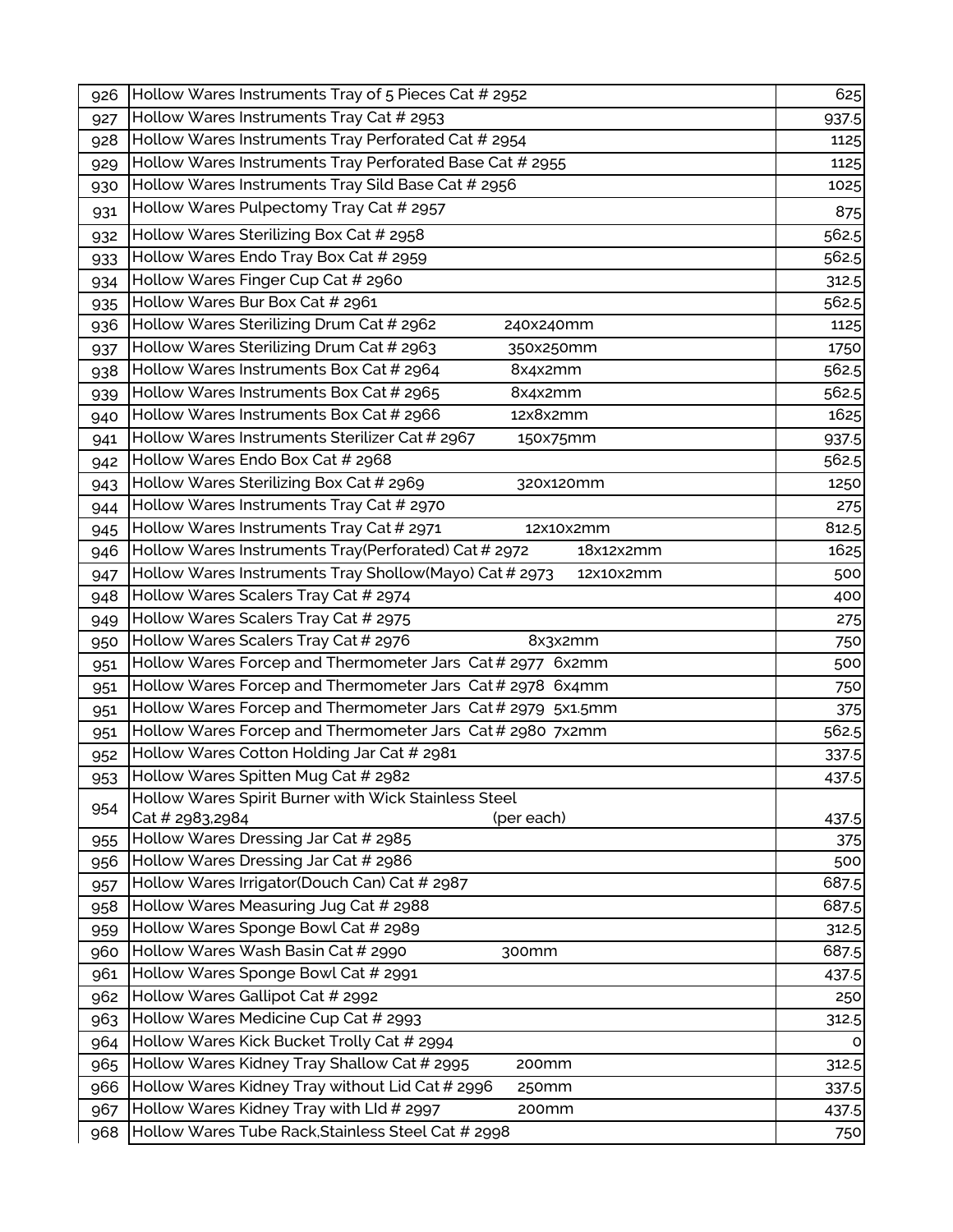| 969  | Hollow Wares Needle Case Rectangle, Needle Case Round with Cover                                                    |               |
|------|---------------------------------------------------------------------------------------------------------------------|---------------|
|      | Cat # 2999<br>90x15mm                                                                                               | 812.5         |
| 970  | Hollow Wares Dustbin without Stand Cat # 3000                                                                       | 0             |
| 971  | Hollow Wares Tubr Rack, Round Model Cat # 3001                                                                      | $\circ$       |
| 972  | Hollow Wares Dustbin without Stand & Cap Cat # 3002                                                                 | O             |
| 973  | Hollow Wares Lotion Bowl with LipCat # 3003<br>40 <sub>mm</sub>                                                     | 187.5         |
|      | Scissors with Tungsten Carbide Inserts Standard T.C                                                                 |               |
| 974  | Cat #3004,3005,3006,3007,3008,3009<br>16.5 cm<br>(per each)                                                         | 812.5         |
|      | Scissors with Tungsten Carbide Inserts Mayo-Lexer T.C                                                               |               |
| 975  | Cat # 3010,3011<br>16 cm<br>(per each)                                                                              | 812.5         |
| 976  | Scissors with Tungsten Carbide Inserts Lexer T.C                                                                    |               |
|      | Cat # 3012,3013<br>16.21cm (per each)                                                                               | 812.5         |
| 977  | Scissors with Tungsten Carbide Inserts Mayo-Stille T.C                                                              |               |
|      | Cat # 3014,3015<br>(per each)<br>15 cm                                                                              | 812.5         |
| 978  | Scissors with Tungsten Carbide Inserts Metzenbaum T.C                                                               | 812.5         |
|      | Cat # 3016,3017,3018<br>14.5 cm (per each)<br>Scissors with Tungsten Carbide Inserts Metzenbaum Fino T.C            |               |
| 979  | Cat # 3019,3020,3021,3023,3024,3025,3026 18 cm<br>(per each)                                                        | 937.5         |
| 980  | Scissors with Tungsten Carbide Inserts Bruns T.CCat # 3022 23.5 cm                                                  | 1000          |
|      | Scissors with Tungsten Carbide Inserts Mayo T.C                                                                     |               |
| 981  | Cat # 3027,3028<br>14.5 cm (per each)                                                                               | 812.5         |
| 982  | Scissors with Tungsten Carbide Inserts Sims T.C Cat # 3029 23cm                                                     | 1050          |
| 983  | Scissors with Tungsten Carbide Inserts Parametrium T.C Cat # 3030 23cm                                              | 1050          |
|      | Scissors with Tungsten Carbide Inserts Mayo-Harrington T.C                                                          |               |
| 984  | Cat # 3031<br>23cm                                                                                                  | 1050          |
|      | Scissors with Tungsten Carbide Inserts Kelly T.C                                                                    |               |
| 985  | Cat # 3032,3033<br>16 cm<br>(per each)                                                                              | 862.5         |
| 986  | Scissors with Tungsten Carbide Inserts Dean T.C Cat # 3034 17 cm                                                    | 862.5         |
| 987  | Scissors with Tungsten Carbide Inserts Lagrange T.C Cat # 3035<br>11.5 cm                                           | 750           |
|      | Scissors with Tungsten Carbide Inserts De-Bakey T.C                                                                 |               |
| 988  | Cat # 3036,3037<br>(per each)<br>23 cm                                                                              | 1062.5        |
|      | Scissors with Tungsten Carbide Inserts Goldman Fox T.C                                                              |               |
| 989  | Cat # 3038,3039,3040<br>(per each)<br>13 cm                                                                         | 862.5         |
| 990  | Scissors with Tungsten Carbide Inserts Fine T.C                                                                     |               |
|      | Cat # 3041,3042,3043<br>11.5 cm<br>(per each)                                                                       | 750           |
| 991  | Scissors with Tungsten Carbide Inserts Ragnell T.C Cat# 3044<br>12 cm                                               | 750           |
| 992  | Scissors with Tungsten Carbide Inserts Universal T.C Cat # 3045<br>12 cm                                            | 750           |
| 993  | Scissors with Tungsten Carbide Inserts Ligature T.C Cat # 3046<br>17 cm                                             | 862.5         |
| 994  | Dissecting Forceps with Tungsten Carbide Inserts Meriam T.C                                                         |               |
|      | Cat # 3047<br>16 cm                                                                                                 | 625           |
| 995  | Dissecting Forceps with Tungsten Carbide Inserts Adson T.C                                                          |               |
|      | Cat # 3048,3049<br>(per each)<br>15 cm                                                                              | 625           |
| 996  | Dissecting Forceps with Tungsten Carbide Inserts Cushing T.C                                                        |               |
|      | Cat # 3050<br>17.5 cm                                                                                               | 625           |
| 997  | Dissecting Forceps with Tungsten Carbide Inserts De Bakey T.C<br>Cat # 3051,3052,3053,30543055<br>200 mm (per each) |               |
|      | Scissors with Tungsten Carbide Inserts Castrovielo T.C Cat # 3056<br>15 cm                                          | 725<br>1237.5 |
| 998  | Dissecting Forceps with Tungsten Carbide Cushing T.C Cat # 3057<br>18 cm                                            |               |
| 999  |                                                                                                                     | 725           |
| 1000 | Dissecting Forceps with Tungsten Carbide Cushing-Taylor T.C<br>Cat # 3058<br>18 cm                                  |               |
| 1001 | Dissecting Forceps with Tungsten Carbide Inserts T.C Cat # 3059<br>15 cm                                            | 750<br>725    |
|      |                                                                                                                     |               |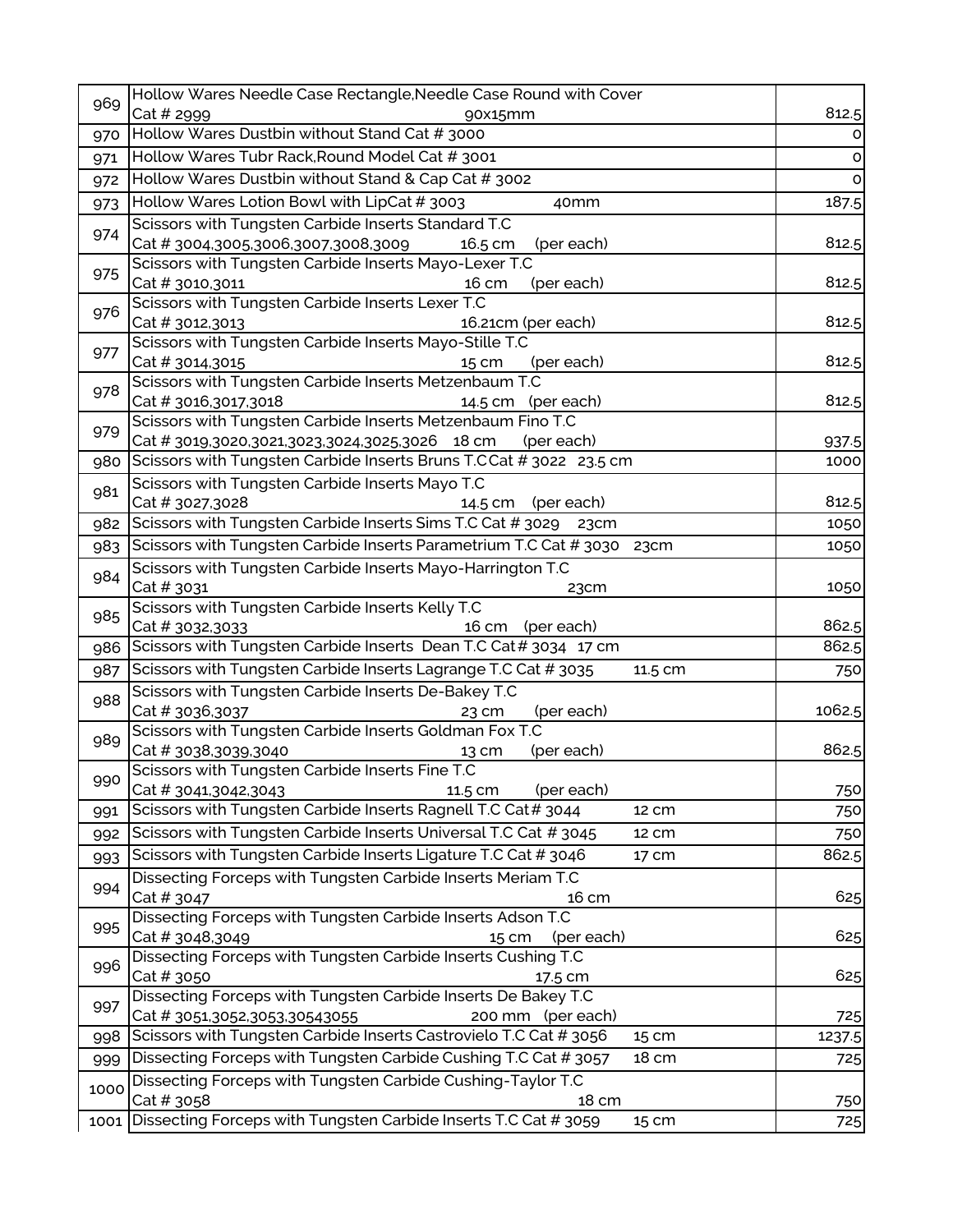| 1002 | Dissecting Forceps with Tungsten Carbide Inserts Semken T.C                                           |        |
|------|-------------------------------------------------------------------------------------------------------|--------|
|      | Cat # 3060<br>15 cm                                                                                   | 625    |
|      | 1003 Dissecting Forceps with Tungsten Carbide Inserts T.C Cat # 3061<br>15 cm                         | 625    |
| 1004 | Dissecting Forceps with Tungsten Carbide Inserts Wangensteen T.C<br>Cat # 3062<br>15 cm               | 862.5  |
| 1005 | Dissecting Forceps with Tungsten Carbide Inserts Potts-Smith T.C                                      |        |
|      | Cat # 3063<br>18 cm                                                                                   | 937.5  |
| 1006 | Dissecting Forceps with Tungsten Carbide Inserts Oehler T.C                                           |        |
|      | Cat # 3064<br>18 cm                                                                                   | 1050   |
|      | 1007 Needle Holders T.C Potts-Smith Cat # 3065<br>22 cm                                               | 1750   |
|      | 1008 Needle Holders T.C Arruga Cat # 3066<br>16 cm                                                    | 937.5  |
|      | 1009 Needle Holders T.C Hepp-Scheidle Cat # 3067<br>18 cm                                             | 1500   |
|      | 1010 Needle Holders T.C Kalt with Catch Cat # 3068<br>13.5 cm                                         | 1687.5 |
| 1011 | Needle Holders T.C Castroviejo<br>Cat # 3069,3070,3071,3072,3073 ,3073 A,3074,3074 B 14 cm (per each) | 1250   |
|      | 1012 Needle Holders T.C Arruga Cat # 3075<br>16 cm                                                    | 937.5  |
|      | 1013 Needle Holders T.C Castroviejo Cat # 3076<br>13 cm                                               | 1237.5 |
|      | 1014 Needle Holders T.C Hegar Cat # 3077<br>20 cm                                                     | 1062.5 |
|      | 1015 Needle Holders T.C Smooth Tip Cat # 3078<br>15 cm                                                | 812.5  |
|      | 1016 Needle Holders T.C Halsey Cat # 3079<br>15 cm                                                    | 812.5  |
| 1017 | Needle Holders T.C Mayo Hegar Cat # 3080<br>18 cm                                                     | 1062.5 |
|      | 1018 Needle Holders T.C De Bakey Cat # 3081<br>18 cm                                                  | 1062.5 |
|      | 1019 Needle Holders T.C Hegar-Vascular Cat # 3082<br>18 cm                                            | 1062.5 |
|      | 1020 Needle Holders T.C Webster Cat # 3083<br>12.5 cm                                                 | 812.5  |
| 1021 | Needle Holders T.C Bozemann-Wertheim Cat # 3084<br>24 cm                                              | 1125   |
|      | 1022 Needle Holders T.C Stratte Cat # 3085<br>23 cm                                                   | 1125   |
|      | 1023 Needle Holders T.C Ryder Cat # 3086<br>18 cm                                                     | 1062.5 |
|      | 1024 Needle Holders T.C Ryder-Vascular Cat # 3087<br>18 cm                                            | 1062.5 |
|      | 1025 Needle Holders T.C Martin Cat # 3088<br>15 cm                                                    | 937.5  |
|      | 1026 Needle Holders T.C Sarot Cat # 3089<br>18 cm                                                     | 1062.5 |
|      | 1027 Needle Holders T.C Finochietto Cat # 3090<br>27 cm                                               | 1437.5 |
|      | 1028 Needle Holders T.C Heaney Cat # 3091<br>27 cm                                                    | 2812.5 |
|      | 1029 Needle Holders T.C Baumgartner Cat # 3092<br>14.5 cm                                             | 937.5  |
|      | 1030 Needle Holders T.C Crile-Wood Cat # 3093<br>15 cm                                                | 937.5  |
|      | 1031 Needle Holders T.C Mathieu Cat # 3094<br>14 cm                                                   | 937.5  |
|      | 1032 Needle Holders T.C Nathieu Cat # 3095<br>14 cm                                                   | 937.5  |
|      | 1033 Needle Holders T.C Nathieu-Kosher Cat # 3096,3097 17 cm (per each)                               | 1062.5 |
|      | 1034 Needle Holders T.C Nathieu-Vascular Cat # 3098,3099<br>20 cm (per each)                          | 1125   |
|      | 1035 Needle Holders T.C Nathieu-Ryder Cat # 3100<br>17 cm                                             | 1062.5 |
|      | 1036 Needle Holders T.C Hosel Cat # 3101<br>20 cm                                                     | 1125   |
|      | 1037 Needle Holders T.C Lichtenberg Cat # 3102,3104<br>20 cm (per each)                               | 1125   |
|      | 1038   Needle Holders T.C Langhals Cat # 3103<br>20 cm                                                | 1125   |
|      | 1039 Needle Holders T.C Luehty-Beck Cat # 3105,3106<br>20 cm (per each)                               | 1125   |
|      | 1040 Needle Holders T.C Langenbeck Cat # 3107,3108<br>18 cm (per each)                                | 1062.5 |
| 1041 | Plier with T.C Inserts Tonnis Elastic Pattern for Intestinal Suture                                   |        |
|      | Cat # 3109<br>180 mm                                                                                  | 937.5  |
| 1042 | Wire Cutting Plier with T.C Inserts Cat # 3110<br>12 cm                                               | 862.5  |
| 1043 | Wire Cutting Plier with T.C Inserts Mullar Claus Cat # 3111<br>14 cm                                  | 2125   |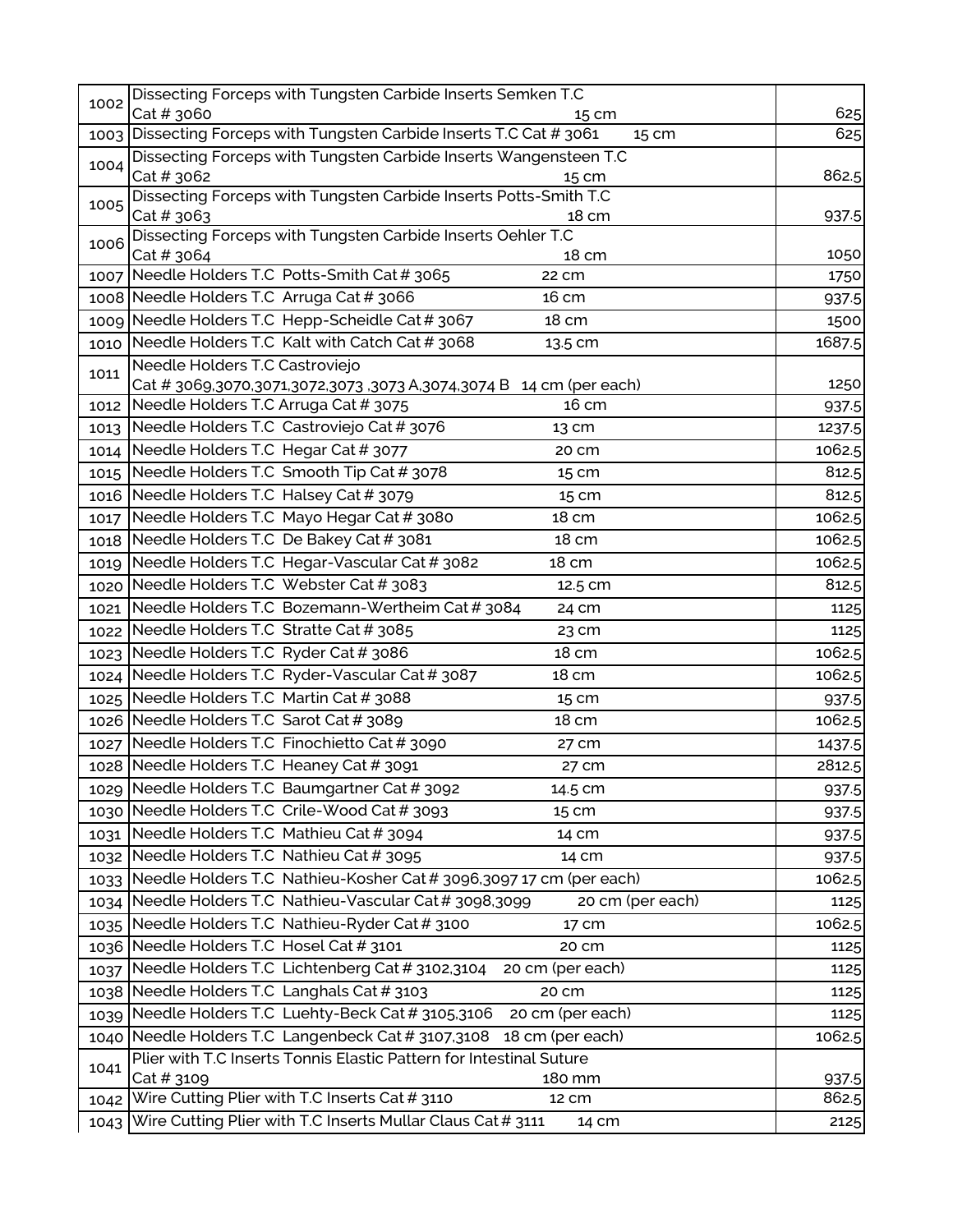| 1044 | Wire Cutting Plier with T.C Inserts Cat # 3112<br>17.5 cm                           | 1875   |
|------|-------------------------------------------------------------------------------------|--------|
| 1045 | Dental Implants Instruments                                                         | 0      |
|      | 1046 Root Elevator Cat # 3201,3202<br>(per each)                                    | 375    |
| 1047 | Osteotomes Pointed Cat # 3203,3204<br>(per each)                                    | 625    |
|      | 1048 Osteotomes Convex Pounded Set of Five Cat #3205                                | 4875   |
| 1049 | Luxator Set 7pieces Cat # 3206,3207,3208,3209,3210,3211,3212 (per each)             | 4875   |
|      | 1050 Periodontal Chisel 5mm/3mm Hollow Handle 8mm Round Cat # 3213                  | 312.5  |
| 1051 | Sinus Lift Set of Five Hollow Handle 8mm Round Cat # 3214                           | 1750   |
| 1052 | Large Bone Packer Serrated 5mm/7mm Cat # 3215                                       | 437.5  |
| 1053 | Labanca Hollow Handle 8mm Round Cat # 3216                                          | 437.5  |
| 1054 | Sinus Lift Instruments Cat # 3217,3218 (per each)                                   | 375    |
| 1055 | Replacement Blade Scraper (curved) Cat # 3219                                       | 1625   |
|      | 1056 Adjustable-angle Scalpel Blade Handle Cat # 3220                               | 875    |
| 1057 | Replacement Blade Scraper (straight) Cat # 3221                                     | 1500   |
| 1058 | Bone Tamper 4mm Searted Tip Cat # 3222                                              | 750    |
| 1059 | Bone Chisel 9.5mm Hollow Handle Cat # 3223                                          | 375    |
|      | 1060 Double Ended Explorer 9.5mmHollow Handle Cat # 3224                            | 375    |
|      | (per each)<br>1061 Scaler Cat # 3225,3226                                           | 312.5  |
|      | 1062 Scaler 8mm Hollow Handle Cat # 3227,3228 (per each)                            | 362.5  |
|      | 1063 Frezier Suction Tube Cat # 3229                                                | 375    |
|      | 1064 Suction Tube with Filter Cat # 3230                                            | 1062.5 |
|      | 1065 Suction Tube Cat # 3231                                                        | 437.5  |
|      | 1066 Bone Grafting Syringe Cat # 3232                                               | 625    |
|      | 1067 Inter-Ligmental Cat # 3233                                                     | 1875   |
|      | 1068 Inter-Ligmental Cat # 3234                                                     | 875    |
|      | 1069 Adjustable Torque Wrench Cat # 3235                                            | 750    |
|      | 1070 Mucotomes Cat # 3236                                                           | 500    |
| 1071 | Bone Miller Cat # 3237                                                              | O      |
| 1072 | Bone Well Cat # 3238                                                                | 937.5  |
| 1073 | Hemingway Cat # 3240,3241,3242<br>(per each)                                        | 312.5  |
|      | 1074 Elevator Sapoon Cat # 3243                                                     | 350    |
| 1075 | Spessimeto per oso Bone Thickness Gauge Cat # 3244                                  | 2125   |
|      | 1076 Mallet Cat # 3245                                                              | 862.5  |
| 1077 | Dental Implant Fixture Removal Kit Cat # 3246                                       | 11250  |
| 1078 | Dental Trepine Drills & Bur Boxes Set of 12 pieces<br>Cat # 3247,3248<br>(per each) | 687.5  |
| 1079 | Mucotomes Set of 8 pieces Cat # 3249                                                | 4875   |
|      | 1080 Osteotomes Set (Straight) of 5 pieces Cat # 3250                               | 4875   |
| 1081 | Osteotomes Set (Curved) of 5 pieces Cat # 3251                                      | 4875   |
| 1082 | Luxator Set 7pieces Cat # 3252                                                      | 4875   |
| 1083 | <b>Dental Instruments Sets</b>                                                      | o      |
| 1084 | Tooth Extracting Forceps Kit (set of 12 pieces) Cat # 3253                          | 8750   |
|      | 1085 Pedo Forceps Children Kit (set of 7 pieces) Cat # 3254                         | 5625   |
|      | 1086 Root Elevators Kit (set of 9 pieces) Cat # 3255                                | 3750   |
| 1087 | Oral Surgical Instruments Kit (Set of 10 pieces) Cat # 3256                         | 4375   |
|      | 1088 Crown Remover Set Full Automatic Cat # 3257                                    | 3125   |